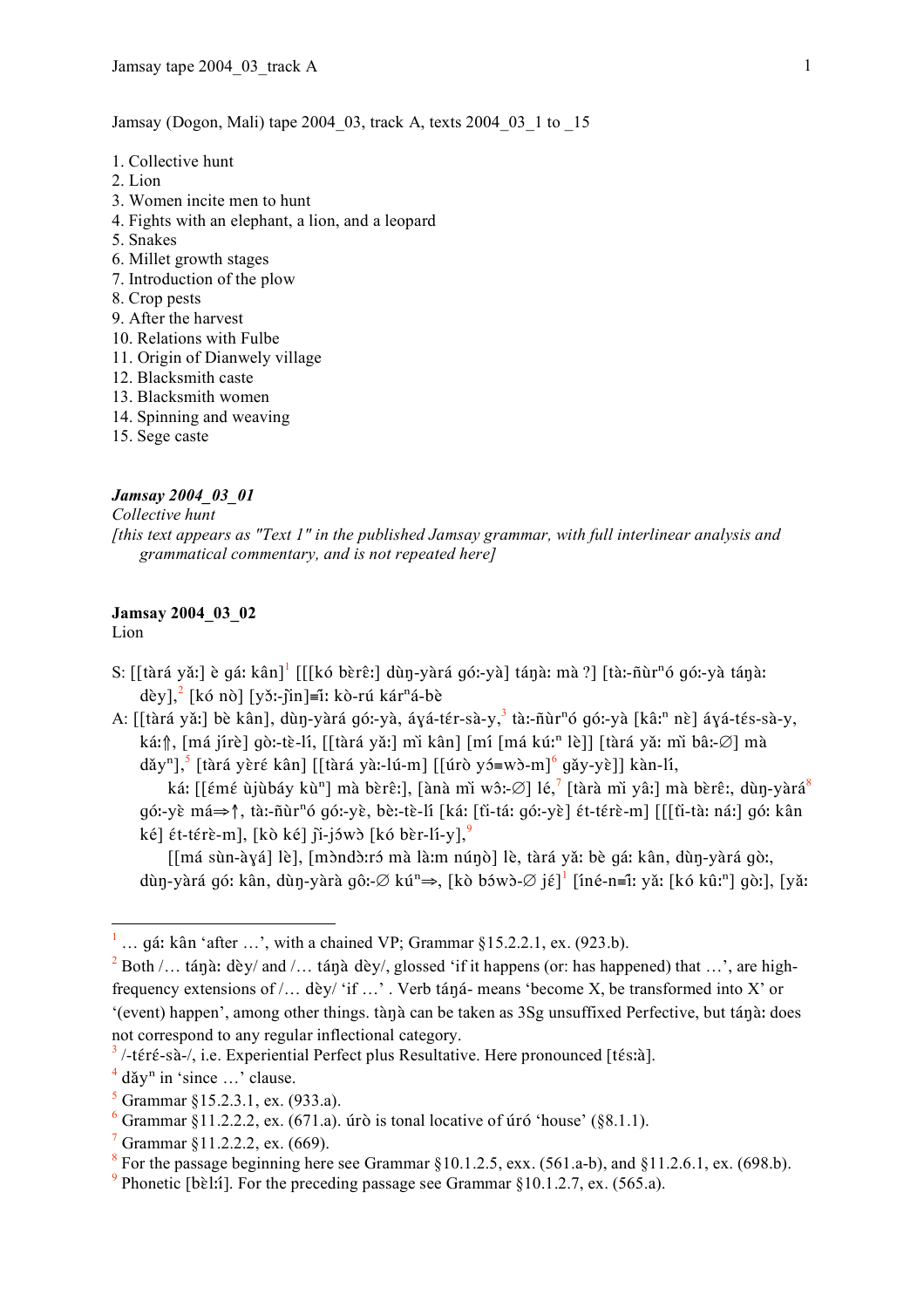[yǎ: [kó kû:<sup>n</sup>] ènè gô:-Ø kù<sup>n</sup>] [dì:<sup>n</sup> kár<sup>n</sup>á méy<sup>n</sup>], [tàrá=ỳ yèrè jé mèy<sup>n</sup>] [dùn-yàrá<sup>2</sup> témé mày<sup>n</sup>] [èné kó dàyá tí gàrà kù<sup>n</sup>], [[wó yónkù] lè] ènè-r<sup>n</sup>è-lí,

màlfâ:<sup>n</sup> yé dàrá jinè tànà,<sup>3</sup> dè:ré kò-rú nèmné à:, [dùn-yàrá kù<sup>n</sup>] à:, pé: pé: [wó kû:<sup>n</sup>] sùgò, [jámâ:=ỳ<sup>n</sup> bérè]=ỳ tàna, [[wó.: kó.:]<sup>4</sup> tô:-n bè â:-Ø cêw] [inè<sup>5</sup> kâ:<sup>n</sup>] [néy<sup>n</sup> ké], yèré mòr<sup>n</sup>ó wó bàrà-bà, yé kó cè:<sup>n</sup>-bá<sub>1</sub>,

[dùn-yàrá kù<sup>n</sup>] dè:-bán, bé [àr<sup>n</sup>-ùm] yé póttè-m] [inè bármè-m cêw], [bé nè]<sup>6</sup> dè:-bà,  $[cin d\acute{e}: m\grave{e}y<sup>n</sup>]$  [úrò jè:rè-bà],

tàrá lè, yǎ:-n<sup>7</sup> déy, [[àr<sup>n</sup>à-nì:ñé bé kùnò-gó-Ø] mà tǒg<sup>8</sup> kâ:<sup>n</sup>] kò:-ró, màlfâ:<sup>n</sup> jǎ:-bà⇒, sárú jǎ:-bà⇒, béré jǎ:-bà⇒, [mànà-bè-tâ:<sup>n</sup>-∅<sup>9</sup> nám] yǎ:-bà⇒, héy! [cèm-[tà<sup>n</sup>-y<sup>n</sup>]-[tà<sup>n</sup>-ý<sup>n</sup>]]  $n \in \mathbb{R}^{11}$  yǎ:-bà $\Rightarrow$ ,  $\leq m \delta n \in \mathbb{Z}$  > kó=ỳ [mòñù-cěm bè qâ:- $\emptyset$  kù<sup>n</sup>], kó jǎ:-bà $\Rightarrow$ ,  $\left[ [\text{cè:}-[\text{wò-v}]-[\text{wò-v}]^{12} \text{ fú:} \right]$  mà tòqú $\left[ [\text{a:1-bà}]\right]$ 

 $\lceil \ar{n} \cdot \ar{n} \cdot \ar{n} \rceil$  mà bèrê:,  $\lceil \ar{n} \cdot \ar{n} \rceil$  mà mớn mà bèrê:,  $\lceil \ar{n} \cdot \ar{n} \rceil = \ar{n}$  qò: má $\Rightarrow$ , ti-tá:=ỳ gò:] jé mèy<sup>n</sup>] [kó<sup>13</sup> dàyá tí yèrè-bá] sógò, [nùw<sup>n</sup>ó jò:] gá:rá nà:r<sup>n</sup>à, [dǎq- $\varnothing$ <sup>14</sup> ké] dàyà-jé; gó:-yè dèy

## Jamsay 2004 03 03

Women incite men to hunt

- S: tàrá, [àr<sup>n</sup>-ùm [tàrá yàː-lú-m] úrò béː-m̀ yɔ́=kɔ̀] [bè yàː-lí déy] [yàː-yɛ́rɛ̀-m [àná bɛ́rɛ̀] núː<sup>n</sup> mèy<sup>n</sup>î], îné-m bè â:- $\varnothing$  kù<sup>n</sup>, <sup>16</sup> [kó nò] yǒ:-jìn lè, kó?
- A: tàrà-[yáː-m], [tàrá yǎː-bà<sup>17</sup> jé mèy<sup>n</sup>] tùtù:lú kún-tù-bà tánà: dèy, [[ñè-m yàː-yérè-m] ñè-m bè qá-m̀ kù<sup>n</sup>], [kó=ỳ [[è wó=ỳ] [pòn-sǔn tùr]-lá-m]<sup>18</sup> mà<sup>19</sup> ñè-m]=í:,

[[yàː-yérè-m mà náː] mà ná: ké], dómnó yó≡kò⇒, gùrú yó≡kò⇒, tèŋú-m yó≡kò⇒, tórð-m yó=kð $\Rightarrow$ , émé pómúr<sup>n</sup>ú nám yó=kð $\Rightarrow$ , [émé pómúr<sup>n</sup>ú nám] tàrá bò:nó qá: kân, 

 $[X: Y:],$  with dying-quail final intonation (prolongation and slow pitch fall) on both X and Y is the basic 'X and Y' conjunction construction for NPs (including pronouns). Grammar  $\S 7.1.1$ .

<sup>7</sup> Lexical-toned pseudo-participle. Grammar  $\S 15.2.1.3$ , ex. (916.a).

 $\frac{14}{14}$ /dàq-ú/ (verbal noun).

Grammar §15.2.2.2, ex. (928.b).

For the passage beginning here, see Grammar  $$15.1.16$ , ex.  $(907.a)$ .

Grammar §11.5.2, ex. (716.a). Existential yé is required with stative 'have' and 'be (present)' verbs in positive, unfocalized utterances. It also has other functions (Grammar  $84.3.3$ ).

 $\frac{5}{5}$  For the passage beginning here, see Grammar \$4.3.3, ex. (193).

 $6$  For the passage beginning here, see Grammar §15.1.14, ex. (900.a).

 $\frac{8}{10}$ /tòqú/. Grammar §3.5.4.2, ex. (68.a).

 $9$  Grammar §5.1.15, ex. (303.b).

<sup>&</sup>lt;sup>10</sup> Compound including iterated verbal noun tă<sup>n</sup>-y<sup>n</sup> from tá:<sup>n</sup>- 'shoot (arrow, gun)'.

<sup>&</sup>lt;sup>11</sup> Cf. tá: 'shoot'. Grammar §5.1.12, ex. (280.a) and §5.1.3, ex. (258.a).

<sup>&</sup>lt;sup>12</sup> Cf. wǒ: 'kill'. Grammar  $\S 5.1.3$ , ex. (258.b).

 $^{13}$  For the passage beginning here, see Grammar \$12.1.3. ex. (732.d).

 $15$  Verb 'leave, abandon' with cognate verbal noun.

<sup>&</sup>lt;sup>16</sup> Headless adverbial relative. Grammar §15.2.7, ex. (954).

<sup>&</sup>lt;sup>17</sup> Transcribed without the -bà suffix in  $(931.a)$  in Grammar §15.2.2.2.

<sup>&</sup>lt;sup>18</sup> Phonetic [tùl:ám]. From túrú 'one'. Grammar §14.1.12, ex. (827.a).

 $19$  Relative clause functions as "possessor" of noun 'women', which denotes one of two referents mentioned (in pronominal form) in the conjoined head NP of the relative.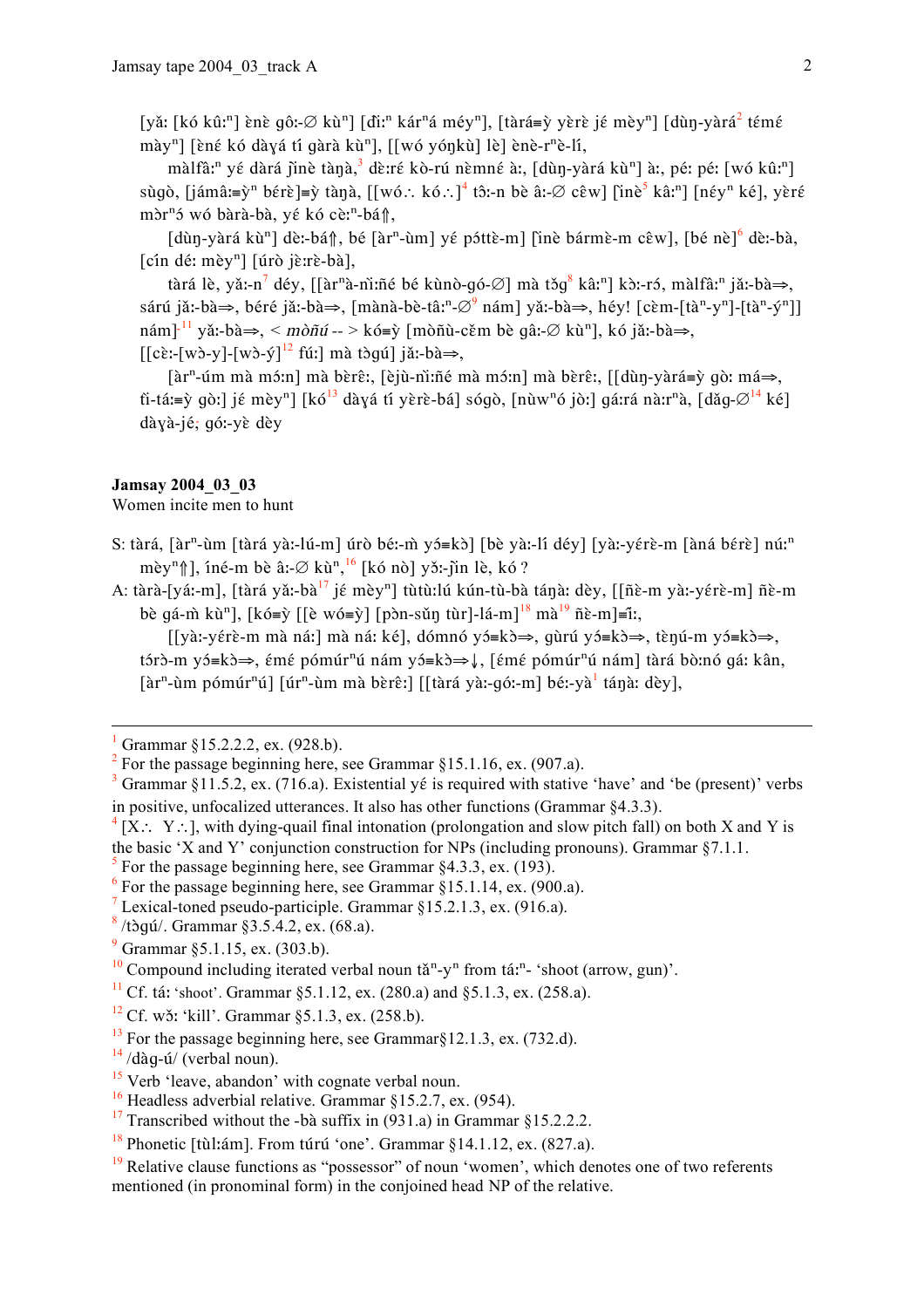kò qùrú ñê-m<sup>2</sup> kù<sup>n</sup>, [qùr=î<sup>1,3</sup> ìnè qó:-m=ì1]<sup>4</sup> yà:-yérè-m=î1, [dómnó ñê-m kù<sup>n</sup>, yà:-yérè-m=îː], [tòrò-[ñě-m] kù<sup>n</sup>, yà:-yérè-m=îː] [[tènè ñě-m kù<sup>n</sup>] yà:-yérè-m=îː],

 $[[[6 de:] mà úr<sup>n</sup>-ùm] tàrá yă:-yè-bà] [è kél [líló:ró= $\dot{y}$  é pìliwè], [bé= $\dot{y}$ ] [àná$  $q\hat{a}r$ -m $]=\hat{i}$ :  $\hat{j}$  ú: $r^n\hat{o}$  [àna bérè] nú:-bà.

 $[[[t\hat{c}:-n \text{ m\`a m\`s:n}] \&]$ kúnó mèy<sup>n</sup>]  $[[[t\hat{c}-m \text{ s\`i-s\`s\`n}] \text{ m\`a m\`s\`n}] \&]$ , ñĕ-m mà mó:n, [ă-n mà kû:<sup>n</sup>] yǎ:-yè-bà tánà: dèy, yá:qíné-sà $\Rightarrow$ , yá:qè yé=sà tán, yǎ: [wó kû:<sup>n</sup>] súqó-bà,

[ú nò] tàrà-yéy cè: ú hádè- $\varnothing$ , [sèllè-lú-w]=y<sup>7</sup> tànà dèy $\Uparrow$ , sèllè-lú-w<sup>8</sup> [wǒ-r<sup>9</sup> qá-ẁ], [bě-r qá-ẁ] [ámà ù-rú yá:píné] qá-bà $\Rightarrow$ , [ú dàyá tí]<sup>10</sup> qàrá-bà,

séllé-sà-w tána: déy nè,  $[c\tilde{\varepsilon}$ : jè]<sup>11</sup> ù yà:-lí-Ø, ú nàná-bà, [[tàrá kù<sup>n</sup>] yà:-gó-w kâ:<sup>n</sup>]  $\lceil \frac{\delta}{\delta} \right|$  and bérè ké] dègè-gó-w], ú:r<sup>n</sup>ó [èjú lé] gó:-ŵ, ñě-m<sup>12</sup>  $\lceil \lceil \frac{\delta}{\delta} \rceil$ : [èné bé : ]] cí-céw] gá-bà,

 $[\tilde{a}$ -n  $[\tilde{n}\tilde{\epsilon}$ -n lè cí-c $\tilde{\epsilon}w]$  mà bé:<sup>13</sup> kâ:<sup>n</sup> né, à:-lí jín=kò [kó dóqúrù ké], háyè [[kó kù<sup>n</sup>] sógòn=iː], <sup>14</sup> ñĕ-m àr<sup>n</sup>-úm nàná-nànà<sup>15</sup> tàrá tíː-bà, sábù yǎ: kò yěy-yà dèy, tàrà-nòw<sup>n</sup>ó [cèː pòrbá $\equiv y$ , sísíyó $\equiv \bar{y}$  ú pìliwè-lí tànà dèy, [nìne-dá:ná bérè] [nòw<sup>n</sup>ò-nìné mà ñè-ý<sup>n</sup>] [[inè kâ:<sup>n</sup>] lè] ér=kò, [[nine-dá:ná bérè]=ỳ dèy] ñé:- $\hat{w}^n$ ĵ,

 $\left[\left[\hat{a}r^n - \hat{u}m \hat{d}i\right]^{n}\right]$  [èjú lé] yǎ: jè:rê:- $\varnothing$  kù<sup>n</sup> nè]<sup>16</sup> jè:rè-gó-w] [[ñě-m kù<sup>n</sup>] [kó=ỳ] áyá mèy<sup>n</sup>] yòwò-l-á kàr<sup>n</sup>à-bà, [[lílóːró=ỳ [ǎ-n lè] dènè-j-é] j $\xi$ ]=ỳ<sup>17</sup>

[[bé nè] [àná bérè] nù:-bà], [cín jín qà]<sup>18</sup> [cè: bè bìrá:-rà]=ỳ, [kó kù<sup>n</sup>] kâ:<sup>n</sup>

## **Jamsay 2004 03 04**

Fights with an elephant, a lion, and a leopard

S: inè-m [dùn-dàna lè] jéyè-m, [sǒ: ù sá-m̀]<sup>19</sup> yó=kò

A: sánné, [mì léjù] [X tò:tá:], [[X mír<sup>n</sup>é-tâ:n]<sup>20</sup> gá-bà] [ìnè gàmà-nám] wò-rú, gàmà-nám [X Y] wò-rú gá-bà, [pé:tàyà bá:<sup>n</sup>]= $\tilde{v}^{n}$ .<sup>21</sup>

<sup>1</sup> For bé: 'here' see Grammar §11.2.6.1, ex. (698.a).

<sup>2</sup> In this passage, some of the 'X-women' compounds are of type  $[\bar{x} \hat{n}]$ , others of type  $[\bar{x} \hat{n}]$ . Grammar \$5.1.2 and \$5.1.5.

For discussion of the multiple Focus clitics in this passage, see Grammar  $§13.1.7$ , ex. (756).

From  $/q$  6:-m̂/ 'the ones who go out'.

 $\frac{5}{9}$ /qárù-m/. See Grammar, end of §3.5.3.3.

<sup>6</sup> For the preceding passage see Grammar  $\S$ , ex. (557a).

 $\frac{7}{1}$  Focus clitic on inflected verb (clausal focus); Grammar §13.1.6, ex. (755).

<sup>8</sup> Phonetic [sɛ̀l:ɛ̀lúː].

 $\frac{9}{9}$ /wò-rú/.

<sup>10</sup> Linker ti related to the Perfective suffix; Grammar §15.1.16, ex. (907.c).

<sup>11</sup> Purposive postposition jé, here low-toned in a PP relative. Grammar §14.6.1, ex. (864.b).

<sup>12</sup> For  $n\text{\AA}$  For  $n\text{\AA}$  and  $n\text{ A}$  see Grammar §7.1.1.1, ex. (403).

 $\frac{13}{13}$  Noun 'being (a situation), remaining'. For this passage see Grammar §8.5.1, ex. (478d).

<sup>14</sup> Grammar §17.6.6, ex. (1098.a).

<sup>15</sup> Verb-stem iteration with second occurrence low-toned. Grammar  $811.6.2$ , ex. (722a).

 $^{16}$  For this passage see Grammar 812.2.6.1, ex. (950.a).

<sup>17</sup> Purposive jé. Grammar §17.6.5, ex. (1096).

 $18$  Quotative ga\$. Grammar §17.1.5 (1013.a).

<sup>19</sup> Grammar §11.5.1, ex. (714); also §14.1.2, ex. (805.a).

 $\frac{20}{3}$  "voice-three" with  $\{HL\}$  tone overlaid on 'three', i.e. bahuvrihi compound 'three-voiced',

Grammar §5.2.1.2, ex. (307.b). Here added as an epithet to a personal name.

 $^{21}$  Grammar §5.1.12, ex. (279.a).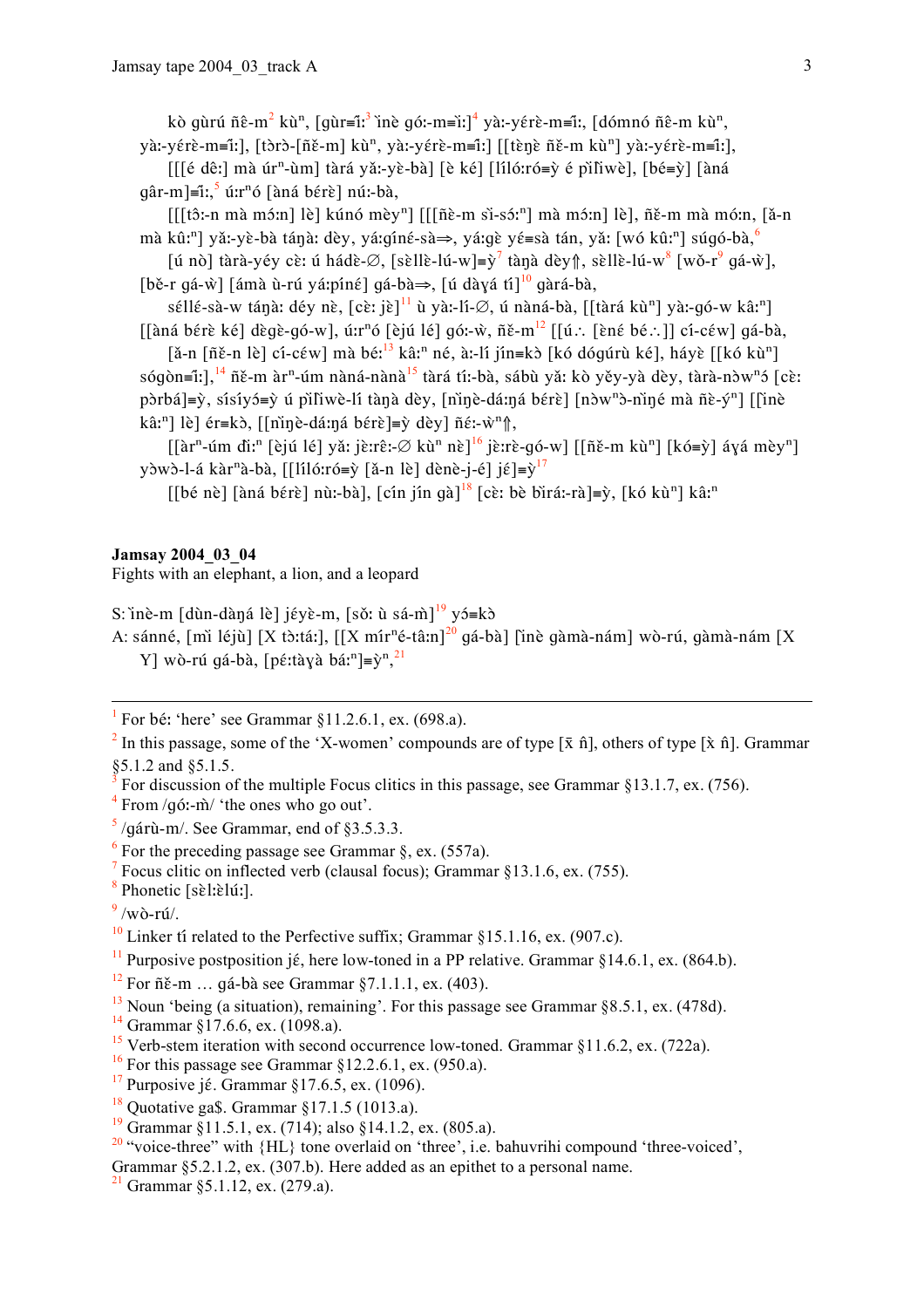[ềné mà èjú] wò wàrâ:- $\emptyset$  jế<sup>1</sup> mèy<sup>n</sup>, [[gòrò-đigé mà đì:<sup>n</sup> núnò] lè] dùn-dàná yèré bé tèmè [èjú bérè], dà:yá kó nàná nà:-bà, [dùn-dàná kù<sup>n</sup>] yà-ý yòwò-lí,<sup>2</sup>

yèyjê: nǐ: sí:<sup>n</sup> gá: kân, [kó kû:<sup>n</sup>] sùgò, [tá:<sup>n</sup> mèy<sup>n</sup> kâ:<sup>n</sup>] wò:, tá:<sup>n</sup> wò:⇒↑, [[ềné mà màlfâ:<sup>n</sup>] dàrál [dúw<sup>n</sup>ósán vă: mèv<sup>n</sup>], [zàndàrmèrî: lè] vă: tègè⇒, [wó vàná jè:rè-bá⇒] [[kò dùn-dùná] yàná-bà],

 $[[w\delta \dot{\varepsilon}]$ ú] bérè] yèré wó tèmè, < wó=ỳ kó-- > [kó=ỳ wó tò:ñò lé,<sup>3</sup> [[wó kú:<sup>n</sup>] kò-rú bèré mèy<sup>n</sup>] gàrà, [kó kù<sup>n</sup>] bé:-sà,

kó=ỳ là: kâ:<sup>n</sup> nè, [[dùn-yàrá lè], bé:-sà], [dùw<sup>n</sup>ó bâ:<sup>n</sup>], [béré lè] < dùn-dàná--> dùn-yàrá láyá wǒ:-sà-n, [dìrmé mà yàyrè núno] mà bèrê:, àsègé<sup>4</sup> ñùnù-nó kò gá: kân, kòw<sup>n</sup>ò-tó: [kó bèrê:] nú: bè gá: kân, [pé:jế<sup>5</sup> gǎnǹ] bè yárà-Ø jé mèy<sup>n</sup>, kó bè lúgúrô:-Ø jé,  $k\acute{o}$ <sup>6</sup> mà ú:r<sup>n</sup>ò- $\emptyset \Rightarrow$ , [*f*:j*f* mà [bèrè *f*r]] $\equiv$ ĩ:<sup>7</sup> jèrè tànà,

wó mà [[kó dàr<sup>n</sup>à-céné] mà kû:<sup>n</sup>] mà [béré kù<sup>n</sup>] mà súnú-nò, <sup>8</sup> láyá wò gá: kân, [doing bing] [being the spin political spin political spin political spin political spin political spin bing  $[\delta x]$  [full negative] [being the spin political spin political spin political spin political spin political spi [wó [di:<sup>n</sup> wò á: jérè-Ø]] [[kó ki-kǒw] kórówó gó: mèy<sup>n</sup>], [[kó bèrè-î:<sup>n</sup>] bɔ̌: gó: mèy<sup>n</sup>] [[jíré lé] yǎ: nùmò], [dùŋ-yàrá kù<sup>n</sup> nè] yé-di:<sup>n</sup> kó cè:<sup>n</sup>-bà, ù:r<sup>n</sup>ò-lí làyá<sup>10</sup> tànà, [kó kù<sup>n</sup> kâ:<sup>n</sup>] ává-sà-m.

kó làvá, kó tàv-né, tà:-ñùr<sup>n</sup>ó, búmbâm, X [Y dérè], y j=wò jì:<sup>n</sup> f, <sup>11</sup> dàná yǎ: wò qá: kân, tà:-ñùr<sup>n</sup>ó yè-lé<sup>12</sup> [bèrèwé mà bèrê:] kó tèmè, [kó tà:<sup>n</sup> $\Rightarrow$ ] bàrmè, bàrmè $\Rightarrow$ ] [wó kû:<sup>n</sup>] jàwà, wó kò jáwà- $\varnothing$ ,  $^{13}$  kó pòrò,

[inè [wó∴ wó∴] yâ:-n kú<sup>n</sup>] lè,<sup>14</sup> [wó bò:nó wò kân] [[wó yéré]<sup>15</sup> wá], yèrè, [yèré wò gá: kân] [kó sár<sup>n</sup>ám $\Rightarrow$  póró wò gá: kân] [hâl [yǎ: mèy<sup>n] 16</sup> è:<sup>n</sup>] [[[wó gùn-céné] lè] wòyá:-rà], [háyè wó [[èné lè] kó cé: $n^{17}$  tí]] wá,

[inè [bé lèy] yâ:-n kù<sup>n</sup>] [dò-ý lèː], <sup>18</sup> lé: wò gá: kân, [póró jiné-tóyò] [póró jiné-tóyò] mèy<sup>n</sup>], hà:sín [nún̥ò jín=î: dèy] [yé dɛ̃:<sup>n</sup>-Ø], [ɛ̀né mà nùmò túrù<sup>]<sup>19</sup> ɛ̀né dáyà-Ø kù<sup>n</sup>. [[[ɛ̀né</sup> mà džy<sup>n</sup>] lè] sir kûn-Ø] bž: mèy<sup>n</sup>, [[kó béné] szwó] tùmnò,<sup>20</sup>

Grammar §15.2.2.2, ex. (928.c).

<sup>&</sup>lt;sup>2</sup> 'not accept' = 'refuse', with Verbal Noun complement; Grammar §17.4.3, ex. (1054.a).

 $\overline{\mathbf{3}}$ Purposive clause with low-toned bare verb stem followed by lé. Grammar §17.6.1.1, ex. (1072).

 $4$  For the passage beginning here see Grammar  $815.2.2.1$ , ex. (923.d).

 $\frac{1}{2}$  For the passage beginning here, see Grammar §15.2.2.2, ex. (928.a).

<sup>&</sup>lt;sup>6</sup> For the passage beginning here, see Grammar §15.3.1, ex. (965). I have corrected the tone on pérjé.

 $\frac{7}{2}$  /brú/ 'fresh; green (wood)'. If correctly transcribed, this is followed by Focus clitic = it.

 $\frac{8}{3}$  Clause with mà (usually Possessive) linking all constituents, and final verb with H(H,..) L tone: see Grammar §15.3.1, ex. (965).

 $\frac{9}{2}$  Low-toned subject pronominal wò is (unusually) repeated here before both chained verbs.

 $\frac{10}{2}$ làyá 'again, another time'; Grammar §19.3.2, ex. (1163.a).

 $\tilde{H}$  ii.<sup>n</sup>, high-frequency Past particle, following an inflected verb or other predicate. Grammar §10.3.1.

 $12$  Discourse-definite 'there'. Grammar  $84.4.3.1$ , cf. exx. (220) and (221).

 $^{13}$  Headless adverbial relative, probably temporal; Grammar §15.2.7, ex. (955.a).

 $14$  Grammar §7.1.4, ex. (422).

<sup>&</sup>lt;sup>15</sup> Embedded (quoted) Imperative. Grammar §17.1.7.1, ex. (1016.b)

<sup>&</sup>lt;sup>16</sup> "until going" = 'to the point that ...'; Grammar §15.2.8 (958).

 $17$  Embedded (quoted) Imperative. Grammar §17.1.7.1, ex. (1016.a).

<sup>&</sup>lt;sup>18</sup> 'be afraid (to)' with Verbal Noun complement; Grammar §17.4.7, ex. (1059.a).

 $19$  HL-toned túrù 'one'; see Grammar §4.7.1.1.

<sup>&</sup>lt;sup>20</sup> 'Begin' with chained-verb complement: Grammar §17.5.1, ex. (1062.c).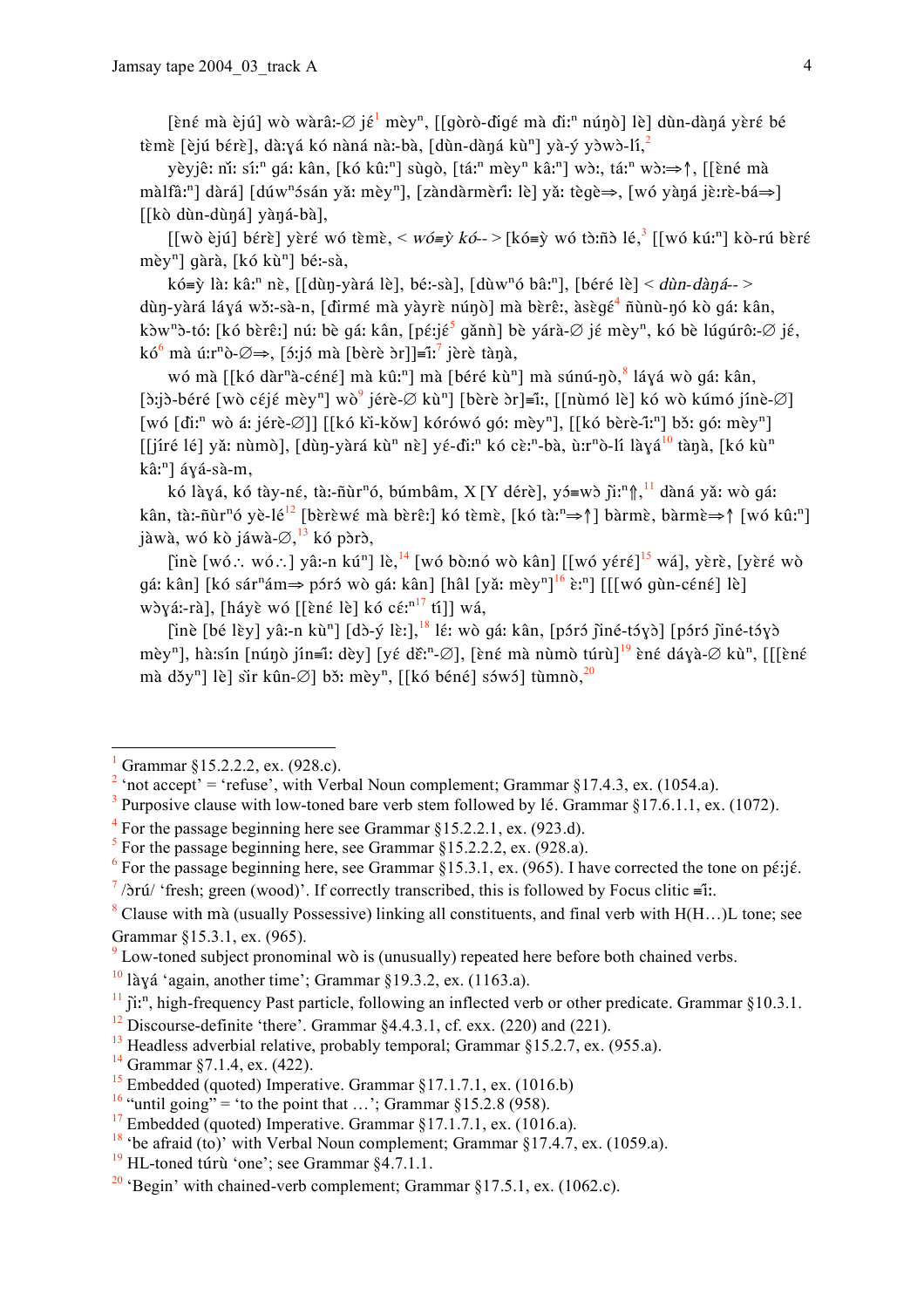$\langle \frac{d}{d} \delta y^n \hat{i} \hat{j} \rangle$  nùmó - > [nùmò túrù] dàyá sìrú wò bô: Ø kù<sup>n</sup>, [wó nùmò túrù kù<sup>n</sup>] [[kó ká: [lè] dànà-nà, [[kó nò] wó céré] [[wó nò] sówó] [[kó nò] wó céré] [[wó nò] sówó]<sup>1</sup> [kó sówó jà:lè $\Rightarrow$ †, [wó céré kò<sup>2</sup> kân] [[kó cěr- $\varnothing$ <sup>3</sup> kù<sup>n</sup> kâ:<sup>n</sup>] wó jà:lè],

 $[[w6.: k6.: fú!] m\ddot{o}$ :-nó mèy<sup>n</sup>] [dé: mèy<sup>n</sup>] [búmbâm jè:rè-bà], [kó kù<sup>n</sup> kâ:<sup>n</sup>] bé:-sà

## Jamsay 2004 03 05

**Snakes** 

S: [[[émé èjù-bómó kù<sup>n</sup>] mà bèrê:] lù:rò ù jùgô:-Ø] mà tèg-ú

A: [[ $\epsilon$ m $\epsilon$  èjù-bómó] mà bèr $\epsilon$ :] lù:ró y = kò-bà,<sup>4</sup> lù:rò mòñú-mòñú y  $\delta = k$ ò $\Rightarrow$ , [li-lù:rò [cín bǎ:]<sup>5</sup> èmè lè:-qó- $\varnothing$  kâ:<sup>n</sup> nè] yó=kò, lì-lù:rò qá:rá móñù, [[émé dì:<sup>n</sup> núnò] lè] qá:rá èmě-n tóróyè sâ:-Ø ké, [ki-kòjú cè: bà:-sà-Ø<sup>7</sup> kâ:<sup>n</sup> ké] kò:-ró,

[[lù:rò ki-kòjú] lù:rò bè qâ:-Ø túrú]<sup>8</sup> yó=kò,<sup>9</sup> lù:ró kù<sup>n</sup>, [iji-rù gàrá] sà:-rá, gǒy<sup>n</sup>=kò, [nùmò-tàná lěy] má⇒ [[nùmò-[làq-ú] túrú] jín] gàrà-gó,

wàl-qu = kò,  $\left[0 \right]$  è ji  $\Rightarrow$  wàl-qu = kò,  $\left[0 \right]$  di  $\left[0 \right]$  è né umò- $\emptyset$  kù  $\left[1 \right]$   $\left[1 \right]$   $\left[0 \right]$   $\left[0 \right]$   $\left[0 \right]$   $\left[0 \right]$   $\left[0 \right]$   $\left[0 \right]$   $\left[0 \right]$   $\left[0 \right]$   $\left[0 \right]$   $\left[0 \right]$   $\left[0 \right]$   $\left[$ sà:-qó, [námá-tù-w tánà: dé nè]<sup>12</sup> céré=kò, [kó cěr- $\varnothing$  kâ:<sup>n</sup> nè] èjî<sup>n</sup>  $\Rightarrow$  tó:kè yé sà, kó=ỳ  $[\hat{u}:\hat{o}:\hat{k} - k\hat{o}] = \hat{i}$ :

 $[s\acute{a}$ :-sà<sup>13</sup> kâ:<sup>n</sup> nề  $\lceil i \rceil$  i với mèv<sup>n</sup> $\lceil i \rceil$  tèrè-lá, wàl-qu<sup>i</sup> kè gií<sup>n</sup>  $\Rightarrow$ . [[ñi-ñùw<sup>n</sup>ò]- $\frac{d\breve{e}v^n}{d} = \breve{v}^n$ dèv $\Rightarrow$   $\uparrow$ , céré bèrè-gó, hâl [[èné mà ká: kâ:<sup>n</sup>] gòmó mèv<sup>n</sup> $\uparrow$ ] [ñi-ñùw<sup>n</sup>ó káv<sup>n</sup>-v<sup>n</sup>è<sup>14</sup> dèv $\uparrow$ ]  $[c\text{\&r}-\varnothing$  céré-bà] [kár<sup>n</sup>á bèrè-qó], néy<sup>n</sup> [yèré mèy<sup>n</sup>] [ǒːq<sup>15</sup> káy<sup>n</sup>-y<sup>n</sup>è] qáː-jè-bà cêw, <sup>16</sup> [cèː [kó bǎː] èmè lè:- $\varnothing$ <sup>17</sup> kâː<sup>n</sup>] kò:-ró,

 $\frac{5}{3}$  bă: 'be equal to' in comparatives: Grammar 812.2.3, ex. (740.b).

 $\frac{6}{3}$  {HL} tone contour on modifying adjective in the scope of gárrá 'more': Grammar \$12.1.3. This is followed by a clause where gárrá has scope over a VP, see Grammar §11.5.1, ex. (714.a) and §12.1.3,  $ex. (731.a)$ 

<sup>7</sup> Participial bă:-sà- $\varnothing$  drops tones before kâ:<sup>n</sup> 'any'; Grammar §12.2.3, ex. (741.a).

<sup>8</sup> Uncommon position of numeral after participle.

<sup>9</sup> Assistant suggests rephrasing as [[lù:rò túrú]  $y$  ( $\pm k$ )] [... be q â: $\varnothing$ ] 'there is one snake, (which) they call...'. In any event, túrú 'one' should directly follow lù:rò 'snake', forming lù:rò tùrù (lowtoned as relative-clause head NP).

 $\frac{10}{10}$  wàl-gú 'lazy one (Nonhuman)', variant of wàlà-gú. Lit. "(one) having laziness." For Characteristic -qú see Grammar §4.2.1.

<sup>11</sup> Grammar §15.2.6.1, ex. (950.b). For stative  $\hat{u}$  mo- 'be lying down' see §11.2.4, exx. (605.a-d).

 $^{12}$  dé nè 'if now'. dé is always high-toned in this combination; compare atonal clause-final /dey/ 'if'. Grammar 816.1.3.

<sup>13</sup> Resultative -sà in conditional antecedent; Grammar  $\S 10.1.2.4$ , ex. (557.b).

<sup>14</sup> Perfective of /kar<sup>n</sup>a/, here intransitive 'be done, happen'.

 $\frac{15}{2}$  /o:qú/ 'sweat', hence 'hot weather'. Phonetically [ŏ:k] here before /k/.

 $16$  Grammar  $$16.5$ .

In this passage céré 'bite' and sówó 'stab' remain high-toned; they are not in unsuffixed Perfective form.

 $2$  Emended, tape has /wo/.

<sup>&</sup>lt;sup>3</sup> Verbal noun /cɛ̀r-ú/ 'biting'.

<sup>&</sup>lt;sup>4</sup> 3Pl subject -bà is occasionally added to Nonhuman =k $\delta$ . Grammar §11.2.2.4, ex. (682.a).

<sup>&</sup>lt;sup>17</sup> Imperfective participle lê:- $\varnothing$ , here tone-dropped to lè:- $\varnothing$  before kâ:<sup>n</sup> 'any'. Grammar §12.2.3, ex. (741.b). Incorrectly transcribed lê:- $\varnothing$  §16.5, ex. (988).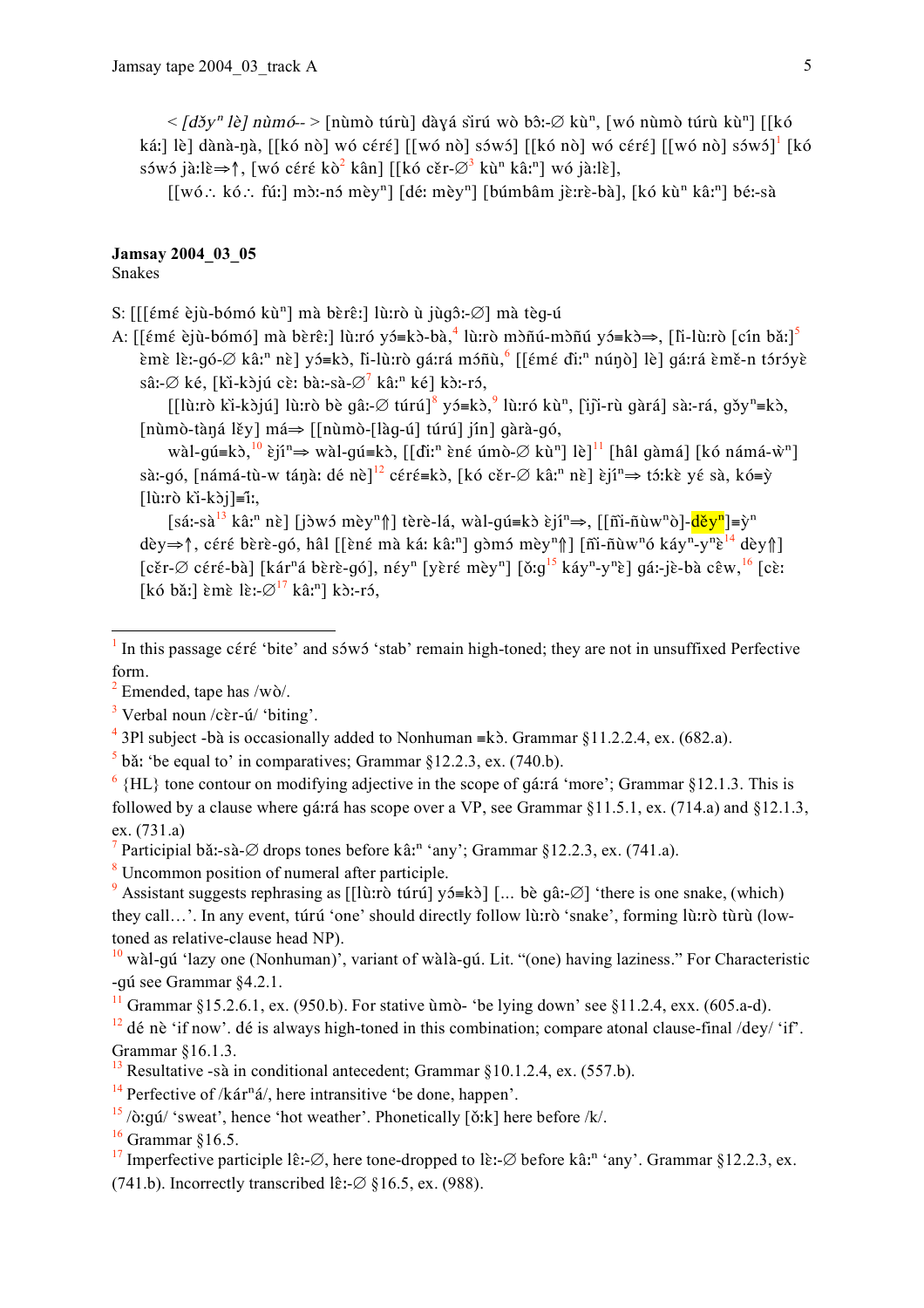lù:rò [kò-rú mòñú]<sup>1</sup> yó=kò, lù:rò [kò-rú mòñú] kô:- $\varnothing$ <sup>2</sup> kù<sup>n</sup>, lù:rò-ùjùw<sup>n</sup>ó qá-bà, lù:rò-ùjùw<sup>n</sup>ó kù<sup>n</sup>, lù:rò jèy-[jěy- $\emptyset$ ]=ỳ,<sup>3</sup> [lù:ró kù<sup>n</sup>] jéy jèyé=kò tánà: dèy, [[ú.: kó.:] tô:-n<sup>4</sup>  $\hat{\epsilon}$ : è qá: kân] [[ù-rú jèy $\hat{\epsilon}$ =kò lè]<sup>5</sup> bé:-yà fú:], íj $\hat{\epsilon}$ =kò, [tér $\hat{\epsilon}$ =kò kâ:<sup>n</sup>] jòwò-gó,  $[c\`{e}n\`{e}-j\`{e}y\`{e}-j\`{e}y\`{e}$ :  $\emptyset$  kù<sup>n</sup>] [[kó kù<sup>n</sup>] kǒ-r<sup>6</sup> témé-w<sup>n</sup>é=kò]<sup>7</sup> [[kó cénè] mòñú=kò],

[ềné mà kúː<sup>n</sup>] dé:=kò, hâl [[nùmò-[lǎq-Ø] jín] mánà] úːr<sup>n</sup>ó=kò, [ềné mà kòró kù<sup>n</sup>] pádá-yá=kò, <sup>8</sup> [[kó kòró kù<sup>n</sup>] pádá-yá-tì tánà: dèy] [[kú:<sup>n</sup> kù<sup>n</sup>] téy<sup>n</sup>-né=kò], yòrò-ní: sír<sup>n</sup>é  $túmnó=k\delta$ ,

[yá⇒ yérè⇒]<sup>9</sup> kár<sup>n</sup>á=kò [néy<sup>n</sup> ké⇒], [èné mà dánún-ú∴<sup>10</sup> fú:] nú:-y<sup>n</sup>è, [kó nò] [cín kár<sup>n</sup>á mèy<sup>n</sup> $\left[\right]$ <sup>11</sup> [èné mà jéy] jèyé=kò,

li-lù:rò [sùn-àyá lè kâ:<sup>n</sup>] èmè lê:-Ø, yó≡kò, kó≡ỳ [lù:rò kúkúr]≡i:, [lù:rò kúkúrù] [[èné mà kú:<sup>n</sup>] lè] [kó nò], [ki-kòjú lè] gùrú $\Rightarrow$ , <sup>12</sup> [lù:rò-ùjùw<sup>n</sup>ó kù<sup>n</sup>] dò:-gó, [lù:ró kù<sup>n</sup>] déméré=k $\Rightarrow$ ,  $\stackrel{13}{\rightarrow}$  qurú=k $\Rightarrow$ , é! [qur-làyá qur=lá $\Rightarrow$ ],  $\stackrel{14}{\rightarrow}$  [kó cèr-ú] èjí<sup>n</sup>  $\Rightarrow$  m $\stackrel{1}{\rightarrow}$ n $\stackrel{1}{\rightarrow}$  [kó bǎː] lù:rò kò cér-ti<sup>15</sup> dèy $\parallel$  [lǒy sà:-rá] [[èmè mà:nâ:-Ø] kò:-ró],

 $[[k\acute{o} k\grave{u}^n]$  mà lù:ró nè] yó=kò, néy<sup>n</sup> [kò cêw], [[[émé ùjùbày núnò] lè]=ỳ dèy↑, tùmò-kóm $\Rightarrow$  bèrèwé, [kó bèrê:] gárrá jò:,<sup>16</sup> kà: [hâl [[[émé àná] mà gùn-dùrô:]<sup>17</sup> mà sè:nè-bèrè núnò] bérè kâ:<sup>n</sup>], témé-w<sup>n</sup>é=kò-bà,

[dà:yá [àná bérè] kò nú:-sà- $\emptyset$  dèy $\uparrow$ ] [yé<sup>18</sup> láyá wǒ:-rà-y⇒ $\uparrow$ ], [tǐn bè dé: jěr-sà- $\emptyset^{19}$ dèy] [ki-kòjú kù<sup>n</sup> ké] [[kó bèrê:] yé qó:-rà $\Rightarrow$ ], [kò cêw], [[cín jín] èmě-n=kò] [mé:<sup>n1</sup>] [lù:rò kúkúrù kù<sup>n</sup>] jò:=lá], jò:=lá,

<sup>1</sup> Adjective mò $\tilde{n}$  and 'vith Nonhuman dative complement ('than it'). Grammar §11.2.2.2, ex.  $(669.d)$ 

- <sup>3</sup> jěy- $\varnothing$  from /jèy-ú/, verbal noun of jèyé- 'fight', with its own cognate nominal jéy, here in low-
- toned form as a compound initial. Here the compound verbal noun functions as an adjective. Reciprocal tô:-n, Grammar §18.3.1, ex. (1130.a).
- <sup>5</sup> Purposive clause ('intending to ...') with lè after Imperfective; Grammar §17.6.1.2.
- $\frac{6}{k}$  /kò-rú/ 'with it, in it'. Here phonetic [kǒt] before /t/.
- <sup>7</sup> Passive -wý-. Also another occurrence below. Grammar §9.4.

<sup>8</sup> pádá-yá- 'cause to be flat and wide', cf. adverbial pátà $\Rightarrow$  'flat and wide' and related forms. pádá-yá-should be added to (528.a), Grammar §9.2.

Grammar §7.1.1.1, ex. (411).

Grammar §11.1.7, ex. (645.b).

 $\frac{15}{15}$  Phonetic [c $\epsilon$ tii].

Relative-clause participle based on  $\equiv k\delta$  '(it) is (somewhere), exists'. Grammar §14.1.8.

<sup>&</sup>lt;sup>10</sup> Dying-quail intonation (...) before fú: 'all'. For dánún-ú, nominal related to verb dànàná-'prepare' (but high-toned, so not a regular verbal noun), see Grammar \$4.2.4.

 $\frac{12}{2}$  Comparative with simple adjective as predicate, followed by a comparative with d<sub>2</sub>: 'reach, attain, arrive'; Grammar §12.2.4, ex. (742.b).

 $^{13}$  déméré 'stout', with unnasalized /r/. From \*démbéré, with \*b blocking Nasalization-Spreading.

<sup>&</sup>lt;sup>14</sup> Both /rl/ clusters in this phrase (cf. quarti just before) are pronounced [1;]. For -layá 'not particularly  $(Adj)'$ , see Grammar §12.2.2.

 $^{16}$  Low-toned adjective in predicative function after gárrá 'more'; Grammar §12.1.3, compare ex.  $(728.a-b).$ 

<sup>&</sup>lt;sup>17</sup> Tonal locative of gùn-dùró 'rear, back part'.

<sup>&</sup>lt;sup>18</sup> For this and the following occurrence of yé, see Grammar  $84.3.3$ , exx. (195) and (196.a). The function of the particle is sometimes difficult to interpret.

<sup>&</sup>lt;sup>19</sup> jè:ré- 'bring', presuffixal jěr-; Grammar §11.1.1, ex. (617.b).. Here pronounced [dʒěs] before /s/. For this conditional clause, see  $\delta$ , ex. (974.a).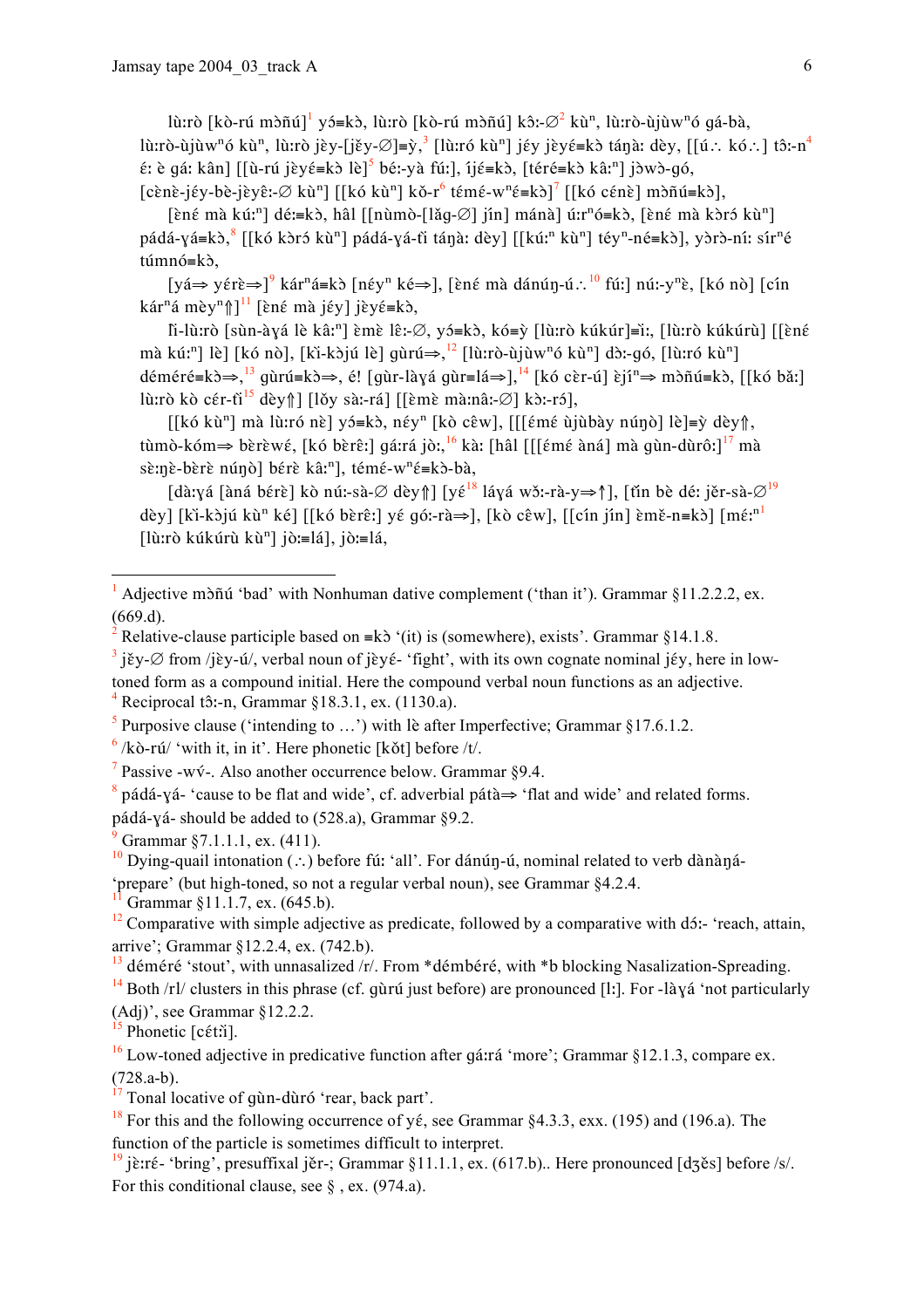$\left[\left[\text{in}\right]^{a} \text{ in} \right]$  qâ:-Ø] lè],  $\left[\left[\text{k}\right] \text{ of} \left[\text{min}\right]^{2} \text{ et} \left[\text{in} \right]^{a}\right]$   $\left[\text{k}\right]$   $\left[\text{min}\right]$  and  $\left[\text{min}\right]$  and  $\left[\text{min}\right]$ qá:-bà, [kó kù<sup>n</sup>] [kò círé=kò- $\emptyset$ ] èt-tè-lú-m, [má sùn-àyá]=ỳ, [[cín jín] cè: bê:- $\emptyset$ ]=ỳ<sup>4</sup>

### **Jamsay 2004 03 06**

Millet growth stages

```
S: [[ɛ̃mɛ̃<sup>5</sup> dòyǒ-m mà à-tɛ̂m] lè] wárú, ni<sup>o</sup> jir<sup>n</sup>è-wárú [yókkò lè] túmnó-bà
```
- A: [jir<sup>n</sup>é mà wárú], [émé dòyò-ùrò núnò] lè, [[illè ni-bár<sup>n</sup>à bǎ:⇒]≡ỳ] túmnó=kò [sábù [[lùgù-[bǎr- $\varnothing$ ]<sup>7</sup> lè, bǎ:] jǐr<sup>n</sup>è-bíré túmnó=kò], [lúgù bàrá [[èjú lé] jǎ:-jà:]<sup>8</sup> sáráwá-iè-bà dèy] [[tòy mǎy<sup>n</sup>] túmnó-bà],
	- [tòy mǎy<sup>n</sup> kù<sup>n</sup>] tó:-jè-bà tánà: dèy, [dìː<sup>n</sup> gàmá] tó: wà:-ná bè sâ:-Ø<sup>9</sup> dèv cín⇒. àr<sup>n</sup>á yèré mir<sup>n</sup>é=kò, àr<sup>n</sup>á miy<sup>n</sup>-y<sup>n</sup>è<sup>10</sup> tánà: dèy, [[á⇒ [tòy mǎy<sup>n</sup>]] tó:⇒-jè-w jìː<sup>n</sup>] [jóː⇒ tóː-jè-w  $\tilde{\mathbf{n}}$ : $\mathbf{a}$ ]

 $\left[\left[\hat{a}r^{n}\hat{a} \; n\hat{c}\right] \; m\hat{i}y^{n}-y^{n}\hat{c} \; t\hat{a}\eta\hat{a} \right]$ : dèy],  $\left[\hat{k}\hat{o} \; k\hat{c}\right]$   $\left[\hat{a} \; \left[\hat{t}\hat{o}y \; \hat{o}r\hat{u} \; k\hat{u}^{n}\right]$   $\left[\hat{g} \; \hat{a}m\hat{a}=\hat{y}^{n} \; d\hat{c}y\right]$   $\left[\hat{u}-r\hat{u} \; \hat{d}y\hat{c}\right]$ gàrà-gó] bé:=kò]<sup>11</sup> [[[[àr<sup>n</sup>á túr<sup>12</sup>] lè] [á èjú] tó: dògó] bèré-w̄], jir<sup>n</sup>è kò-rú túmnó=kò

- S:  $\tilde{\text{I}}$ ir<sup>n</sup>é kǒ-r<sup>13</sup> túmn-â: dév nè,  $\tilde{\text{I}}$ ir<sup>n</sup>é nim věv-và dèv f, tǒv..., wàrà-nám... à-jǎy<sup>n</sup>... vɔ́=kɔ̀, [kó kù<sup>n</sup> bé<sup>14</sup> nè] [yǒ:-jìn=î: kò-rú kár<sup>n</sup>á-bà]
- A: à-jǎy<sup>n</sup> kù<sup>n</sup>, [ni-bár<sup>n</sup>à bǎ: $\Rightarrow$ ] jǎ:<sup>n</sup>-bà, [à-jǎy<sup>n</sup> ké] [dòqùrù ù qǒn-sà<sup>15</sup> cêw] [pàrá sé:<sup>n</sup>-y<sup>n</sup>è<sup>16</sup> dèy], [[á à-jǎy<sup>n</sup>] túmnó-tù-w] táná bèré=kò, ù jǎː<sup>n</sup>-ǹ,<sup>17</sup> hâl yǎ:⇒ [nɛ́y<sup>n</sup> ké] [ù jâː<sup>n</sup>-∅]<sup>18</sup> jó:-yè tánà: dèy, lúgù tégé-ẁ,

<sup>4</sup> Pronounced [bé:j]. Grammar  $\S$ 8.5.1, ex. (476.a).

 $6$  wárú 'farming'. The core sense is 'pull (daba, i.e. hoe) through earth toward oneself', but it is used as a general term for 'farming (growing millet etc.)'. Later in this text it refers specifically to 'the first round of weeding'.

 $\frac{7}{2}$ /bàr-ú/, VblN of bàrá 'gather'. Here phonetic [bǎl] before /l/.

- <sup>8</sup> Iteration of jǎ: 'take (somewhere), convey'. Second occurrence is low-toned as medial verb in a chain; Grammar §11.6.2, ex. (876.a).
- sâ: $\varnothing^9$  dèy at the end of a verb chain; Grammar §15.1.15, ex. (906.a).

<sup>10</sup> Perfective of mir<sup>n</sup> $\acute{\epsilon}$  '(rain) fall'.

 $^{14}$  Plural bé following Definite ku<sup>n</sup>.

French *mais* 'but'.

<sup>&</sup>lt;sup>2</sup> Complement of 'see'; cîré=kò is the unsuffixed Imperfective 'it flies', but here the form is the homophonoun participle círé=k $\delta$ - $\varnothing$  (note the low-toned subject pronominal kò). Grammar  $817.3.4.1$ , cf. exx.  $(1032.a-b)$ .

Experiential Perfect Negative of  $\acute{\epsilon}$ :- 'see' (irregular). Grammar §10.1.2.5.

 $\frac{1}{2}$  1Pl pronoun. Here it could be parsed as possessor (of 'Dogon people' or 'custom'), or as appositional to 'Dogon people'.

<sup>&</sup>lt;sup>11</sup> bé:=k $\delta$  'it remains', here 'it may be (that ...)' with factive complement; Grammar §8.5.5, ex. (501), and end of §17.3.2.

 $\frac{12}{12}$ /túrú/ 'one'. Here, phonetic [túl] before /l/.

 $13$ /kò-rú/. Here, phonetic [kǒt] before/t/.

<sup>&</sup>lt;sup>15</sup> Verb gòr<sup>n</sup> ó 'be able'. Temporal adverbial relative; Grammar §15.2.4.1, ex. (936.b).

 $^{16}$  pàrá sé:<sup>n</sup> (fixed combination of subject noun and verb) 'be autumn (after the harvest)'. The noun denoting this season is pàrà-sé:<sup>n</sup> (variant pàrà-sé:r<sup>n</sup>é).

 $17$  Imperfective pseudo-participial clause. Grammar  $815.2.1.1$ , ex. (911.a).

<sup>&</sup>lt;sup>18</sup> Headless object relative '(what) you-Sg have dug'. Grammar  $\S$ 14.1.13, ex. (830.a).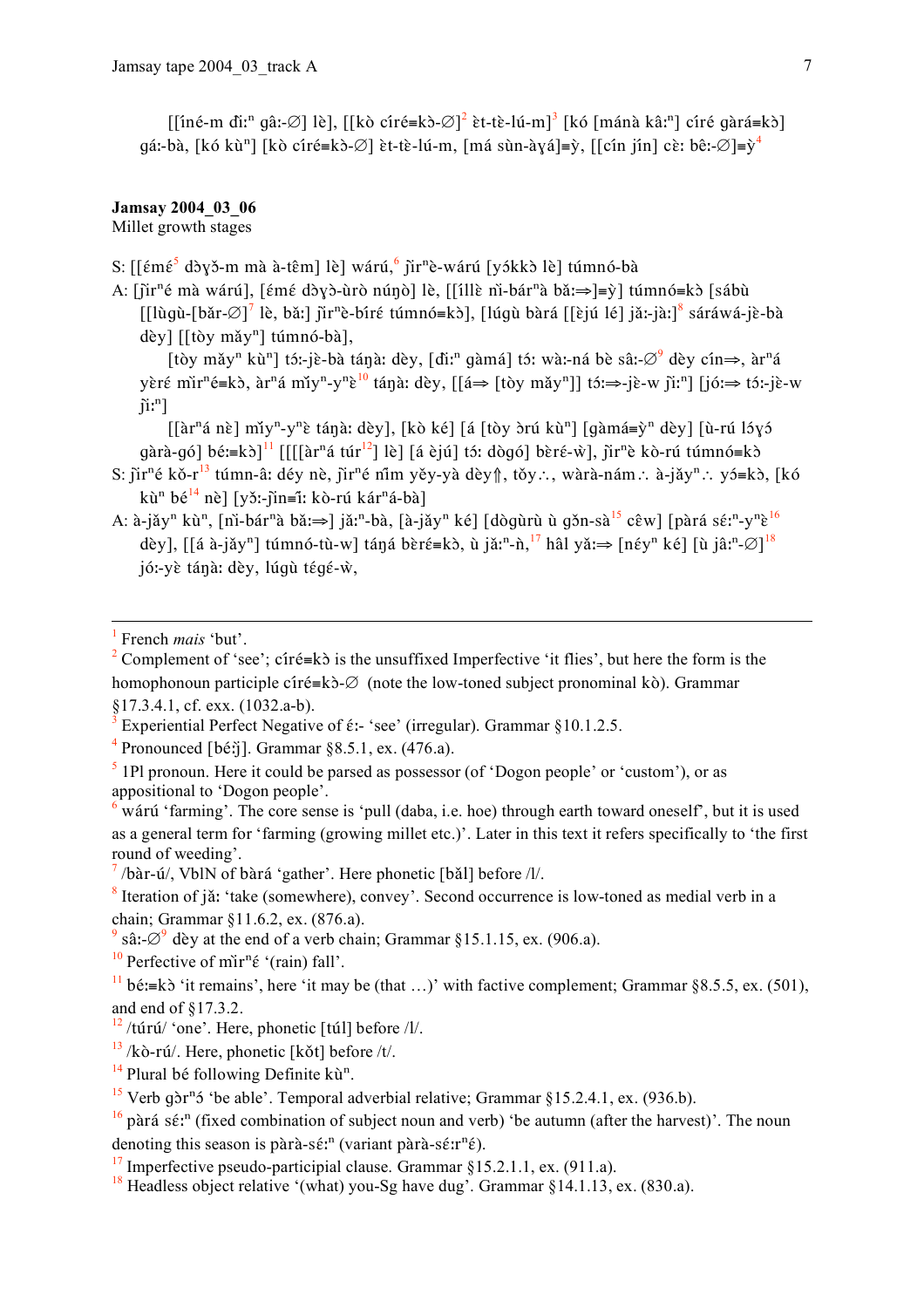[lùqù ù bàrá jâ:-∅ kù<sup>n]</sup> [[[à-jày<sup>n</sup>]-ùr<sup>n</sup>ó∴ fú:] lè] nùmò-jáqù mà⇒↑ [nùmò-jáqù lèy], jàyá-jàyà kúnô:, [néy<sup>n</sup> ké] [kó wákátì dó:-yè tánà: dèy] [ñú: qàːr<sup>n</sup>á mèy<sup>n</sup>î] kâ:<sup>n</sup> nè  $k$ únó- $\hat{w}^n$ .

 $\left[\tilde{\mathbf{n}}\tilde{\mathbf{u}}\right]$ : gà:  $\tilde{\mathbf{n}}$  gà:  $\tilde{\mathbf{n}}$ à mèy<sup>n</sup> $\left[\tilde{\mathbf{n}}\tilde{\mathbf{u}}\right]$  (ké và: dèy $\left[\tilde{\mathbf{n}}\tilde{\mathbf{v}}\right]$  (ké nò $\left[\tilde{\mathbf{n}}\tilde{\mathbf{v}}\right]$ ) mà  $\tilde{\mathbf{n}}\tilde{\mathbf{v}}\tilde{\mathbf{v}}$  $i$ i-âː] [àr<sup>n</sup>á mǐy<sup>n</sup>-y<sup>n</sup>è dèy] [sábù [kò ké] tò:-i-é] [[tóyó=kò]=ỳ là: dèy], [tǒy kù<sup>n</sup> ké] [à-jǎy<sup>n</sup> kù<sup>n</sup> ké] [cín=î: kár<sup>n</sup>á-bà],

[tòy mǎy<sup>n</sup>] [di:<sup>n</sup> bè tô:-Ø kù<sup>n</sup> kâ:<sup>n</sup> nè] [bíré mà bèrê:]=ỳ, [tó: únó dàyá-bà] [di:<sup>n</sup> ù wǎr-térè<sup>3</sup> jǐ:<sup>n4</sup> lè] [[á wò-túmó] mà kú:<sup>n</sup>]=ỳ<sup>n5</sup> [tòy mǎy<sup>n</sup>] tó: únó dàyá-ỳ, <sup>6</sup>

 $[[t\delta y \delta r\acute{u}] \del{d}i$ :<sup>n</sup> bè tô:-Ø kù<sup>n</sup>], [kò ké] [kó dì:<sup>n</sup>--, bíré digè-lá, [bíré bérè] tó:-ŵ⇒,  $[b$ íré=ỳ là: kâː<sup>n</sup> nè] [kí-kájárá lè] [tòy mǎy<sup>n</sup>] tó:-ẁ,

[ki-kàjàrà tớ: ù dò:-lí- $\varnothing$ <sup>7</sup> kâ:<sup>n</sup> nè], byó tớy-â: dèy, [[ñú: wàrá mèy<sup>n</sup>]] námá-w<sup>n</sup>] [kó kâ:<sup>n</sup> nè] tǒy=ỳ, [kò fú:] tòy-bǒ:=ỳ, [[tǒy mà tòqú] jô:] cín=kò

S: [kò gǎy-yè dèy] [wár nè] [nim nè], [wǒm.: wárú.: ]=kò,  $k$ [kó nò] yǒ:-jìn kár<sup>n</sup>á=kò

A: [wár kù<sup>n</sup>], [bè qâ:-Ø kù<sup>n</sup>], <sup>9</sup> kó=ỳ pó: $\Rightarrow$ ró kǒy<sup>n</sup> [èjú bè kúnô:-Ø kù<sup>n</sup>]=ỳ<sup>n</sup>, [tòy òrú kù<sup>n</sup>], wàrá-w→↑, [tòy mǎy<sup>n</sup> kù<sup>n</sup>] wàrá-w→↓,ñú: kù<sup>n</sup> tóy-â: dèy, [[[kò tòyó] bérè] ù wàrá-ǹ dèy fil [hâl yǎ: mèy<sup>n</sup>] [[néy<sup>n</sup> ké] wàrá dògó-jè-w tánà: dèy], [[kó kù<sup>n</sup>] mà bèrê:], pílíwé<sup>10</sup> [ $\gamma$ ớ nề] tớ $\gamma$ ớ = kò [[ù wárà kù<sup>n</sup>] mà bèrê:],

[[wàkàti gàmá=ỳ<sup>n</sup> gà]<sup>11</sup> tán·a: dèy] [wár<sup>12</sup> dògùrù ù gô:-Ø] [[byó.: fú:] tóyó dògò-lí  $\tilde{\mathbf{n}}$ :"] táná=kò, [ù wàrá-ǹ dèy kâ:" nè]<sup>13</sup> [[ñú: kù"] těy"=kò] [kò kô:-Ø kù"] [òyó [kó bòrô:] wàjá=kò $\Rightarrow$ ], [ù wàrá-ǹ dèy kâː<sup>n</sup> nè] [ñú: [byb qàmá] nùw<sup>n</sup>ò-li kár<sup>n</sup>á<sup>14</sup> mèy<sup>n</sup>↑] wàjá=kò,

 $\tilde{\text{pr}}^n$ é èjú=kò tánà: dèy, [byò wàjá=kò- $\varnothing^{15}$  kù<sup>n</sup>], jànàw<sup>n</sup>á wàr<sup>n</sup>á-sà dèy, [byò gǔnǹ tóyò-Ø kù<sup>n</sup>], tóyó [kó bèrê:] nú:-sà dèy, [òyó kár<sup>n</sup>á mèy<sup>n</sup>î] [hâl [wàr-l-á<sup>16</sup> jín] bé:=kò],<sup>17</sup>

[kó jín=ĩ: qà]<sup>18</sup> bé:-yà tánà: dèy, [kɔ̌yʰ yàná mèyʰn] [pílíwé lèy-né [kó bèrê:] nú:-ẘʰ], [kǒy<sup>n</sup> yàná mèy<sup>n</sup>î] [[lèy-né [kó bèrê:] nú:-ẁ<sup>n</sup> dèy] [[kó=ỳ] wǒm bè gâ:-∅ kù<sup>n</sup>]=ỳ<sup>n</sup>,

[kó nò] wàrá-ŵ [póːró dìː<sup>n</sup> [á kǒy<sup>n</sup>] dôː-Ø < kú<sup>n</sup> > jín :. fúː] [[émé ùjùbǎy kù<sup>n</sup>] lè ké] [wòmó mèy<sup>n</sup>]] [kó dó:-ŵ], [kó=ỳ tànà-lí dèy]]<sup>1</sup> [ñú: bèrè-qó-w],

Object relative clause. Grammar §14.3.1, ex. (852.b).

 $\frac{10}{2}$  pílíwé 'do again' in verb chain; Grammar §15.1.12, ex. (892.a).

 $\frac{11}{11}$  qà quotative; Grammar §17.1.5, ex. (1014.a).

Object relative with head NP. Grammar  $$14.1.13$ , ex.  $(830.b)$ .

<sup>&</sup>lt;sup>2</sup> $i$ jé 'position', cognate nominal for verb  $i$ jé 'stand, stop'. Here,  $i$ jé is expanded by a "possessor" NP. Grammar §11.1.6.3, ex. (639).

Experiential Perfect of wàrá. Pronounced [wǎt:érè].

 $4$  Past morpheme, usually clause-final and low-toned, but here  $\leq$ LH $>$  toned before lè.

<sup>&</sup>lt;sup>5</sup> Postposition  $k\hat{u}$ <sup>n</sup> 'on top of'.

 $6$  dày á 'leave' at end of verb chain; Grammar §15.1.8, ex. (884.a).

 $8$  Grammar §7.1.1.1, ex. (410.a).

<sup>&</sup>lt;sup>9</sup> Slightly broken syntax. Can be repaired as: [waru be q a :-  $\varnothing$  ku<sup>n</sup>].

 $\frac{12}{2}$ /wárú/, here phonetic [wád] before /d/. Temporal adverbial relative; Grammar §15.2.4.1, ex.  $(936c)$ 

Imperfective pseudo-participial clause. Grammar §15.2.1.1, ex. (913).

<sup>&</sup>lt;sup>14</sup> Semantically empty  $k\acute{a}r^n\acute{a}^d$  o' is needed here because mey<sup>n</sup> cannot directly follow a negated verb. Grammar §15.1.14, cf. exx. (901).

<sup>&</sup>lt;sup>15</sup> Relative-clause participle based on Imperfective verb with Nonhuman = k $\delta$ . Grammar §14.1.9.

 $16$  Phonetic [wàl:a].

 $^{17}$  bé:=kò, Grammar §8.5.5, exx. (501-2).

 $\frac{18}{18}$  ga\$ quotative: Grammar 817.1.5, ex. (1014.b).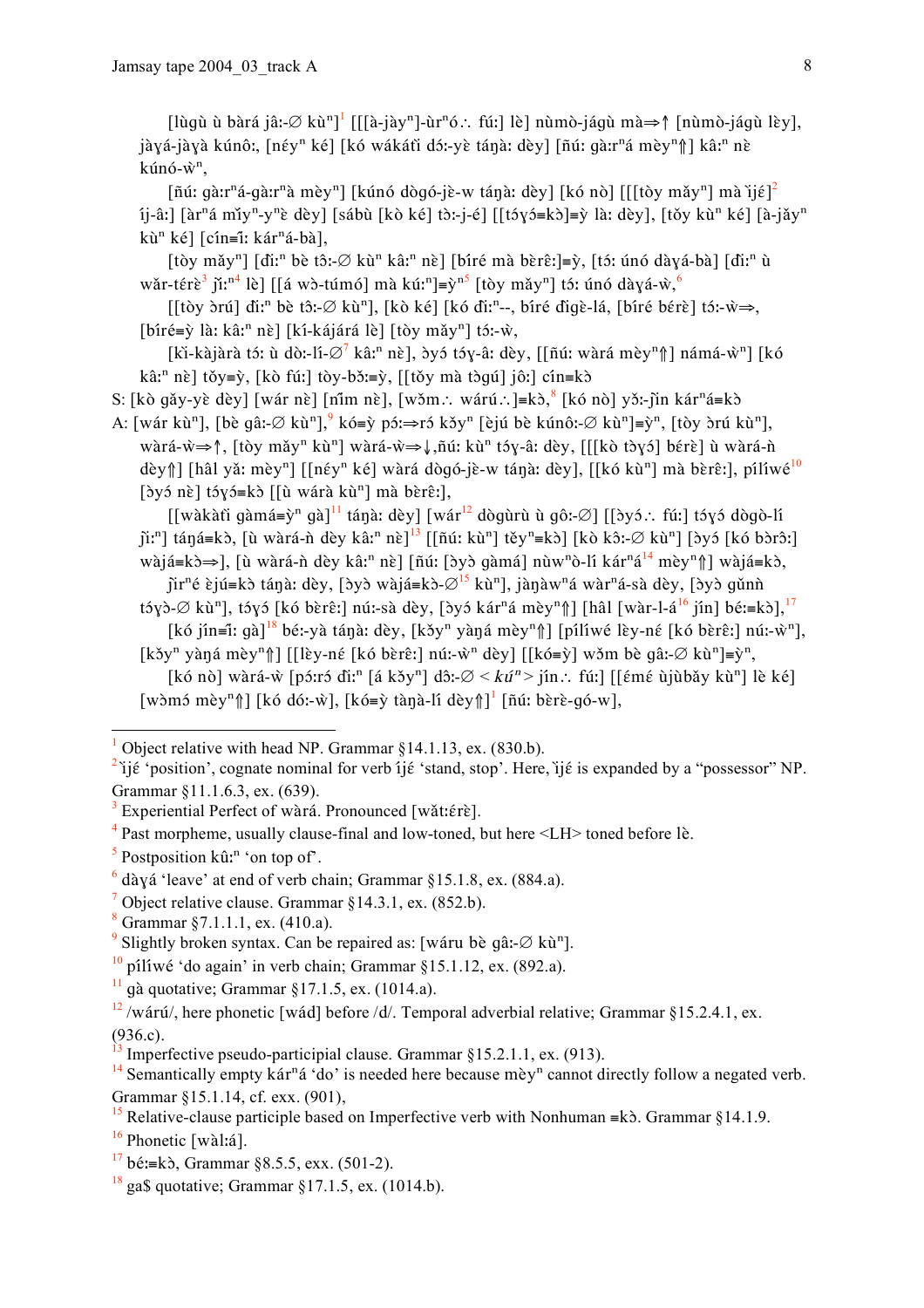wòmó ù dògó-jè dèy kâ:<sup>n</sup> nè, [diː<sup>n</sup> qàmá] pílíwé [byb tày-né] gó:=kb⇒, [diː<sup>n</sup> qàmá kù<sup>n</sup>] [dy chay-né] qò:-qó,

 $[n \in y^n \text{ k\'e}]$  cín=î:, [á wárú] dògó=kò táná=kò, cín=wò-y

- S: [kó kù<sup>n</sup>] dòq-â: tánà: déy nè, [ñú: kù<sup>n</sup>] [nim ké] [wár dòq-â:] [wǒm dòq-â:], [nim ké]  $\lceil \tilde{n} u \rceil = \tilde{v}^n$  wàjà],  $\lceil \tilde{n} u \rceil^2$  mà lórú. [kó ì: nàr<sup>n</sup>ú. ], [kó èm tònú. ], [kó bò:-[dě-y. ], [[[kó kù<sup>n</sup>] mà kû:<sup>n</sup>] dáyà $\Rightarrow$  èmě-n tégé]
- A: [ñú: wàrá ù gá: kân], [á wár]<sup>3</sup> cé:n-â:, [á tòy-tòyó nè] èjú=kò, [jìr<sup>n</sup>é kù<sup>n</sup>] ci-cé:nè<sup>4</sup> tànà dèy, [[[á èjú] káwá] mà ná:]<sup>5</sup> bèrè-qó-w, < di:<sup>n</sup>- > [[di:<sup>n</sup> kù<sup>n</sup>] cé:né-sà dèy] jâ:<sup>n</sup>,<sup>6</sup>
	- bíré biré-w⇒, [á bíré kù<sup>n</sup>] cé:n-â:, hé kó yàna-w<sup>n</sup>á ér=kò,<sup>7</sup> [[[kó kù<sup>n</sup>] mà wákáti kú<sup>n</sup>] lè], [ùjùbǎy kù<sup>n</sup>] tóm=kò $\Rightarrow$ ↑, né:mín-â:↑, [cè: ù bírè-Ø] cé:n-â: $\Rightarrow \uparrow$ , [wàkàtǐ [kó gǎnǹ] kûn-Ø kù<sup>n</sup>] [wàkàtǐ qùrù-lɔ́yɔ́=v̀<sup>8</sup> làː⇒↑, [àr<sup>n</sup>á kù<sup>n</sup>] yé<sup>9</sup> mǐr<sup>n</sup>á:-r<sup>n</sup>à tànà tán, [cè: yànà-w<sup>n</sup>á  $er\equiv$ i:]<sup>10</sup> táná bèré=kò,

yiliwé = k d →, [[[èjù núno] lè] yǎː-sà-w mà] [[[èjù núno] lè] yǎː-sà-w mà], [íné-m yèré měy<sup>n</sup>-y<sup>n</sup>è-bà<sup>11</sup> tán] [mâ:n mà èjú] [mâ:n<sup>12</sup> mà èjú] [cín lè sǎy] yèré [kò ké] bé:  $d\tilde{\varepsilon}$ :  $r^n \tilde{\varepsilon} = k \tilde{\varepsilon}$ ,

[kó dógúrù<sup>13</sup> ké]. [bìrè gàrá] kò:-ró, kà: èiù-vév jó:=kò, sábù [èiù [vànà lé]<sup>14</sup> bè và·-gó-∅] kò:-ró, ci-cé:nè, [[á èiú] vǎ-v<sup>15</sup> ké] vǎ:-ẁ, ci-cé:nè-li, <sup>16</sup> [[á èiú] và-ý ké] vǎ:-ẁ, [kó wákáti kù<sup>n</sup>] lè, èjî<sup>n</sup>  $\Rightarrow$  [jìr<sup>n</sup>é mà òrú] yànà-w<sup>n</sup>á ér=kò, jìr<sup>n</sup>é èj=ĩ: tànà tán, ci-cé:nè-li kâ:<sup>n</sup>, àmà-sòyó yé sà, sábù ò:q=î: ñèw<sup>n</sup>-á:r<sup>n</sup>à, [kó nò] cín=î:=kò

- S: ñú: [nim ké] [kó [iː<sup>n</sup> nàr<sup>n</sup>-ú]]<sup>17</sup> dɔ́:-yà dèy, iː<sup>n</sup> nǎn<sup>18</sup> tí mèy f], [bǒ: ∴ [ɛ̀m tɔ̀ŋ-ú∴]], ñú: ir-â: bè gâ:-Ø kù<sup>n</sup>, [[kó tègú] èmě-n tégé] [[cè: lè]<sup>19</sup> lá: kò túmnó=kò-Ø]
- A: [cè: lè] kò túmnó=kò-Ø, [[[kà:-dùmnò]-[à-ý]] lè] túmnó=kò qá-ỳ, ñú: yèré mày<sup>n</sup>, ci-cè:rú kújó-jè gá-bà, ci-cè:rú kújó-jè dèy, tèné-tèné bè lúgó-n<sup>1</sup> dèy, [nim ké] [á ñú:] tèné kún-ti

<sup>4</sup> Reduplicated Perfective. Grammar  $\S 10.1.2.7$ , ex. (565.b).

 $\frac{7}{1}$  'nice to look at'. Grammar §6.3.3.5, ex. (366.a).

 $^{9}$  Grammar  $84.3.3$ , ex. (196.b).

 $\frac{12}{12}$  Two occurrences of mâm 'So-and-so' with distinct referents; Grammar §4.1.4, ex. (175).

<sup>&</sup>lt;sup>1</sup> Phrase means 'otherwise' ('else'): Grammar  $$16.1.1$ , ex. (973).

<sup>&</sup>lt;sup>2</sup> For the passage beginning here see Grammar  $\S$ 7.1.1.1, ex. (408).

 $3/\psi$  /wárú/. For the passage beginning here see Grammar §10.1.2.7, ex. (565.b).

 $\frac{1}{2}$  An unusual emphatic construction with ná: taking a verb phrase ending in a bare verb stem as a kind of "possessor." Grammar  $\S$ 5.1.13, ex. (288).

<sup>&</sup>lt;sup>6</sup>Cf. jâ:<sup>n</sup>=kò 'it's fine, normal, proper'. Grammar §8.5.4.2.

<sup>&</sup>lt;sup>8</sup> Uncommon construction with -15 $\gamma$ 5 'very' after an adjective stem. Grammar §5.2.4, ex. (310).

 $\frac{10}{10}$  yàna 'see' in ostensibly causative form yànà-w<sup>n</sup>á as an expansion of the adjective érù 'good', i.e.  $^{\circ}$  good to see'. Grammar §6.3.3.5.

Verb mòr<sup>n</sup>ó 'get together, assemble'. Grammar §, ex. (982).

 $13$  kó plus tonal locative of dóqurú 'time'; Grammar §8.1.2. For the passage beginning here, see Grammar §19.2.3, ex. (1157.a).

<sup>&</sup>lt;sup>14</sup> Purposive clause with low-toned verb and high-toned lé. Grammar §17.6.1.1, ex. (1071.b)

<sup>&</sup>lt;sup>15</sup> Verbal noun of 'go', here as cognate nominal. [à èi uni vour field' is a complement of the verbal noun, or else (with a slightly different bracketing) a direct complement of the clause-final verb 'go'.  $^{16}$  Low-toned - I as negation of reduplicated Perfective, see Grammar §10.1.3.3.

 $^{17}$  nàr<sup>n</sup>-ú verbal noun of nàr<sup>n</sup>á 'bear, give birth to', here functioning as adjective. Similarly tòn-ú (variant těn $-\emptyset$ ) a few words later in this speech turn.

 $^{18}$  nàr<sup>n</sup>á 'bear, give birth to', with Perfective ti (in its linking form); Grammar §15.1.16.

 $^{19}$  PP relative Grammar ex (863 a) 814 61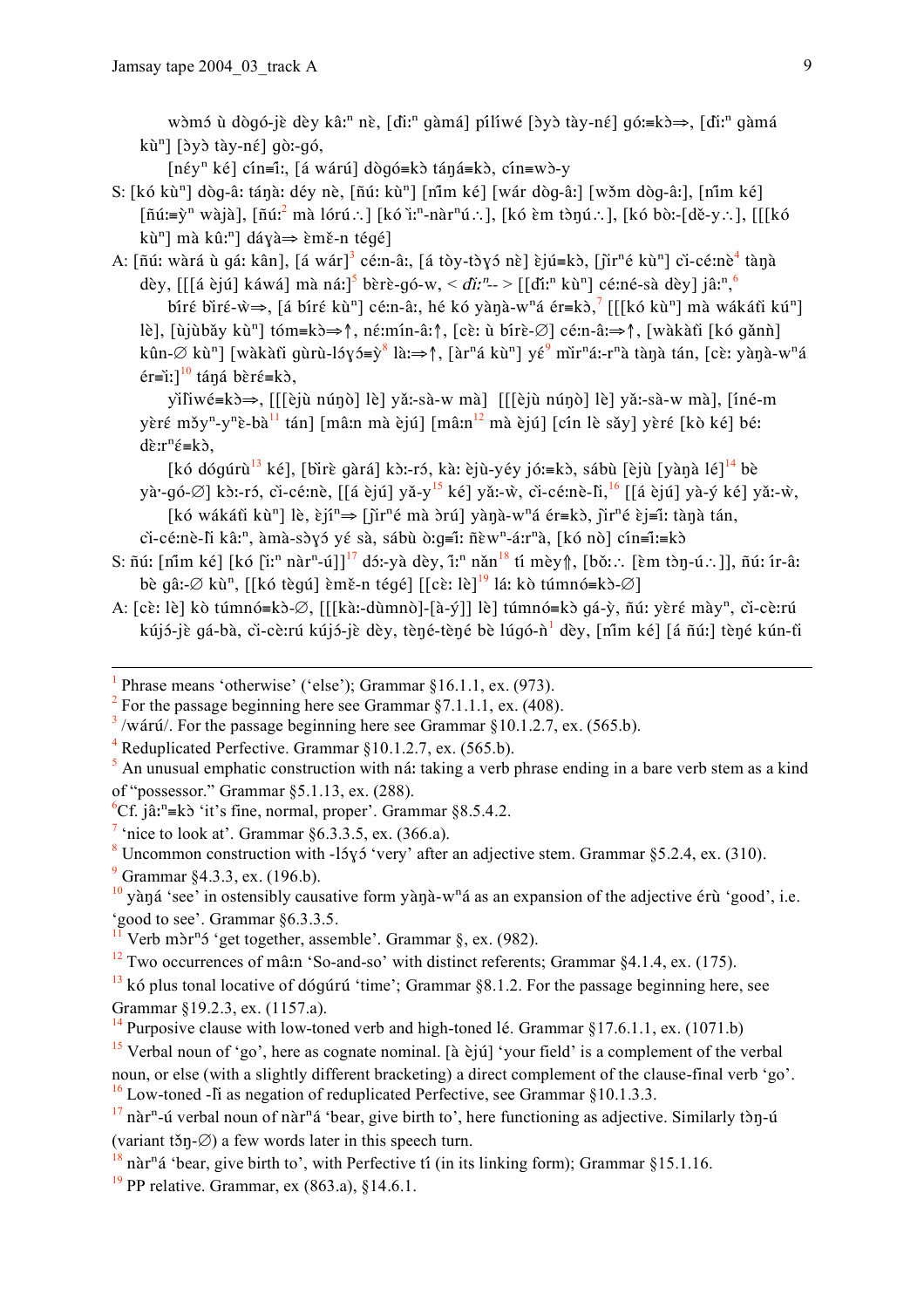$\left[\left[\text{mâ:n mà ñú: kâ:}\right]$  tèné kún-ti] èmè gá-n<sup>2</sup> dèy  $\left[\text{mie} \times \text{h}^2\right]$  lè qó: mèy<sup>n</sup> $\left[\text{mie} \times \text{h}^2\right]$ ké] [[ñù:-kà:]-[à-ý]]  $\epsilon$ :-sà-m] gá-ỳ,<sup>3</sup>

[ñù: pó:⇒ró<sup>4</sup> îː<sup>n</sup> nár<sup>n</sup>à-∅ kù<sup>n</sup>, [ềmề ké] kò-rú ề:-mí-té:ré qá-ỳ, mề:<sup>n5</sup> [[ñú: îː<sup>n</sup> nàr<sup>n</sup>à-n  $j\in\left[\begin{matrix} 6 \\ 0 \end{matrix}\right]$  (kà:-dùmnó á:-jɛ̀] lá: qá-bà, [[[ñù:-[kà:-dùmnò]]-[à-ý]]  $\epsilon$ :-sà-m] bè qá-n

dèy  $\| [\text{kó kù}^n \text{kâ}^n]$  è:-mi-té:ré=ỳ  $[\text{kó pó: ró kù}^n]$ ,  $[\text{\`e: mí-té: ré kù}^n]$   $[ [\text{cè: laya}] = \text{ù} \rightarrow]$ 

 $[\hat{\epsilon}$ :-sà-m gà]  $[\hat{\text{in}}\hat{\epsilon}$ -m jǎ: té:ré],  $[\hat{\text{u}}\hat{\text{ no}}]$   $[\hat{\epsilon}$ :-sà-w dèy]  $[\hat{\text{in}}\hat{\epsilon}$ -m lè] té:ré],  $[\hat{\text{k}}\hat{\text{o}}\hat{\text{k}}\hat{\text{u}}] = \hat{\text{y}}$ <sup>n</sup> è:-mí-té:ré≡ỳ, [è:-mí-té:ré è:-mí-té:ré] bè qá-ǹ dèy, [kà:-dùmnó â:-Ø] jò: tánà: dèy, [néy<sup>n</sup> ké] làyá [è:-mí-té:ré lè] gó:-yè, [[è:-li-n<sup>7</sup> kâ:<sup>n</sup>] kò:ró] táná=kò,

 $\left[\left[\hat{\epsilon}:\text{m1-té:re} \text{ le}\right]$  gó: mèy<sup>n</sup> $\left[\right]$  kâ:<sup>n</sup> $\left[\left[\left[\tilde{\mathfrak{n}}\right]\right]$  nàr<sup>n</sup>-ú $\left[\right]$  é:-sà-m $\left[\right]$  gá-bà,  $\left[\left[\left[\left[\tilde{\mathfrak{m}}\right]\right]\right]$  mà èjú $\left[\right]$  bérè $\left[\right]$  $\lceil \tilde{n} \tilde{u} \rceil$ : nàr<sup>n</sup>-ú $\lceil \tilde{e} \rceil$ : sà-m $\lceil \lceil \lceil \tilde{m} \tilde{u} \rceil$ : mà èjú $\lceil \tilde{b} \rceil$   $\lceil \tilde{n} \tilde{u} \rceil$ : nàr<sup>n</sup>-ú $\lceil \tilde{e} \rceil$ : sà-m $\lceil \lceil \tilde{g} \rceil$ : nàr<sup>n</sup>-ú $\lceil \tilde{g} \rceil$ : nàr<sup>n</sup>-ú $\lceil \tilde{g} \rceil$ : tánà: dèy, [è:-mí-té:ré lè] gó:-yè,

[kó kâː<sup>n</sup>] [nɛ́y<sup>n</sup> ké], [ñù: èm-tǒn béː⇒↑, ɛ́: túmnó-tù-m] gá-bà, [cín gá-n déy] [hâl yǎː mèy<sup>n</sup>î | ñú: yèré, bò:-[dè-ý].: è:-mí-té:ré.:, [kó=ỳ] [kó fú:] cín yèré mèy<sup>n</sup>î, ñú: yèré íré  $d\delta q \acute{o} = k \grave{o}$ , nàr<sup>n</sup>á=k $\grave{o} \Rightarrow \uparrow$ ,

cé:n-â: dèy ↑, ci-cé:nè⇒ ci-cé:nè-li⇒, jir<sup>n</sup>é ci-cé:nè⇒ ci-cé:nè-li⇒ cêw, [ñù: sóy⇒ nàn-lí- $\varnothing$ ]<sup>9</sup> ñòw<sup>n</sup>ó dòq-â: ké, [àr<sup>n</sup>à-kújú lè] [kò ké] [[kó è-ý]<sup>10</sup> jò:-lá]

S: [nin ké] nú: nàr<sup>n</sup>á dògó-iề tánà: dèv, nú: ír-â: dèv, iñ ε=v<sup>n</sup> kár<sup>n</sup>á-bà [ijé nè] [èjú bérè]

- A:  $[[\tilde{n}\tilde{u}: \tilde{n}\tilde{\epsilon} \tilde{m}]\tilde{v}]$  îj-â: qá:-jè-bà dèy] [[èjú bérè] jèrí= $\tilde{v}$ <sup>11</sup> jèré-bà]
- S: [jěr mà kû:<sup>n</sup>] dáyà $\Rightarrow$  èmě-n tégé
- A: n̄ù:-dɔ̌y<sup>n</sup> láː<sup>12</sup> gɔ̌:<sup>n</sup>-bà, ɛ́mɛ́ ùjùbǎy ké, [[ùjùbày gàmá]=ỳ<sup>n</sup> dèy]<sup>13</sup> [ñú: [kó ná: : <sup>14</sup> fú:] sá: únó mèy<sup>n</sup>î [jèrú jěr<sup>15</sup> tí-sà-bà dèy], [[èné bé] ñù:-dǒy<sup>n</sup> kù<sup>n</sup>] gǔnǹ gǒ:<sup>n</sup>-bà,

[[ếmế ùjùbǎy kù<sup>n</sup>] mà bèrê: té $\Rightarrow$ <sup>16</sup> ké] [[ếmế là:m nún̥ò] mà bèrê: ké], ñù:-dǒy<sup>n</sup> lá:  $q\delta$ :-ỳ<sup>n</sup>, [ñú: yèré mèy<sup>n</sup>] píní-r<sup>n</sup>-â:, êm tón-â: tánà: dèy, [ñù: ñù:-dǒy<sup>n</sup>] bè qâ:-Ø kù<sup>n</sup>, [kò ké] íré=kò⇒↑, [kó tigè-gó] yùwó=kò↓, [kó yúwú-wò lè].<sup>17</sup> [lá:-lá: ké] [ñě-m yǎ: gɔ̃:<sup>n1</sup>  $\tilde{\mathfrak{u}}^n$ .

Imperfective pseudo-participial clause. Grammar §15.2.1.1, ex. (912.a).

Pseudo-participial clause, probably imperfective (but homophonous with perfective).

Grammar, ex. (999.c).

<sup>6</sup> Clause-final jé 'while ...' may follow an unsuffixed Perfective verb (Grammar §15.2.2.2). Here the suffix -n on the verb may be an unusual use of the pseudo-participial suffix.

<sup>7</sup> Singular relative-clause participle based on Perfective Negative  $\hat{\epsilon}$ :-11 'has not seen', here low-toned before kâ:<sup>n</sup> 'each, any'.

 $8$  Speaker may have intended to say yèré mèy<sup>n</sup>, and then restarted.

<sup>9</sup> Perfective Negative of nàr<sup>n</sup>á 'bear (offspring, fruit)'.

 $10$  'seeing it'. Grammar  $817.4.1$ , ex. (1044.b).

 $\frac{11}{2}$  /jɛ̀rú/ 'harvest' (with Focus clitic), cognate nominal for verb jɛ̀rɛ́ 'harvest (esp. millet, with knife)'. Could also be marked up as jèr-ú, i.e. as a verbal noun.

 $^{12}$  1á: 'first (adverb)'. Grammar §8.5.7.2, ex. (510.a).

<sup>13</sup> Grammar §6.3.2, ex. (349.a). Clitic  $\equiv \hat{y}^n$  is secondarily nasalized.

 $^{14}$  ná: '(entire) plant'. Grammar §5.1.13, ex. (290).

 $\frac{4}{3}$  p<sub>2</sub> if inst the functions as an adverb, not a modifying adjective. The preceding noun has L-tone as relative-clause head, not because of pó:ró.

 $<sup>5</sup>$  French *mais*.</sup>

 $\frac{15}{15}$ /jèrú/ again. Here pronounced [jět] before /t/. On Perfective linker tí-, see Grammar §15.1.16, ex.  $(908.a)$ .

<sup>&</sup>lt;sup>16</sup> té⇒ 'precisely, specifically'. Grammar §8.5.3.3, ex. (489.a).

 $17$  'Before ...' construction. Grammar  $815.2.4.2$ , ex. (939.b).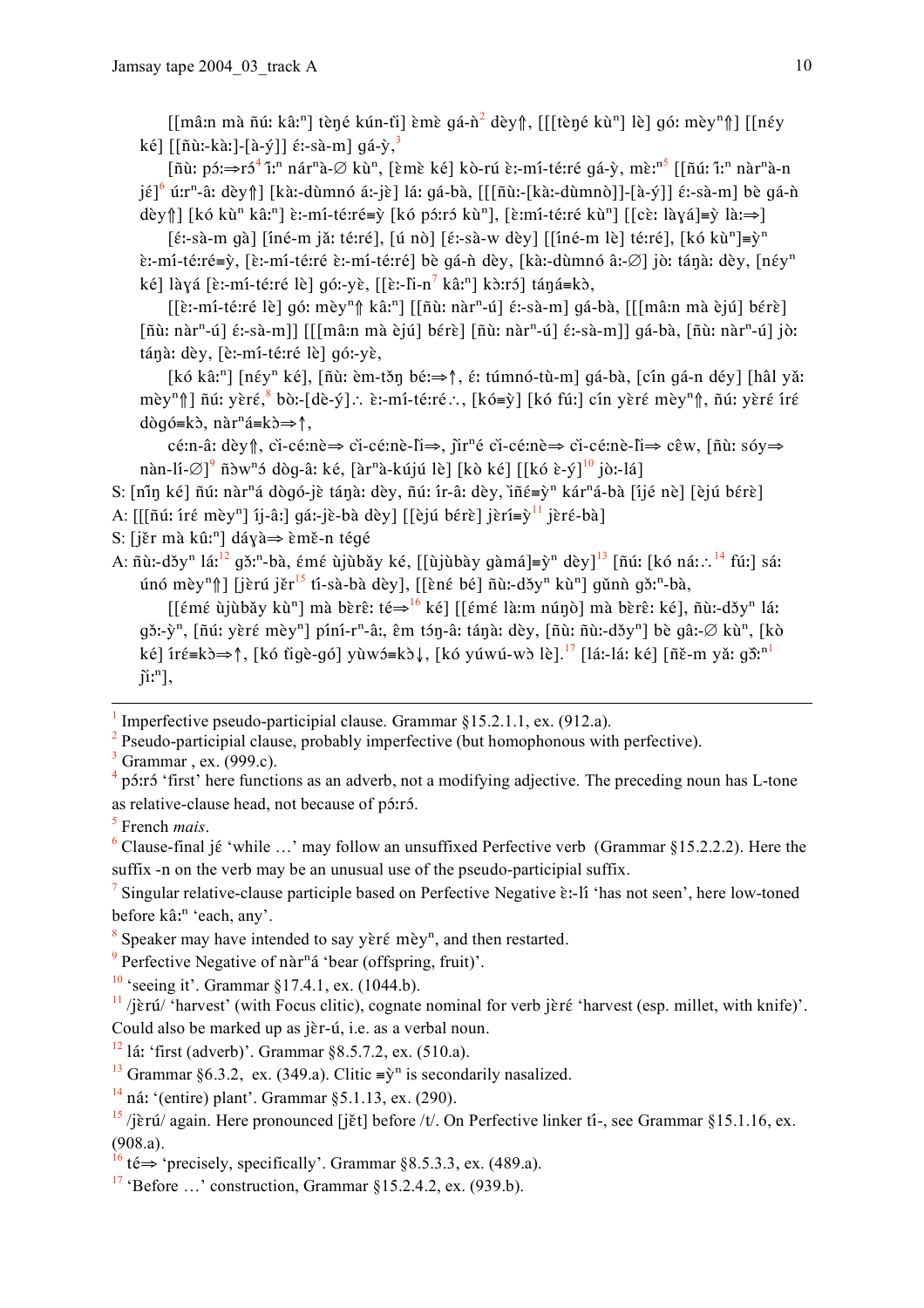ijé àr<sup>n</sup>-úm bé bàr-á:rà-bà, lá:-lá: ñèm≡î: yǎ: gồ:<sup>n</sup> jì:<sup>n</sup>⇒↑, ijé [[ñù:-dòy<sup>n</sup>]-gð<sup>n</sup>-y<sup>n</sup> kù<sup>n</sup>] àr<sup>n</sup>-úm úr<sup>n</sup>-ùm tí:-sà-bà dèy, [[ềné bé] nâ: bé] bàrà-wá-bà⇒↑,

 $\left[\hat{a}r^n - \hat{u}m^2\right]$  [[èné bé]  $\tilde{n}\tilde{\epsilon}$ -m] bàrá mèy<sup>n</sup> $\hat{a}$  kâ:<sup>n</sup>] [ $\tilde{n}\tilde{u}$ :-dǎy<sup>n</sup> qǎ:<sup>n</sup>-bà] [kó qá:rá  $\tilde{\epsilon}$  j $\tilde{\epsilon} = k\tilde{a} \Rightarrow$ ] [kó gárrá jó:⇒ bèrè-wé=kò jé], bérè bèr-ú<sup>3</sup> bárá jé=ỳ,<sup>4</sup>

kó gž<sup>n</sup> m<sub>2</sub>:-n<sub>2</sub>-jè-bà dèy, [kó sáyárá-sáyárá bè gž<sup>n</sup>-ǹ dèy]<sup>5</sup> [[ñù:-džy<sup>n</sup> kù<sup>n</sup>] dòg-â: dèy], [ñú: mà bèrê:] [ñù: ùñ]=î:  $^{6}$  gǒy<sup>n</sup>-gòy<sup>n</sup> [ñù: dènè-bérè] bè gâ:- $\varnothing$  yó=kò, [kó kù<sup>n</sup> nè]  $[sáyárá gð<sup>n</sup> túmnó-bà]$ 

[kó kù<sup>n</sup>] [gǒː<sup>n</sup>-jè-bà tánaː dèy], [néy<sup>n</sup> ké] ñùː-náː=ỳ<sup>n</sup> [èjú bérè] wàjá táná=kò, [ñùː-nàː [èjú bérè] wájà-Ø kù<sup>n</sup>], jèrú kǒ-r<sup>7</sup> nú:-bà dèy, yǎ: đí:<sup>n</sup> sá:-bà, dà:rà-céné jín, [kó wàrá-bà] [hǎl  $\epsilon$ j $\epsilon$ =kò],

 $\left[15y\right)$  sà:-rá] kò bé:-yà dèy,  $\left[0.6x\right]$ ni:-dìn- $\emptyset$ ]=ĩ: diː<sup>n</sup> lá:- $\emptyset$ ]<sup>10</sup> lè, [èiú mà bèrêː] [èiú mà ci-cénè], jèrú cín túmnó-bà, [[ñù: [kó dǐː<sup>n</sup>] é:n-í:=kô:- $\varnothing$ <sup>11</sup> kù<sup>n</sup>] céjé mèy<sup>n</sup>] [[kò dǐː<sup>n</sup>] lè] m $\delta$ :-n $\delta$ -jề-bà dèy, [wájà cêw] [[điː<sup>n</sup> kò êːŋ]<sup>12</sup> lè] tón $\delta$ -tón $\delta$  ún $\delta$ -n<sup>13</sup> déy,

céjé [èjú kù<sup>n</sup>] dògó-jè-bà dèy, [[kò ñùː] [èjú bérè] úmò-Ø∴ fúː] bàrá [[diː<sup>n</sup> bè sâː-Ø kù<sup>n</sup>] lè] jè:ré mò:-nó-bà, [[kò ñù:-pó:] mà bón] jùró gá-bà, [wájà kù<sup>n</sup>] ñù:-pó:≡ỳ⇒, [kó kù<sup>n</sup>] jùró= $\dot{v}$ ,

*l*<br>[[jùrɔ́ kù<sup>n</sup>] lè] jè:ré mɔ̀:-nɔ́ dònò-ŋó-jè-bà<sup>14</sup> táŋà: dèy, néy<sup>n</sup> ké, [sáŋá-ẁ<sup>n</sup> dèy] sáná- $\dot{w}^n \Rightarrow$ , [dé:- $\dot{w}$  déy kâ:<sup>n</sup> nè] [ñě-m lè] tégé- $\dot{w}$ ,

 $\left[\right]$ di:<sup>n</sup> èmè témè-Ø] lè] lá:-lá:,  $\left[\right]$  ně-m lè],  $\left[\right]$  mâ:n mà n̄ù:] dě-y=ỳ wà] yiliwé  $\left[\frac{\pi}{n}-\frac{\pi}{n}\right]$  lè letes-jè-bà dèy, ñě-m ni:-si:rû:<sup>16</sup> dáwá mèy<sup>n</sup>î, tájù yàná-sà-bà dèy, èjú yǎ:-bà, [inè kâ:<sup>n</sup>] [ɛ̀nɛ́<sup>17</sup> mà dú:] [diː<sup>n</sup> ɛ̀nɛ́ ɡɔ̀r<sup>n</sup>ɔ̂:-Ø] jín kúnô:-Ø, [dé:-dé: úrò jɛ̀:rɛ́-bà]

[hâl [jùrɔ́ kù<sup>n</sup>] dògo = kò], [ijé, wòtorò jo: ga kân], [[ɛ́mɛ́ ùjùbǎy] mà bèrɛ̂:] [inè [wòtórò lè] dé:-rà-m] jò:,

Imperfective of g<sub>3</sub><sup>n</sup> 'remove'. The absence of a pronominal-subject suffix (despite plural subject) shows that the subject is focalized, although the (optional) Focus clitic is absent. The immediately following repetition does have the Focus clitic.

Purposive jé after Imperative, contrast LH-toned bare stem bàrá 'help'.

- <sup>5</sup> Imperfective pseudo-participial clause  $(-n)$ . Grammar §15.2.1.1, ex.  $(912.b)$ .
- $<sup>6</sup>$  Adjective  $\tilde{u}$  fi  $\tilde{u}$  'thin, slender'.</sup>

 $\frac{7}{k}$  /kò-rú/, here pronounced [kǒn] before /n/.

 $8$  Grammar §11.2.6.1, ex. (698.c).

 $9$  ni:-[din-u] 'water-[sit-VblN]' functions as adjective for di<sup>n</sup> 'place' (low-toned di<sup>n</sup>)

<sup>10</sup> Relative clause based on 'it is not X' construction; Grammar 14.1.12, cf. exx. (828). In the 'it is not X' construction it is usual for Negative là: to immediately follow the 'it is' clitic (here  $\equiv$ i:). On the tape, lá: has high tone before lè.

<sup>12</sup> Relative clause with simple predicate adjective in  $\{HL\}$  tone; Grammar §14.1.14.

 $^{13}$  Pseudo-participial clause with lexical stem form of verb; Grammar §15.2.1.3.

- $^{14}$  dònò-nó- 'finish (sth)', causative of dògó- 'be finished, end'. Grammar §9.2, ex. (528.d).
- <sup>15</sup> Compound ('neighborhood-women') of tonal type  $(\bar{x} \hat{n})$ ; Grammar §5.1.5.
- $\frac{16}{16}$  Tonal locative of ni:-si:rú 'early morning'. Grammar §8.1.1.
- <sup>17</sup> Anaphoric pronoun  $\hat{\epsilon}$  in non-logophoric topic-indexing function; Grammar §18.2.2, ex. (1123.c).

<sup>&</sup>lt;sup>2</sup> For the passage beginning here, which ends with purposive clauses (i  $\epsilon$ ) see Grammar §17.6.2. ex.  $(1079)$ 

This would lend itself to compound form, with low-toned initial before the verbal noun (bèrè-[bèr-ú]), but on the tape I hear the first word as bérè with its lexical tone.

<sup>&</sup>lt;sup>11</sup> Relative clause based on a predicate adjective with Nonhuman = k $\delta$  'it is' (Grammar, §11.4.1). For participial kô:- see Grammar, 814.1.8. Adjective é:n 'near' has augment -í: (Grammar 84.5.3).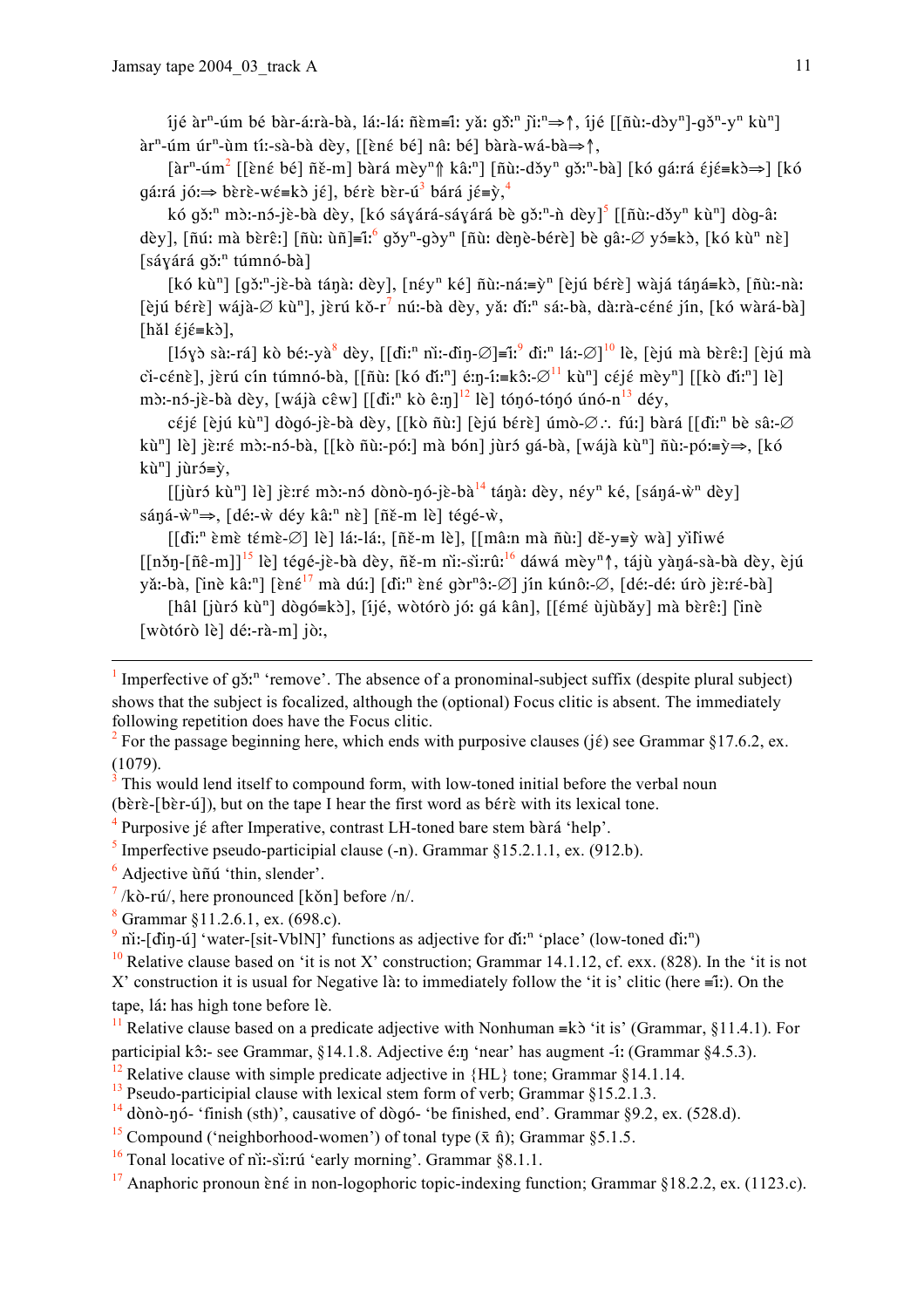ñě-m<sup>1</sup> yé dé:-rà-bà kòy,<sup>2</sup> [inè [wòtórò lè] dé:-rà-m] jò:, [diː<sup>n</sup> [qáːrá êːn]<sup>3</sup> cêw], ñě-m dê:- $\varnothing$ ,  $\left[\right]$ dî:<sup>n</sup> wàyá $\Rightarrow$  cêw], [[wòtórò kù<sup>n</sup>] lè] dé:-ts/y bà, [kó nò] cín=î: kò-rú kán-ts/y >-y <sup>5</sup>

- S:  $[i\text{er}^6 \text{ në}]$  jeré-bà dèy, [kó ni:ñè jerú bè jerê:- $\varnothing$ ],  $\big[$ [yókk $\delta^8$  bé $\Rightarrow$ ] [yókk $\delta$  bé $\Rightarrow$ ]]= $\gamma$
- A: ni:ñè jèrú bè jèrê:- $\emptyset$ , sir=iː $\Rightarrow$  $\uparrow$ , pòrù-céwé= $\rightarrow \Rightarrow \uparrow$ , bè:né= $\rightarrow \Rightarrow \uparrow$ , cè: ñú: kúnó bè dàrâ:- $\emptyset \Rightarrow \uparrow$ ,  $\circ$  cè: [ñú: kù<sup>n</sup>] bè céjê:- $\emptyset \uparrow$ , kò-r=î:, ni:ñè-[bìrè-[bìr- $\emptyset$ ]]=ĩ: [kó [bé=ỳ] [kó ni:ñe. < kó > bire-[bir- $\emptyset$ ]=î:. sirú $\Rightarrow$  pòrù-céwé. [kó kù<sup>n</sup>] cè: cèj-[cèj- $\emptyset$ ]=ĩ:. [céjé cè: bè kúnô:- $\varnothing$ , bè:n $\acute{\epsilon} = \grave{y}^n$ ],

cè: bàrá jǎ: bè tónô:-Ø kù<sup>n</sup>,<sup>10</sup> tájù mà $\Rightarrow$ † sì-sèg≡î:, [bàrá úrò bè jè:rê:-Ø kù<sup>n</sup>] [kó kâ:<sup>n</sup>] [tájù∴ si-sèg]≡i<sup>11</sup>

- S: [[úrò yěy-yà tánà: dé nè] [ñú: [nin nè] yǒ:-jin=î: kò-rú kár<sup>n</sup>á-bà], úrò yěy-ya tánà: dèy
- A: [ñú: yèré mèy<sup>n</sup>] [[úró dɔ́:-yè] gá:-jè-bà dèy] [mâ:n mà ñù:-dě-y=ỳ] gá:-jè-bà tánà: dèy, é [inè [mà:-ká: túrù-m]<sup>12</sup> kù<sup>n</sup>], àr<sup>n</sup>-úm mà [mò:n mà:-ká: túrù-m], [kó àr<sup>n</sup>-úm kù<sup>n</sup>] měn-sà-bà<sup>13</sup> dèy, [ñú: kù<sup>n</sup>] qě:<sup>14</sup> kúnó-bà,

gǒ: ké, úró jè-bà dèy, [[îné-m mà đìː<sup>n</sup>] bê:-Ø≡ỳ, gǒ: jè-bà dèy, [ñú: mà đĩː<sup>n</sup>⇒], [ñú: mà úró=ỳ], [tùmó téː] kó mǎ:-sà-bà dèy, [kó.: ùjùbǎy.: ] mà gǎnǹ]<sup>15</sup> kóm yó=kò, [tù-túmúr<sup>n</sup>ú đi:<sup>n</sup> ùr bèrè-q  $\varphi$ ] jín, đi:<sup>n</sup> hâl kó m i bè cé:nê:- $\varnothing = \tilde{y}$  jé mèy<sup>n</sup>,

béré kù<sup>n</sup>⇒, [[tùmó kù<sup>n</sup>] mánà] béré té:-né mèy<sup>n</sup>↑, [béré kù<sup>n</sup>] léjé mèy<sup>n</sup>↑, [lèqú lè], [lèqu lè] pílíwé [qǒ: kù<sup>n</sup>] mǎ: mèy<sup>n</sup>î,

[mǎ: jǎ: kò dɔ́:-yè dèy] [kònònó kónónó [kó kû:<sup>n</sup>] ná:ná-bà] [kó nò] [àr<sup>n</sup>á mǐy<sup>n</sup>-sà<sup>16</sup> kâ:<sup>n</sup>] sòjò-ý,<sup>17</sup> đi:<sup>n</sup> gá:rá kò ré:né kòy, [kò gǒ: kù<sup>n</sup>] mà bèrê:] kó kúnó-bà

 $4$  No 3Pl subject agreement on this verb, suggesting that 'women' is focalized; Grammar §13.1.2.

For the passage beginning here, see Grammar  $84.3.3$  (197.a).

Clause-final Emphatic particle kòy 'indeed'. Grammar §19.5.2.

gárrá 'more, most' induces {HL} tone on adjective; Grammar §12.1.3.

kán-, preinflectional form of kár<sup>n</sup>á 'do, make; be done'.  $\mathfrak{s}$ 

 $\frac{6}{2}$  jèrú 'harvest (noun)', here pronounced [dʒěn] before /n/.

<sup>&</sup>lt;sup>7</sup> Instrumental relative compound ('oil for rubbing' type); Grammar  $\S 5.1.15$ , ex. (298.a).

<sup>&</sup>lt;sup>8</sup> Interrogative y5kk3 'which?', Grammar §13.2.2.7, ex. (791.a).

 $9$  Grammar §5.1.15, ex. (298.b).

 $\frac{10}{10}$  Three-verb chain in a definite instrumental relative clause with the Instrumental postposition omitted; Grammar §5.1.15, ex. (296.a). Followed in short order by another such relative with participle  $j\grave{\epsilon}$ :  $\mathcal{D}$  (with head noun c $\grave{\epsilon}$ : omitted but understood).

 $\frac{11}{11}$  'It is (X)' clitic added to a conjoined NP.

<sup>&</sup>lt;sup>12</sup> Bahuvrihi compound with  ${HL}$ -toned numeral ('one-doored'). Functions as adjectival modifier of 'people', hence Human Pl -m. Grammar \$5.2.1.2.

 $13$  Verb màr<sup>n</sup><sub>2</sub>

 $14$  <LHL>-toned tonal locative of g3: 'granary'. Grammar §8.1, ex. (436.d).

<sup>&</sup>lt;sup>15</sup> Grammar §7.1.1.1, ex.  $(405)$ .

 $16$  Verb mir<sup>n</sup>é '(rain) fall'.

 $17$  Imperative Negative verb (- $\circ$  after low-toned stem), with third person subject. Functions as a negative purposive clause. Grammar  $$17.6.7$ , ex.  $(1100)$ , cf.  $$10.4.1$ ,  $$10.4.4$ .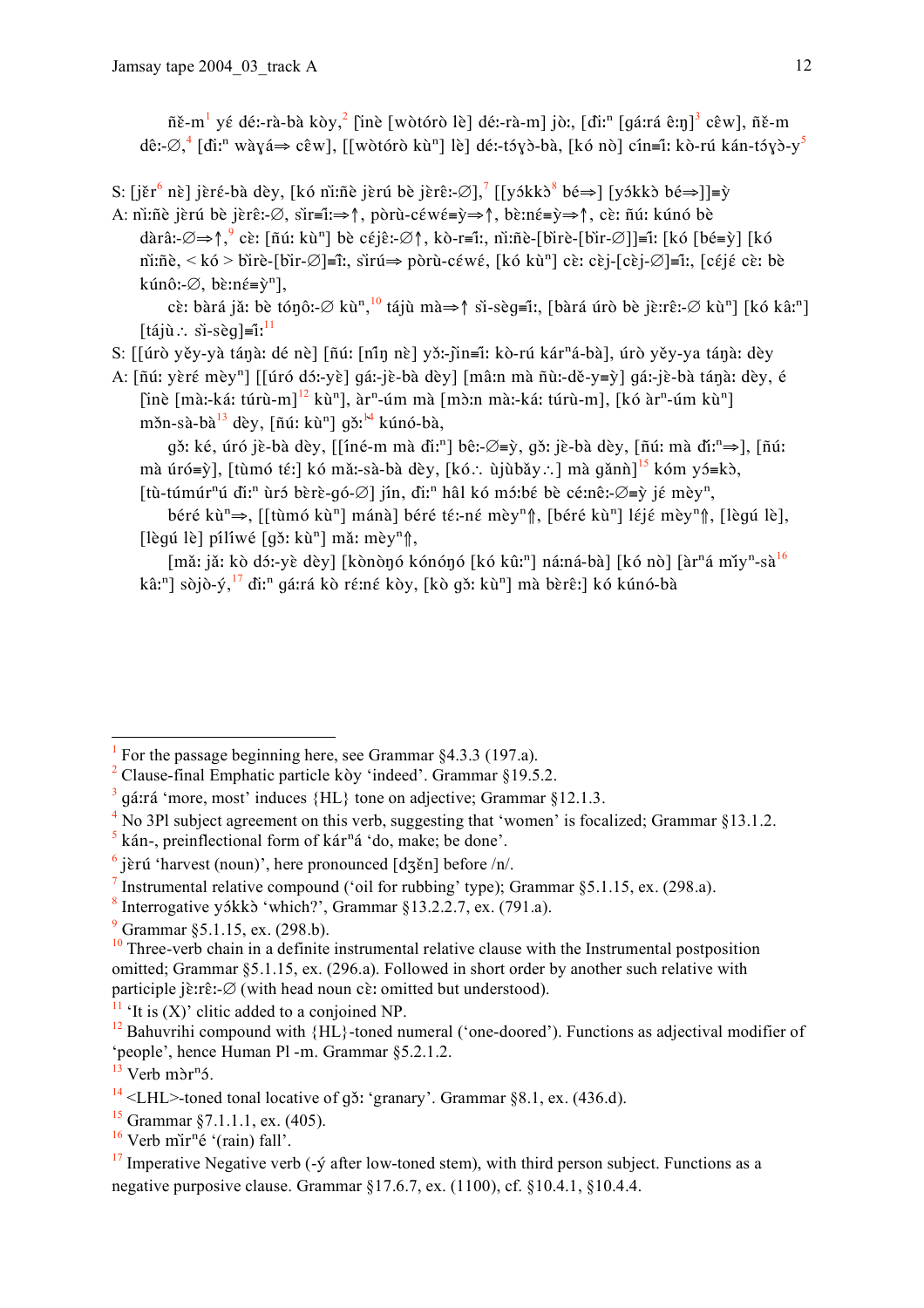## Jamsay 2004 03 07

Introduction of the plow

S: [sàrîi.] [émé ùiùbǎy] vérè-Ø] [èmè ké] [póːró [[nùmó lè]<sup>2</sup> mà wárí]=v<sup>3</sup> jùgó-v]. [sàrî]: jè:rè-bà] [[gàsègé lè] kúnó mèy<sup>n</sup>î] wàrà-wá-bà, [kó kù<sup>n</sup> nè] [kò yèré kân] [yǒ:-jìn=ĩ: dòyŏ-m kó cèjè-bà] $4$ 

A: sàri: dòyǒ-m mǎy<sup>n</sup>-mày<sup>n</sup>-mày<sup>n</sup>-mày<sup>n</sup>-mày<sup>n5</sup> sàri: cèjè-bà, [[kó<sup>6</sup> bíré] é: mèy<sup>n</sup>] [kò-rú yòwò-bá=ỳ là: dèy], kó dènè-l-á, sábù [kó dènè-l-á kù<sup>n</sup>]<sup>7</sup> gá: bèré-m,

[émé [à-n gă-n]]<sup>8</sup> [sàrî!: jè:ré gá: kân], [àsègè kó bè wàrà-wâ:-∅]<sup>9</sup> yé sà⇒↑, [sàrĩ!: kù<sup>n</sup>] yé sà, [[[àr<sup>n</sup>à-kújú pérú] cè: dó:=kò] tô:-n]<sup>10</sup> [[wò nùmô:]<sup>11</sup> iñé-sà] [wárú wàr-lí],<sup>12</sup>

 $\left[\text{d}i^{n} \text{ kár}^{n} \text{ á } \text{k} \text{ó } \text{b} \text{è wàrá y} \text{ a}^{n} \text{ and } \text{d}i^{n} \text{ (} \text{d}i\text{)}\right] = \hat{\mathbf{c}} \text{ a}^{n} \text{ (} \text{d}i\text{)} \text{ (} \text{d}i\text{)}\text{ (} \text{d}i\text{)}\text{ (} \text{d}i\text{)}\text{ (} \text{d}i\text{)}\text{ (} \text{d}i\text{)}\text{ (} \text{d}i\text{)}\text{ (} \text{d}$ [[tèné-tèné lè] kò], [sàrî: mà wò-túmó] tèné sà:-rá, [[kó kù<sup>n</sup>] mà è-v<sup>14</sup> nè] dènè-i-é tànà. óyó-ró kò-rú yòwò-l-á,

túr-túrú<sup>15</sup> íné-m kó bă:-tóyò, túr-túrú íné-m kó bă:-tóyò, íjé, inè kó sà:-rá-n cêw, [[èné mà pàná] sà:-rá-n jín] [bǎ:<sup>16</sup> mà dǐ:<sup>n</sup>] dɔ́:-yè, [kó bɛ́rè] tɔ̀q=î: là: $\Rightarrow$ ↑, [kó sù:r<sup>n</sup>ɔ́] tɔ̀q=î: là: $\Rightarrow \uparrow$ , [[kó èjú] mà gàrá] tòg=î: là: $\Rightarrow$ ,

íjé cín kár<sup>n</sup>á mày<sup>n</sup> kò,<sup>17</sup> kà: [hâl íjé kâ:<sup>n</sup>], [ìnè gǎ-n] [[ềné<sup>18</sup> mà cénè] mà bèrê: l. wár dàyá-tù-bá=ỳ là: dèy, [[[[èné mà èjú] bérè] kò wàrá=kò- $\varnothing$ ]<sup>19</sup> gàrá⇒ wò-rú èr-lá-m]<sup>20</sup> mà [inè gàrú-m]] túr-túrú yó≡kò, íjé kâ:<sup>n</sup>

<sup>7</sup> Quotative complement with Definite  $k\ddot{u}^n$ , since the quoted material has already been expressed; Grammar §17.1.2, ex. (1000). Such a definite quotative complement may be identical in form to a

factive complement (Grammar  $\S 17.3$ ).

 $\frac{8}{9}$ /qǎ-n/ contracted Human Singular of gàrá 'big; adult'. Cf. plural gàrú-m later in this text. For the passage beginning here, see Grammar §, ex. (295.a).

Instrumental relative. Grammar §5.1.15. Causative wàrà-wá- '(farmer) have (e.g. ox) do farming (here: pull plow)'.

- <sup>14</sup> Verbal noun complement of 'want'; Grammar  $\frac{1}{2}$ 17.4.5, ex. (1056.d).
- $15$  Phonetic [tút:úrú].

French charrue

 $2$  PP 'by hand' as "possessor."

Noun /wárú/ 'farming, farm work'.

Stem céjé- 'encountered'. Mistranscribed with céjé- 'cut' in Grammar (503) and (548.c).

Multiple iteration, with regular tones on first occurrence, all-low tones on iterations; Grammar  $\overline{\mathbf{5}}$ 

<sup>§8.5.6,</sup> ex. (503). This tonal pattern is common with verbs; Grammar §11.6.2.

For the passage beginning here, see Grammar §3.7.3.6, ex. (138.a).

Phrase meaning 'approximately'. Grammar §8.5.3.1, ex. (486).

 $\frac{11}{11}$  Tonal locative of numo 'hand'. Grammar §8.1, ex. (436.c).

 $12$  Phonetic [wàl:1].

 $^{13}$  For the passage beginning here, see Grammar §11.2.2.2, ex. (668).

 $^{16}$  bǎ: can mean 'as much as' or 'since'. Here it functions as "possessor" in [bǎ: mà dǐ:<sup>n</sup>] in the phrase translatable 'he has reached the (extreme) point'.

<sup>&</sup>lt;sup>17</sup> Unusual combination of Nonhuman 'it is (somewhere)' clitic with VP chaining particle mèv<sup>n</sup> ~  $m\grave{a}v^n$ .

<sup>&</sup>lt;sup>18</sup> Anaphoric  $\hat{\epsilon}$  né, coindexed with a preclausal topical NP; Grammar §18.2.2.

<sup>&</sup>lt;sup>19</sup> Factive complement, in relative-clause form; Grammar  $§17.3.4.1$ .

<sup>&</sup>lt;sup>20</sup> Phonetic [e]: am]. This relative clause has 'old men' (plural) as head, as seen by Human Pl suffix -

m. 'Old men' is omitted clause-internally, but appears as a "possessed" noun following the relative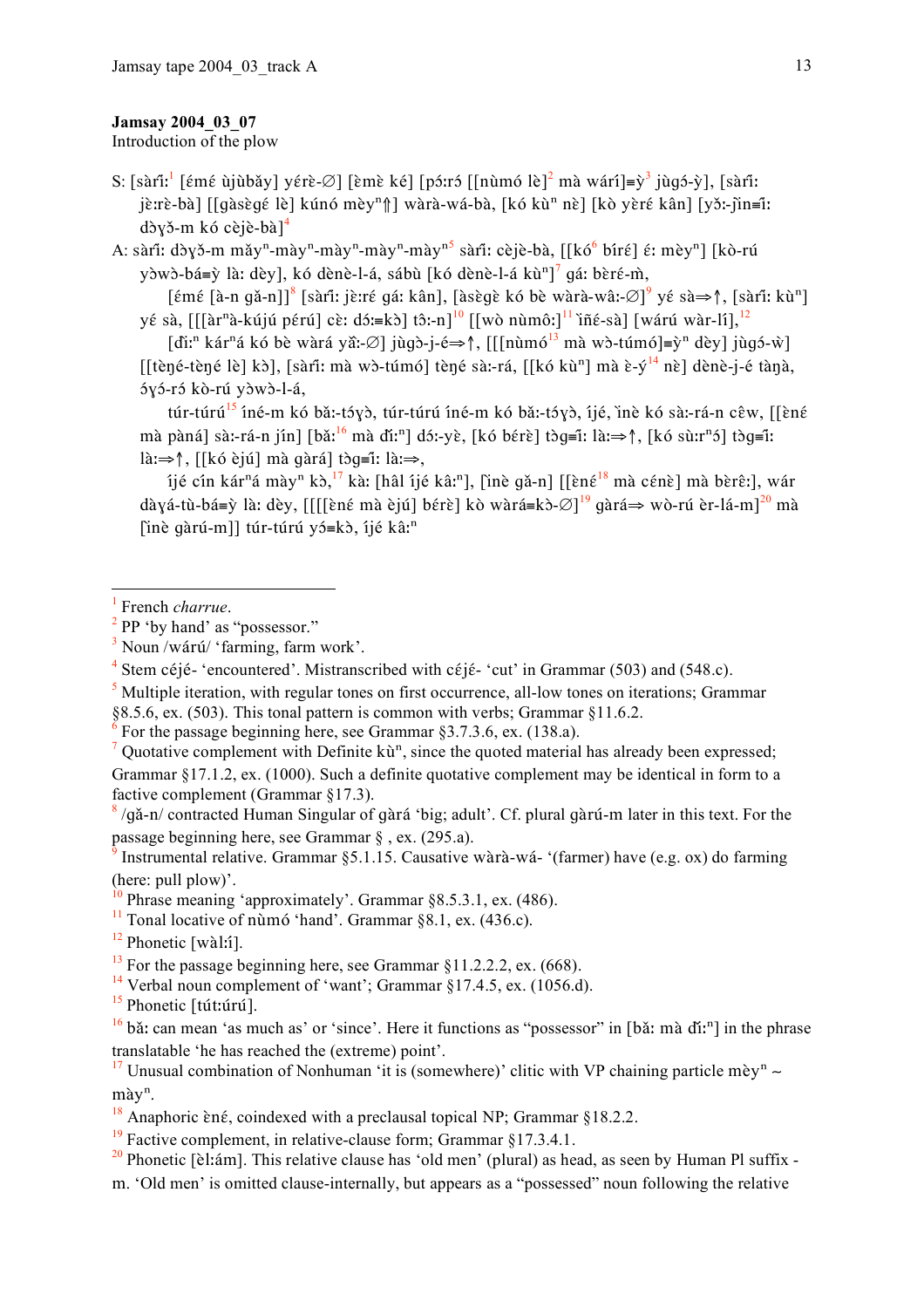#### Jamsay 2004 03 08

Crop pests

S:  $\left[\right]$ nîn ké $\right]$  jir<sup>n</sup>é wárú wǎr-jè-bà<sup>1</sup> tánà: dèy, cì jè nú: n̄ùnù-nó=kò<sup>2</sup> yɔ́=kò-bà, sà:j-ĩ:<sup>n</sup> yàná-sà dèy $\Rightarrow$ ,  $\frac{3}{3}$  ki-ká: yàná-sà dèy $\Rightarrow$ , [kó $\Rightarrow$  [ñú: mà si:<sup>n</sup>] é kâ:<sup>n</sup>] yɔ́=kɔ̀] [[[kó kù<sup>n</sup>] mà kû:<sup>n</sup>] dáyà  $\Rightarrow$  di:<sup>n</sup> èmě-n ù téqê:- $\emptyset$ ], < di:<sup>n4</sup> > yěy-yà dèy, kó bè<sup>5</sup> cè: kár<sup>n</sup>â:- $\emptyset$ 

A: lá:-lá:--, lá:-lá:=ỳ dèy, [kò fú:] yó=kò, [dòyǒ-m sùm-pêq<sup>6</sup> qâ:-Ø] yó=kò, [kó kù<sup>n</sup>] [íllè<sup>7</sup> [[tǒy dògùrù tɔ́γɔ̀-∅] lè]], [tòy-tɔ̀γɔ́ mà bɛ̀rɛ̂ː], [ùjùbǎy bɛ́rɛ̀] [bɔ̀rɔ́ lé], [[kó bɔ̀rɔ́ kù<sup>n</sup>] lè] tár-sà<sup>8</sup> dèy, ñé:=kò, < sùm-- > [kó kù<sup>n</sup>] [[sù-sùm]-pég]=iː,

[ñù: tǒy] [[ền $\epsilon^9$  mà dáyá]<sup>10</sup> lè], [tǒy ɛ̀jú=kɔ̀] bè gá-ǹ dèy, [àr<sup>n</sup>à mǎy<sup>n</sup>] nú:-y<sup>n</sup>ɛ̀ dèy, ni-nò: n<sup>3</sup> bè gâ:- $\emptyset$  [kó bèrê:] yó=kùn,  $\frac{11}{1}$  [ni-nò: n<sup>3</sup> kù<sup>n</sup> nè], ñé: = kò [[máná lé] = ỳ ñé: = kò] [kó nò] [hâl [dójú lé]<sup>12</sup> súnú-nó=kò],

 $\lfloor \sin \sin^{-n} \theta \rfloor$  [bòr dé],  $\lfloor \sinh^{-n} \theta \rfloor$  bé: mèy<sup>n</sup> $\| \|\|\|$  ñ  $\varepsilon = k$  d →  $\|$ , ni-no: r<sup>n</sup> d [máná lé] kúró=ỳ  $\tilde{n}\varepsilon:=k\delta\downarrow$ , [kò cêw] [ $\tilde{n}$ ú: mà si:<sup>n</sup>lé]=ỳ,  $\tilde{n}$ ú: yèré mèy<sup>n</sup>, [ni-n $\delta$ :r<sup>n</sup> $\delta$  kù<sup>n</sup>] kó à:-lí, [[sù-sùm]-pêq kù<sup>n</sup>] kó à:-lí, [jǐr<sup>n</sup>é kù<sup>n</sup>] kò-rú èjú=kò tànà kár<sup>n</sup>à, tèné kúnó túmnó-tǐ dèy, [yòrò:-niː pírú-pírú] [[kó cénè] mà kûː<sup>n</sup>] témé-w<sup>n</sup>,

 $\langle k\phi \rangle$  [[kó cèm] íjè-Ø] [[té: yǎ:=kò kù<sup>n</sup>] bérè], [yèyjê: yǎ:-yè-w fú:], [[yòrò:-nì: pírú]  $[[\| \tilde{u}: k\|^{n}]$  lè jó: témé- $\hat{w}^{n}$ , é:-jè-w dèy,  $[[y \rangle \hat{v}]$ :-ni: pírú kun mà bèrê: sù-súm v $\hat{\sigma}$ =kun l  $[[k\acute{o}=\grave{y}]$  kárá=ỳ], [kó kár<sup>n</sup>à] sì:<sup>n</sup>lé=ỳ,

yǎ: kò gǎy-yè dèy, [ñú: yèré mèy<sup>n</sup>] nǎn-tì, <sup>13</sup> êm tónó túmnó-tì gá:-tù-bà dèy, cì-cé: yá=kò, yà:nà-nô: gá-bà, ñù:-i:<sup>n</sup> êm tòn-á:r<sup>n</sup>à kù<sup>n</sup>, [kó kù<sup>n</sup>]=y<sup>n</sup> nǒ:=kò, nǒ: dògó bèré=kò,  $[\tilde{m}$ ú: mà  $\tilde{n}$ ów<sup>n</sup>ò]=ỳ<sup>n</sup>,

[[ñú: kù<sup>n</sup>]--, [sù-sùm]-pêq kó nò:-lí] tànà kâ:<sup>n</sup>, [sù-sùm]-bórù yó=kò, [sù-sùm]-bórù kù<sup>n</sup>, [[ñù:-ĩ:<sup>n</sup> kù<sup>n</sup>: .], [yɔ̀:rù-cíñù bè gâ:-Ø kù<sup>n</sup>: .] mà bèrê:], [[kó lèy] mà gǎnǹ] kùn, [ñú: kù<sup>n</sup>] yòqó=kò, î:<sup>n</sup> bèré kùnò-qó⇒, [i:<sup>n</sup> kò kúnò-Ø kù<sup>n</sup>] [[i:<sup>n</sup> èj]=í: là:],<sup>1</sup>

clause proper; Grammar §14.1.1. One might paraphrase semi-literally as "old men<sub>xy</sub> who<sub>xy</sub> [... does not please him<sub>x</sub> (=each of them<sub>xy</sub>)]"

Phonetic [wǎi:èbà]. From verb wàrá.

<sup>2</sup> Grammar §11.2.2.4, ex. (682.b).  $\tilde{n}$ unu-nó (dialectally  $\tilde{n}$ unu-nó) 'harm, ruin [verb]' is an irregular Causative from  $\tilde{n}$  and  $\tilde{n}$  be ruined'; Grammar §9.2, ex. (528.e). For the morphophonology, compare súnú-nó 'take/bring down', which occurs later in this text.

 $\frac{3}{2}$  ... yàna-sà dèy 'if it has taken ...' can be added to noninitial items in a series. '... for example' comes close to the pragmatic function. Grammar  $§15.2.8$ , ex. (960).

 $4$  di:<sup>n</sup> here may represent an aborted clause parallel to the preceding [di:<sup>n</sup> ...] clause.

 $\frac{1}{2}$  Abnormal order (the 3Pl subject pronominal should be immediately preverbal). Assistant suggests emendation to [kó cè: bè kár<sup>n</sup>â:-Ø] or to [cè: kò-rú bè kár<sup>n</sup>â:-Ø].

 $\frac{6}{2}$ /sùm-pégù/, final/u/apocopated before another velar. Grammar §3.5.4.2.

<sup>7</sup> Clause-initial ille ... 'since ...', from Fulfulde. Grammar §15.2.3.3, ex. (935).

<sup>8</sup> Phonetic [tásːà]. Verb tárá.

<sup>9</sup> Anaphoric  $\hat{\epsilon}$  n.e., coindexed with presentencial topical NP.]; Grammar §18.2.2, ex. (1122).

<sup>10</sup> Noun dáyá 'childhood, young stage'. Cf. adjective dáyá 'young; small', adverb dáyà $\Rightarrow$  'a little'.

<sup>11</sup> Stative verb kun- 'be in' (Grammar §11.2.3) with preceding (procliticized) Existential yé.

 $\frac{12}{2}$  [máná lé] 'on top, above', [dójú lé] 'below, at the bottom', and [bɔ̀rɔ́ lé] 'at the base (bottom)'

(just above in this text) are examples of high-toned lé 'in, at' in fixed phrases; Grammar §8.2.2.

 $\frac{13}{2}$  Verb nàr<sup>n</sup>á 'bear (offsrpring, grain)'.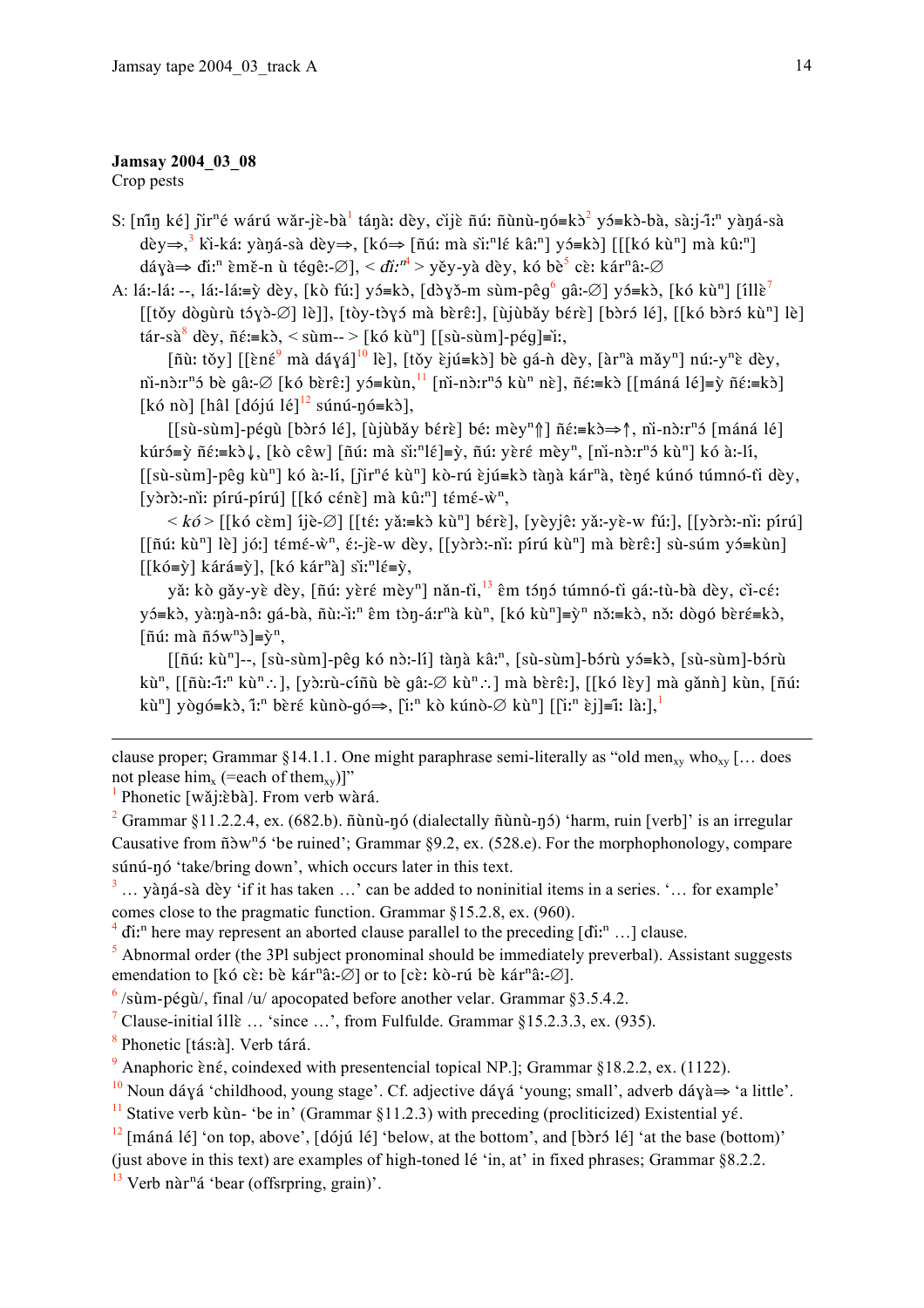kó yògó dògó=kò, [[béré kù<sup>n</sup>] lè] tàl-là<sup>2</sup> táná=kò, [bòró lé] [kó nò] <  $\tilde{n}$ ù:-cíñù >  $\left[\left[\tilde{\mathbf{n}}\tilde{\mathbf{u}}\tilde{\mathbf{n}}\tilde{\mathbf{n}}\tilde{\mathbf{n}}\tilde{\mathbf{n}}\tilde{\mathbf{n}}\tilde{\mathbf{n}}\tilde{\mathbf{n}}\tilde{\mathbf{n}}\tilde{\mathbf{n}}\tilde{\mathbf{n}}\tilde{\mathbf{n}}\tilde{\mathbf{n}}\tilde{\mathbf{n}}\tilde{\mathbf{n}}\tilde{\mathbf{n}}\tilde{\mathbf{n}}\tilde{\mathbf{n}}\tilde{\mathbf{n}}\tilde{\mathbf{n}}\tilde{\mathbf{n}}\tilde{\mathbf{n}}\tilde{\mathbf{n}}\tilde{\mathbf{n}}\tilde{\mathbf{n}}\tilde{\mathbf{n$ 

ki-ká:⇒↑, yó=kò, [wàkàti núnò]=y<sup>n</sup> < bé:-bà > [[wàkàti ki-ká: [ñów<sup>n</sup>ò [ñú: lè] téwé]<sup>3</sup> bèrè-qó- $\varnothing$ ] mà wákáti:  $^4$  fú:] kò:-ró, [ñú: yèré íré mày<sup>n</sup>-â:] [[[nùkǒy<sup>5</sup> ìjè]=ỳ] dò:-lí déy], [[kó tày<br/>3 táyà- $\varnothing$ ]<sup>6</sup> lè] yàná<sup>7</sup> mèy<sup>n</sup>î, [yèré [tèné kún-tì]] yàná mèy<sup>n</sup>î, yànà yǎ: < mà > [hâl yǎː] [ĩː<sup>n</sup> nàr<sup>n</sup>á mèy<sup>n</sup>î], [[ĩː<sup>n</sup> kù<sup>n</sup>] ír-âː] bé qáː-wà lè, kǐ-káː [wàkàtí [kó bèrêː] èné<sup>9</sup> nú:-sà- $\emptyset$  fú:] [[ñów<sup>n</sup>ò téwé] bèré=kò],

 $[[[$ ế àná] tò:r<sup>n</sup>ò] mà $\Rightarrow$   $[$  [[é ùjùbǎy] mà bèrê:] tò:r<sup>n</sup>ò tànà dèy] [cè: kò-rú bè kár<sup>n</sup>â:- $\varnothing$  $\|\mathbf{i}\|^n\|$ , pórró  $\|\mathbf{\hat{a}}\|$ -têm  $\|\mathbf{\hat{e}}\|$   $\|\mathbf{g}\|$  gŏr-sà-bà $\|\mathbf{\hat{a}}\|$  dèy],  $\|\mathbf{\hat{b}}\|$ r<sup>n</sup>à-kúró bé $\Rightarrow$  $\|\mathbf{\hat{f}}\|$   $\|\mathbf{\hat{v}}\|$   $\|\mathbf{\hat{c}}\|$   $\|\mathbf{\hat{c}}\|$   $\|\mathbf{\hat{c}}\|$   $\|\mathbf{\hat{c}}\|$   $\|\mathbf{\hat{c}}\|$ dèy, [[gòrú kù<sup>n</sup>] lè] nàná kún-tù-bà dèy, [kì-kàː]-îː<sup>n</sup> [[èné mà dáyá] lè kù<sup>n</sup>],<sup>11</sup> wàrá bɔ̌ː-bà, kó gámá jé,  $^{12}$ 

 $\left[\frac{d\delta q}{\delta} \times \frac{\delta q}{\delta q}\right]$  dògò-gó kòy,  $\frac{13}{3}$  kà:  $\left[\frac{k\delta q}{\delta q}\right]$  kó gàmá bèré=kò,  $\left[\frac{k\delta q}{\delta q}\right]$  mà mó:n $\left[\frac{k\delta q}{\delta q}\right]$  dèy, lá:-lá: [kó kù<sup>n</sup>] kár<sup>n</sup>á-bà jì:<sup>n</sup>, íjé f], [kò : fú:]<sup>14</sup> [pósôn lè] yǎ: wàjâ:- $\varnothing$ , [kò : fú:] [cè: pósôn [kó bèrê:] kùn-ó- $\varnothing$ ]<sup>15</sup> kò:-ró tánâ:- $\varnothing$ , [kò : fú: nè] pú:d=iː,

[[bú:dù lè] sǎy kâ:<sup>n</sup> nè] kó bìré-bà, yèyjê:, kó=ỳ jìrè-si:<sup>n16</sup> [[dòqùrù tǒy ù tô:-Ø]<sup>17</sup> lè bǎi, <sup>18</sup> [pòsòn tǒy bè tô:-Ø]<sup>19</sup>  $\epsilon w \epsilon$ -ŵnh, [ñú: lè] gà:r<sup>n</sup>á-ẁ<sup>n</sup>nh, kò-rú mò:-nó tó:-ẁ#,

<sup>3</sup> téwé 'hit, tap', here in the fixed phrase  $\tilde{n}$  own is téwé 'inflict damage'.

 $4$  Relative clause with wákáti 'time' as clause-internal head noun (low-toned), and again as

"possessed" noun following the relative clause proper; Grammar §14.1.1, ex. (800.a).

Presentative particle ('here's ...'). Grammar  $\overline{\S}4.4.5$ .

 $\frac{6}{2}$  Headless adverbial relative with perfective participle of verb t3y5 '(plant) sprout', preceded by noun tòyó 'sprout(s)'. This transcription based on a recent re-study of the tape. Assistant originally suggested the nominal compound tòy-tòyó, as in Grammar §15.2.8, ex. (956.a).

<sup>7</sup> yàna mèy<sup>n</sup> ..., hâl yǎ: ...., see Grammar §15.2.8, ex. (958.a)..

<sup>8</sup> Before ...' construction; Grammar §15.2.4.2, ex. (939.c).

<sup>9</sup> Anaphoric pronoun coindexed to presentential topical NP; Grammar §18.2.2, ex. (1123.b).

<sup>10</sup> Phonetic  $\int$ qŏs:àbà]. Verb gòró, with cognate nominal gòrú as object.

 $\frac{11}{11}$  Unusual order, with Definite ku<sup>n</sup> following the postposition le.

<sup>12</sup> Purposive jé with Imperative verb gámá (HH-toned); Grammar §17.6.2, ex. (1080.a). The negative counterpart is [kó qàmà-ý jé] 'in order that it not be reduced'. Verb gàmá appears with its lexical tones just below (to be distinguished from homophone gàmá 'some, certain [ones]').

 $\frac{13}{13}$ /dòg-ú/ verbal noun with Topic particle ké, cognate to the following verb (stem dògó- 'be finished, used up, eliminated'). Clause-final Emphatic kòy. Grammar, ex. (1174.b).

 $^{14}$  fú: 'all' does often induces dying-quail final intonation on preceding nouns, but only occasionally (as here) on a preceding pronoun. Grammar  $§6.8.1$ .

Relative-clause participle of kun-6 'not be (put) in', cf. positive kun. Grammar §11.2.3.

 $^{16}$  I am normalizing /j/ for /q/ in words like this, but both pronunciations occur. This word is transcribed with  $/q$  in Grammar  $$15.2.3.1$ , ex. (934).

 $\frac{17}{17}$  Since t<sub>2</sub>: 'sow (seeds)' is a high-toned Cy: verb, the Perfective and Imperfective participles are homophonous as  $t\hat{\delta}$ :- $\emptyset$ . In this context either reading is possible, but on the whole the Imperfective reading ('are sowing') seems better. In the following instrumental relative ('poison for sowing seeds'), tô:- $\varnothing$  is clearly Imperfective.

 $\frac{18}{18}$  ... bǎ: 'since ...' or 'back when ...'; Grammar §15.2.3.2, ex. (934).

 $\frac{19}{19}$  Instrumental relative compound Grammar 85 1 15 ex (298 d)

Grammar §11.2.1.2, ex. (654.b).

<sup>&</sup>lt;sup>2</sup> Unsuffixed Perfective of Reversive tál-lá- in transitive sense 'detach (something affixed or pasted)'. Grammar  $\S$ 9.1, ex. (525.d), with intransitive gloss.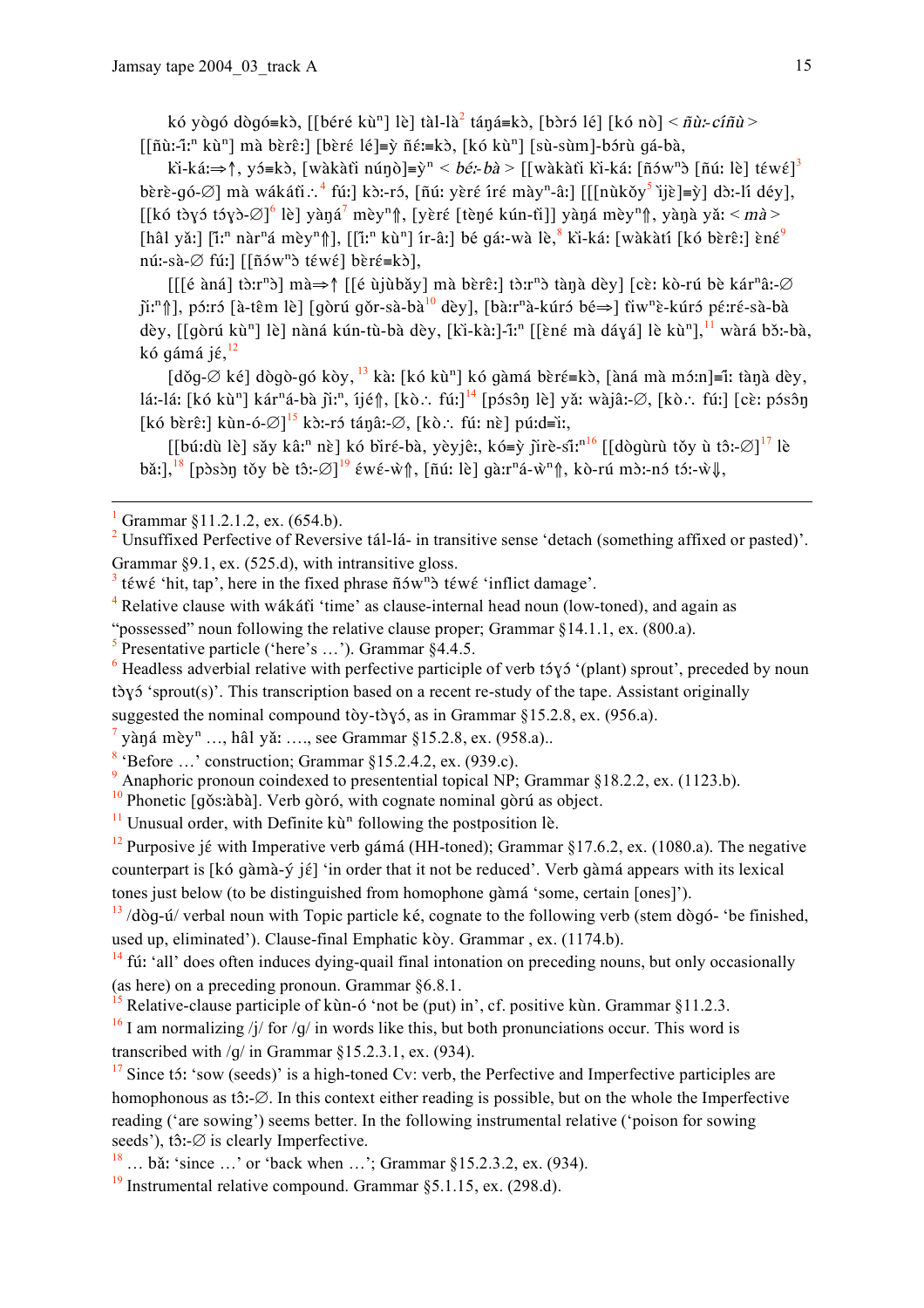$[[k\acute{o} \tanh \acute{o} \tanh \mathrm{i}\mathrm{e}]$  <  $n\acute{i}n\grave{o}$ ->  $[[n\acute{o} \tanh \mathrm{i}\mathrm{e} \tanh \mathrm{i}\mathrm{e} \tanh \mathrm{i}\mathrm{e} \tanh \mathrm{i}\mathrm{e} \tanh \mathrm{i}\mathrm{e} \tanh \mathrm{i}\mathrm{e}]$ sùm-pèq kûn- $\varnothing^1$  kù<sup>n</sup>], [[sù-súm kù<sup>n</sup>] lè] nèw<sup>n</sup>é yé sà,

[kó kù<sup>n</sup>] gǎy-yè dèy, [kì-káː]=ỳ tòːr<sup>n</sup>ò tànà dèy, [[pàná nám] lè] téqé-bà, [[é wàrù-wárá-m] háybé-m<sup>2</sup> kù<sup>n</sup>] bè-rú, yǎ: bě-r<sup>3</sup> tégé-tù-bà tánà: dèy, pósôn jè:ré-bà,

 $\left[\begin{array}{cc} \sin \alpha & \sin \alpha \\ \sin \alpha & \sin \alpha \end{array}\right]$  bè pámpê:- $\varnothing$ ] vá=kò $\Rightarrow$ ,  $\left[\begin{array}{cc} \sin \alpha & \sin \alpha \\ \sin \alpha & \sin \alpha \end{array}\right]$   $\left[\begin{array}{cc} \sin \alpha & \sin \alpha \\ \sin \alpha & \sin \alpha \end{array}\right]$  [[a èjú] lè] ù  $p\acute{o}mp\hat{\epsilon}$ :- $\emptyset$ ] v $\acute{o}=\hat{k}\grave{o}$ ,

 $\lceil \hat{\min}$  ké $\rceil$   $\lceil \hat{\min}$  nò $\rceil$  cín=ĩ: kò-rú kán-tóyò-bà,<sup>4</sup> kà:  $\lceil \hat{\min}$  xà: té $\Rightarrow$  $\lceil \frac{5}{5} \rceil$ kó:  $\lceil \hat{\sin}$ -sùm $\rceil$ -bórù:  $\rceil$ mà  $\frac{10v}{s^6}$  è:-li-y dôm<sup>7</sup>

S:  $[s\lambda i]$ - $i:$ <sup>n</sup>= $\tilde{y}$ <sup>n</sup> dé nè] yǒ:-jìn= $\tilde{i}$ . kár<sup>n</sup>á-bà

A: [sàːj-íː<sup>n</sup>=v̀<sup>n</sup> dèy<sup>8</sup> kâː<sup>n</sup>], mòr<sup>n</sup>ó mèy<sup>n</sup> $\uparrow$  péː-bà, sàːj-íː<sup>n</sup>=v̀<sup>n</sup> tánàː dèy, dàːyá [é àná]=v̀<sup>n</sup> náː=kò tánà: dèy, ni-ni: nùm-â: dèy, ànà-[ă:-r<sup>n</sup>ù-m]<sup>10</sup> mžn-sà-bà<sup>11</sup> dèy, běn : tù-tù:lú :.. màlfâ:<sup>n</sup>..., cè: sìñè-[sìñ-ú] bǎr-jè<sup>12</sup> èjú nú: mèy<sup>n</sup> f, [[[àrqà núnò] lè] kò]<sup>13</sup> mà:ná-jè-bà dèy, jininé-bà,

 $\left[\left[\right]$ ni:  $\left[\right]$ -númú-nú $\left[\right]$   $\left[\right]$   $\left[\right]$ dògùrù ní $\left[\right]$ <sup>14</sup> kò já: jé=kò- $\emptyset$  lè $\left[\right]$   $\left[\right]$  kó jininé bè gâ:- $\emptyset$  kân $\left[\right]$ , ú: τ<sup>n</sup>-â: tánà: dèy, wàγá⇒<sup>15</sup> yǎ: ná:≡kò, wànà-η-â:<sup>16</sup> nà: dèy, gàmá [é jâm] kò-rú bèré-bè bé:=kò,<sup>17</sup> [[kó jín] bè nànâ:-Ø] èt-térè-y,<sup>18</sup>

kó kâ:<sup>n</sup>, ànsá:rá<sup>19</sup> [[bé=ỳ] é bàrà dèy], [é [pàn̩á nám kù<sup>n</sup>]=ỳ<sup>n</sup> é bàrà dèy, pósôn  $y\acute{o} = k\grave{o} \Rightarrow \uparrow$ , pómpé-bà $\Rightarrow^{20}$  núw<sup>n</sup>ó=kò $\downarrow$ , [yé kán-tóyò-bà] [[kó kâː<sup>n</sup>] áyá-sà-y] [kàː [jóː ké]  $\hat{\epsilon}$ :-li-y], [[ $\epsilon$ m $\epsilon$  mà [kó  $\hat{\epsilon}$ -ý]<sup>1</sup> ké] jò:-lá] [kà: áyá-sà-y]

<sup>15</sup> Adverbial wàyá $\Rightarrow$  'far (away)', Grammar §8.5.2, ex. (483.c). I normalize the transcription with /y/ for this stem, but here the word was pronounced emphatically, and I heard phonetic [q]. Related verb wànà-ná- 'take (sth) far away' (§9.6, (539.g)), immediately follows.

 $\frac{16}{16}$  The regular chain construction is wànà-ná nà: dèy. 'if it/they have gone far away and spent the night'. On the tape I hear [wànànâː], i.e. (marked) Perfective wànà-n-âː. Possibly two separate clauses. Homophonous unsuffixed Imperfective wànà-nâ:- $\varnothing$  makes no sense in context.

<sup>&</sup>lt;sup>1</sup> Perfective participle of defective stative verb kun- 'be in',  $\&$ 11.2.3.

<sup>&</sup>lt;sup>2</sup> Grammar  $$14.1.17$ , ex.  $(841.a)$ .

Phonetic [bět] before /t/.

 $4$  Verb kár<sup>n</sup>á 'do'.

 $5$  té  $\Rightarrow$  'specifically, precisely'. Grammar §8.5.3.3.

 $6$  lǒy 'medication, remedy'. Here 'insecticide'. Incorrectly transcribed lǎy in Grammar (491.c),  $(598.a), (854).$ 

dôm 'as of now', in negative context '(not) yet'. Grammar  $§10.3.2$ .

 $8$  Transcribed dév in Grammar §16.1.3, ex. (977).

<sup>&</sup>lt;sup>9</sup> For the passage beginning here, see Grammar §16.1.1, ex. (970.b).

<sup>&</sup>lt;sup>10</sup> Compound. Incorrectly transcribed àná ă:-r<sup>n</sup>ù-m, Grammar §16.1.1 (970.b)

 $11$  Verb m $\delta r^n$ 5.

 $12$  Phonetic [bǎd $\overrightarrow{az}$ ].

 $13$  Grammar §16.1.1, ex. (970.c).

<sup>&</sup>lt;sup>14</sup> ní 'here'. Grammar  $\S$ 4.4.4.1, ex. (226.a).

<sup>&</sup>lt;sup>17</sup> Both gàmá 'some, certain ones' (in context also: 'sometimes') and bé:=k $\delta$  'it (may) be' suggest the hedged modal value 'maybe' or 'occasionally'. Grammar §8.5.5, ex. (502.a).

<sup>&</sup>lt;sup>18</sup> 'see' with relative-clause like complement.  $\text{\&}t$ -tér $\text{\&}$ -y incorrectly transcribed with all low tones Grammar §17.3.4.1, ex. (1030.a).

<sup>&</sup>lt;sup>19</sup> For the passage beginning here, see Grammar §13.1.2, ex. (746.e).

 $^{20}$  For the passage beginning here, see Grammar  $\&4.3.3$ , ex. (197.b).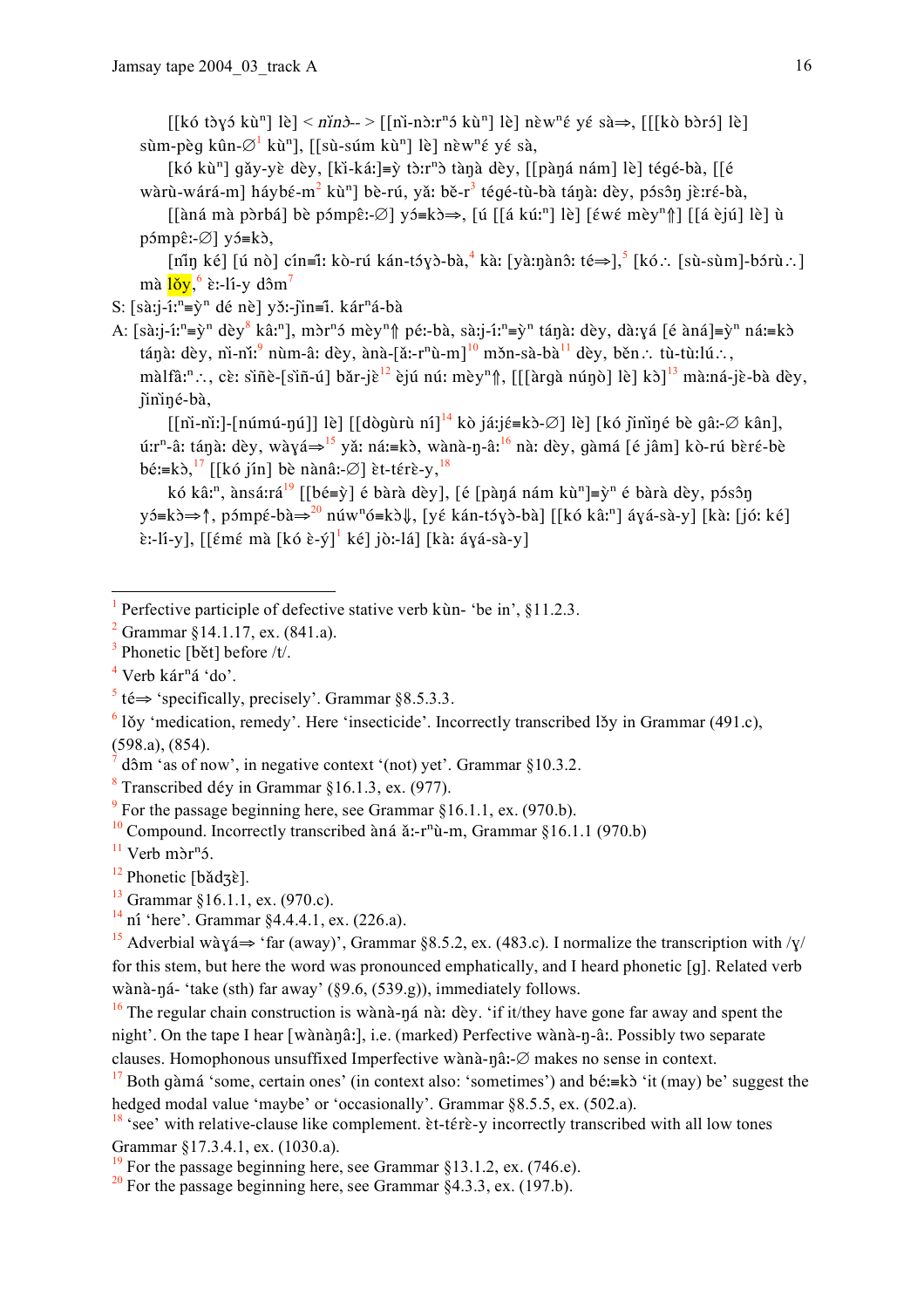#### Jamsay 2004 03 09

After the harvest

S: [nin ké] jir<sup>n</sup>é gǎy-yà<sup>2</sup> tánà: dèy, [émé dòyò-úrò], wár jín cigè bè kár<sup>n</sup>â:-Ø, [birè làyá] bè kár<sup>n</sup>â:-Ø, [ă:-r<sup>n</sup>ù-m mà ànà-yéy:.] [ñě-m mà ànà-yéy:.], [di:<sup>n</sup> kò kô:-Ø]<sup>3</sup> èmě-n tégé

A: voilà, [kó kâː<sup>n</sup>] tégé bèrè-wé=kò<sup>4</sup> já:tì, [émé dòyò-úrò], émé [[jir<sup>n</sup>è-bìrè]-bíré-m]=ĩ: sǎy,  $\sin \xi$  ná:,  $\sin \xi$  as  $\cos \xi$  mǎn $-\cos \xi$  [jìr<sup>n</sup>è-bíré], [ $\sin \xi$  brú mà pàn $\sin \xi$  ké] yí-dì:<sup>n</sup>=y<sup>n</sup>,

àsègé màná ù gá: kân, [àsègè è mánà-Ø] yó=kò tánà: dèy, jir<sup>n</sup>é dòg-â: dèy, [inè  $\text{a}$ sègè-dígé-m $\text{a}^6$  y  $\text{b}$ =k $\text{b}$  $\text{a}$ ,  $\text{a}$ sègè-háybé-m y  $\text{b}$ =k $\text{b}$  $\text{b}$ ,  $\text{a}$ sègè-dígé-m.  $\text{a}$ sègè-háybé-m.  $\text{a}$ nè  $d \in y^n \Rightarrow^7$  [nim kâː<sup>n</sup>], úró mà bèrê:

[àsègé đígè-n<sup>8</sup> kù<sup>n</sup>] í-n=îː,<sup>9</sup> đigé bèrê:, [yǎ: mèy<sup>n</sup>] ké] yèré bèrê:- $\varnothing$ , [èjú lé] yǎ: lúgúró jè:ré bèrê:- $\varnothing$ , [ijé mèy<sup>n</sup>]] [kó nò:-w<sup>n</sup>ó gàmá bèrè-gó] bé:=kò,<sup>10</sup> [[ní: đi:<sup>n</sup> kó bè nò:-w<sup>n</sup>ô- $\varnothing$ kù<sup>n</sup> liệ lĩng úrò pílíwé-mì vớ = kò, bìrè-bírè và:-l-á<sup>11</sup> kár<sup>n</sup>á mèv<sup>n</sup>î,

 $w\acute{o}=\dot{y}$ , [àsègè háybé-n]=î:, àsègè-jírí-n déy<sup>n</sup>, àsègè-háybé-n déy<sup>n</sup>, [jiré wò jěr-tì dèy] [cêw yèrè mâ⇒], yókkò≡ỳ yèr-lì<sup>12</sup> mâ⇒, nàr<sup>n</sup>á<sup>13</sup> dàyá-sà mâ⇒, nàr<sup>n</sup>á dàyà-lí mâ⇒,  $\lceil \pi \hat{u} \pi \hat{o} \kappa \hat{e} \rceil \rceil \arccos \hat{e} \pi$ : èjú dàyá yà:-wà-ý,  $\frac{14}{3}$ 

nò:-w<sup>n</sup>ô-n.., já:jé-ǹ ó:ré-ǹ kù<sup>n</sup>, [wó kù<sup>n</sup>] yó=wò, cín cín [kò ké] [[[kó àrgá] lè] wò-y]  $\left[\frac{1}{2} \hat{c} \hat{c} \right]$  mà àrgá $\left[\frac{1}{2} \hat{c} \right]$  lè ké $\left[\frac{1}{2} \hat{c} \right]$  mà bèrê:  $\left[\hat{c} \right]$  in  $\left[\hat{c} \right]$  dòg-â:  $\Rightarrow \hat{c}$ ,  $\left[\hat{c} \right]$  mà  $n\epsilon w^n \epsilon$ ] dògò-lí- $\varnothing$ ] yó=kò,

kó=ỳ⇒, [inè kàjú wárà-m<sup>15</sup> bé]=ỳ, [kó yàná-sà<sup>1</sup> dèy] [tùn-nǒ: yàná-sà dèy] [[sòbǒl lè] yă: dò:], yàná yǎ: qù-qûn bè témè- $\varnothing$ , [núnò cêw] [cè: bè wàrá:- $\varnothing$ ]= $\tilde{y}$ ,

<sup>1</sup> Verbal noun with underlying subject and object pronominals in possessor form; Grammar §17.4.1, ex. (1048.b).

 $2$  Verb gàrá 'pass, go past'.

 $3$  Grammar  $812.2.6.1$ , ex. (951).

<sup>4</sup> Passive bere-vé- 'be gotten', here as passive of the underlying transitive bere in the special sense 'can, be able to' with chained verb, hence (with téqé 'speak') the phrasal sense 'can be said'.

 $\frac{5}{1}$  ná: Grammar §5.1.13, ex. (287.a).

 $\delta$  Agentive compound with low-toned initial and high-toned participle. Grammar §5.1.9, ex. (270.b). Likewise the following àsègè-háybé-m. Another agentive compound type with different tones is exemplified just below.

Adverbial 'apart, separate, distinct'.

<sup>8</sup> Agentive compound with regular tones on initial, and  ${HL}$  toned participle. Grammar §5.1.7, ex.  $(268.a).$ 

/i-n/ 'child' plus 'it is' clitic.

<sup>10</sup> Combination of gàmá (without modified noun) 'sometimes' and bé:=k $\delta$  'it may be'. Grammar  $88.5.5$ , ex.  $(502.b)$ .

birè-birè yǎi- is a fixed phrase 'go (to a city, usually in the south) to do (usually seasonal) work'. Here 3Pl Perfective Negative. The following kár<sup>n</sup>á mèy<sup>n</sup> '(it) having (been) done' allows a switchsubject transition, which is not otherwise usual with clause-linking  $m\tilde{e}v^n$ .

 $^{12}$  Phonetic [je]:1]. Verb yèré- 'come' in presuffixal form /yěr-/.

 $^{13}$  Sounds like [nǎn] on the tape, i.e. with /nàr<sup>n</sup>á/ irregularly apocopated before initial /d/ of a following chained verb. In the following phrase,  $n\ar{a}$  is not apocopated before /d/ of dàvà-li. Reduction to năn- is regular only before suffix-initial consonants.

<sup>14</sup> Imperative Negative (with third person subject): Grammar  $$10.4.1$ , ex. (601.e), cf.  $$10.4.4$ .

<sup>15</sup> Another agentive compound with  ${HL}$  toned participle. Grammar §5.1.7, ex. (268.b).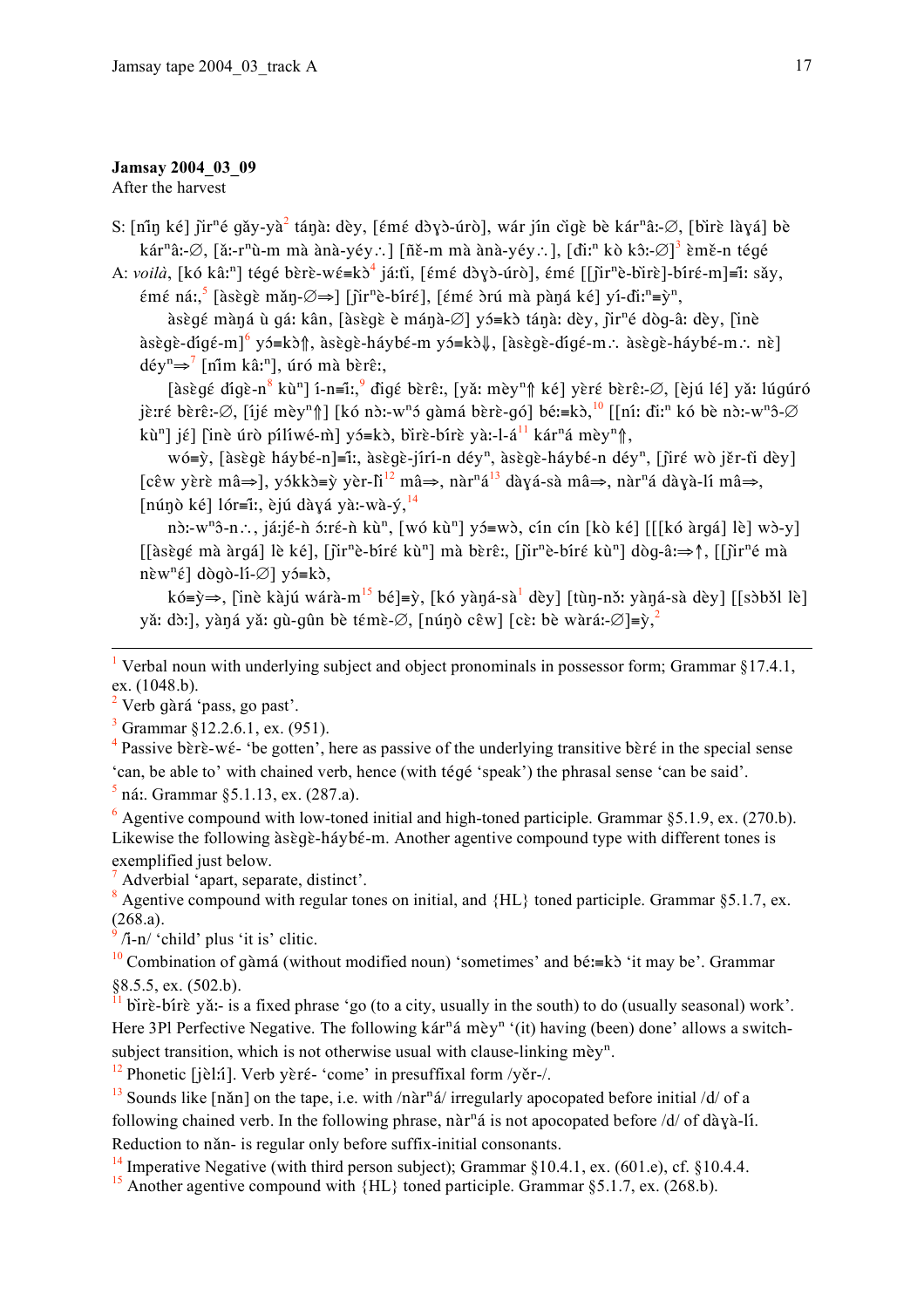[[inè gàmà-nám] [[kó èjú] bérè] kúnó-bà] [hâl jó:=kɔ̀], [[[ñú: kù<sup>n</sup>] mà bèrê:] kò gó:-yà tánà: dèy]<sup>3</sup> [[ñú: kù<sup>n</sup>] céjé-jè-bà↑] [kó cì-cè:rú kù<sup>n</sup> kâ:<sup>n</sup>] dòg-â:- $\varnothing$ , kó sáná-sà-bà dèv. kó hávbé-bà.

[bérè ìnè kò sá-m] y = kò, [inè [kàjú lè] [cè: jó:] bèré-m] y = kò, à r<sup>n</sup>à-kújú<sup>4</sup> ci-cé:nè tànà dèy, kàjú wǎr-sà-w<sup>5</sup> tànà dèy, [kàjú kù<sup>n</sup>] [[á [nì-bàr<sup>n</sup>à]-bíré∴ fú:⇒] mà òjù-káː] mà ijé]<sup>6</sup> ù-rú íjé bèré≡kò, [jóː⇒ sábù<sup>7</sup> bèrè-wé≡kò], inè qàmà-nám kù<sup>n</sup>,

[inè qàmà-nám nè] [[diːn kó bè kúnô:- $\varnothing$  kù<sup>n</sup>] mà sà:-rá]<sup>8</sup> bé dàyá kùnù-w<sup>n</sup>ò-qó]<sup>9</sup> táná bèré=kò, [àná gàmá [kàjú jé],  $\frac{10}{10}$  [di:<sup>n</sup> làyá] yà:-j-é], kàjú.: tùn-nǒ:: sòbǒl.:, jó:=ỳ gó:=k∂⇒↑, cě:rù bèré=k∂, [[[kó kù<sup>n</sup>] mà kû:<sup>n</sup>] dâ:<sup>n</sup>-m]<sup>11</sup> yó=k∂,

[kó kù<sup>n</sup> fú:] dòq-â: dèy, < *émé àná ìnè qàmà-nám--* >, [[émé ùjùbǎy] mà bèrê:] ìnè gàmà-nám, đi:<sup>n</sup> sáná gònó mèy<sup>n</sup>î, [[[niné lè] cè: bè kúnô:-Ø kù<sup>n</sup>] mà òjù-ká:] lè, tó: jò:-nó mèy<sup>n</sup> filanà [ní: é:n̩-ùm]]<sup>12</sup> kó sóró mèy<sup>n</sup> fil [[kó sòr-ú] jɛ̃]<sup>13</sup> [[ɛ̃: tǎːn] [ɛ̃: nǎy<sup>n</sup>] bǎ:  $\left[\right]^{14}$  bé: bè sâ:- $\varnothing$  dèy $\left(\right)$ ,  $\left[\right]^{15}$  nèw<sup>n</sup>é bè-rú nú:=kò $\Rightarrow \uparrow$ ,  $\left[\right]$  bé nè  $\left[\right]$  àná yà:-j-é,  $\left[\right]^{16}$ 

 $[[k\acute{o} k\grave{u}^n]$  nám $^{17}$  kâ:<sup>n</sup> nề] y = w b-bà, [k o kù<sup>n</sup>] yǎ: kò qǎy-yè dèy, wàrá pàrá  $s\acute{\epsilon}$ :"-y"è-w", [wàrà-[pàrà-s $\acute{\epsilon}$ :"] kù"] gǎy-yà dèy, [jìr"é cì-cé:nè], ñi-ñɔ́w" $s^{18}$  cêw, [[cè: bè kàr<sup>n</sup>à:-Ø] làyá]<sup>19</sup> sà:-rá-w tànà dèy, [ànà gàrá] nú: mèy<sup>n</sup>î, á nì-bár<sup>n</sup>á kán-sà-w dèy,  $\frac{d\hat{u}\eta}{d\hat{v}}$  =>, [á lámp-ò] béré,<sup>20</sup> [íné [kó jé] yǎ:-rà-m]<sup>1</sup> yɔ́=kɔ̀,

<sup>1</sup> For the passage beginning here, see Grammar  $$15.2.8$ , ex. (957). However, I have re-transcribed the tones of db: and témè- $\varnothing$  and have adjusted the translation accordingly.

<sup>2</sup>/wàrâ:- $\varnothing$ =ỳ/. Imperfective participle of wàrá.

<sup>3</sup> Conditional antecedent (dèy 'if') clause with low-toned preverbal subject pronominal (kò).

Grammar §16.1.2. For this example see also §6.1.2, ex.  $(314)$ .

For the passage beginning here, see Grammar §16.1.3, ex. (978.b).

 $\overline{\mathbf{5}}$ Phonetic [wǎs:àw].

 $\frac{6}{3}$ ijé 'standing, stopping' is a cognative nominal for verb ijé 'stand, stop', which follows. Here the cognate nominal is possessed.

sábù 'because' is normally clause-initial; we can emend to [sábù  $i$  jó!  $\Rightarrow$  ...]

<sup>8</sup> sà:-rá 'not have' is treated like a possessed noun with preceding mà, so one might translate as 'the lack of ...' or 'the fact that ... do not have ...'. Grammar  $§15.3.2$ , ex. (967).

<sup>9</sup> Stem kúnú-w<sup>n</sup>ó 'X make/let/have Y put Z (in)', causative of kúnó 'Y put Z (in)'. dàyá 'leave, let' here is translatable 'allow'.

<sup>10</sup> Purposive-Causal postposition jé, here 'because of, on account of'. Grammar §8.4, ex. (474.a). Normally ànà gàmá 'some (other) villages' has low-toned noun ànà, as in the transcription of this passage in Grammar, ex. (474.a). On the tape, this word sounds like àná with lexical tones. One could imagine a construction with ana 'a village' followed by adverbial gama 'sometimes, maybe'.

 $\frac{11}{11}$  (Human) Plural Perfective participle of stative dà;<sup>n</sup>- 'be sitting'. Grammar §11.2.4, ex. (691.a).

 $12$  'near water' is an expanded adjective (with a complement); Grammar §6.3.3.4, cf. ex. (361.b). àná 'village' denotes the population, hence Human Plural -m on the adjective.

 $^{13}$  Purposive jé. Grammar §8.4, ex. (473.a).

 $14$  bǎ: can mean 'since' (particle) or 'be as much as' (verb).

<sup>15</sup> ... sâ:- $\varnothing$  dèy $\Uparrow$  (at end of verb chaing); Grammar §15.1.15, ex. (906.b).

 $\frac{16}{16}$  àná vă: literally 'go (to) village', is the common phrase for 'travel (to another town)'.

 $17$  'owners of that', i.e. 'those who engage in that'. Grammar  $\S 5.1.12$ , ex. (280.b).

 $^{18}$  ci-cé:nè and  $\tilde{m}$ -ñów<sup>n</sup> $\tilde{d}$  are parallel Ci-reduplicated Perfectives; Grammar §10.1.2.7.

 $\frac{19}{19}$  Adjective lày a 'other' forces tone-dropping on the relative-clause participle, which would

otherwise be kár<sup>n</sup>â:- $\varnothing$ . Grammar §6.1.3, ex. (321.b).

 $\frac{20}{20}$  béré, imperative of bèré 'get, obtain, win'.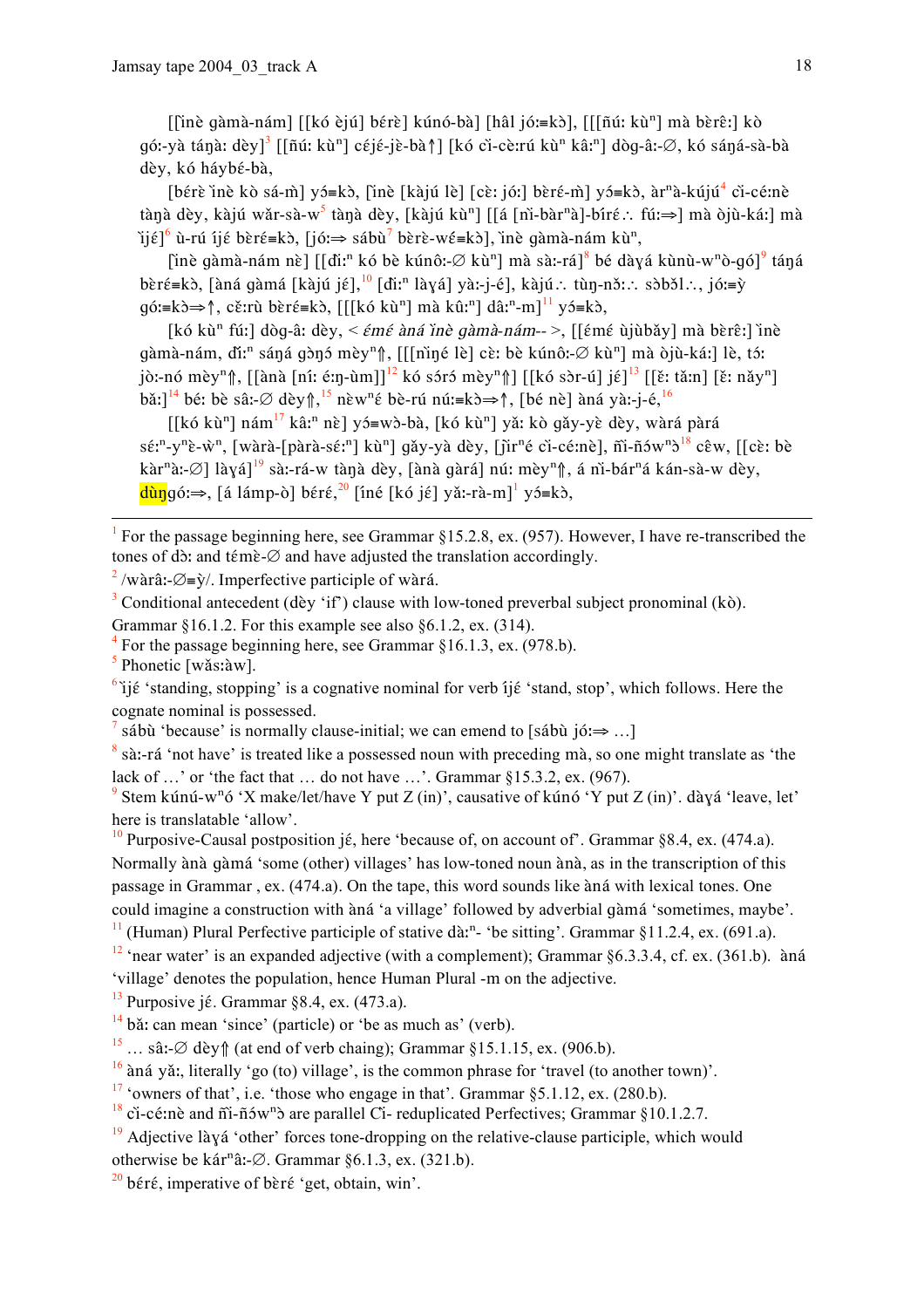[[mi tô:-m] yǎ:-rà-bà] [[yǎ:-rà-m kâː<sup>n</sup> nè] yó=kò], kó=ỳ [ǎ: bé]=ỳ<sup>2</sup> mà⇒↑ kó=ỳ [[yǎ: mèy<sup>n</sup>] [cěː bèr-lí] yèr-lí=wó-m<sup>3</sup> kù<sup>n</sup>]=y<sup>n</sup>, wó=ỳ [[mi tô:-m] yǎ:-yè-bà] yǎ:-m=iː,<sup>4</sup> [[kó kù<sup>n</sup>] mà íné-m kù<sup>n</sup> kâ:<sup>n</sup> nè] yó=kò,

jín  $[[k\6 \t{t} \t{3q}]^5 \t{k} \t{3}$ :-rá kâ:<sup>n</sup>]  $[[b\acute{e}] \t{k} \t{y} \t{k} \acute{e}] \t{k} \t{3}$ :-rá

## **Jamsay 2004 03 10**

Relations with Fulbe

- S:  $\lceil \min k \in \rceil$  púlò-m.: dòyǒ-m.: púlò-m  $\lceil \epsilon m^6$  mòr<sup>n</sup>ó dìn- $\emptyset$ =iː-bà,  $\lceil \lceil \lceil \rfloor$ bé.: dòyǒ-m .:  $\lceil \min k \rceil$  gǎnǹ $\lceil \cdot \rceil$ mà bé:-qú]<sup>7</sup> mà kû:<sup>n</sup>] èmě-n tégé
- A:  $\leq$ [ $\epsilon$ mɛ́ : púlð-m : ] mà gǎnǹ-- > [[ $\epsilon$ mɛ́ dòyð-m : púlð-m : ] mà gǎnǹ] mà bé:-qú, [tô:-m $^8$ mà ká:rê: ] gòr<sup>n</sup>ò-gó-y $\Rightarrow \uparrow$ , < tô:-m émé-- > [tô:-m lè] tárá<sup>9</sup> lóyó bèrè-gó-y $\downarrow$ , cín  $\text{m}\hat{\text{o}}\text{r}^{\text{n}}\hat{\text{o}}=\text{w}\hat{\text{o}}\text{-v}^{\text{-}10}$

sábù  $\left[\tilde{\text{in}}\right] \in \tilde{S}^{n}$  kó=ỳ mà dèy]  $\left[\text{d}\right]$  (dày>-n wàr-wárá-n], wárú wàrá wò qâ:-Ø kân,  $\left[\text{w6}\right]$  jir<sup>n</sup>é cé:n-â:] gá:-jè-bà tánà: dèy, [ár<sup>n</sup>à yó $\Rightarrow$  ár<sup>n</sup>à]<sup>11</sup> nú: bèré-ẁ dèy↑, [ñú: ké] wá:jíbi=ỳ<sup>12</sup> kó dòr<sup>n</sup>5-w<sup>n</sup>, [dè:né<sup>13</sup> jiné jǎ: àbádá  $\Rightarrow$  kúdáy y5=kò] kár<sup>n</sup>á bèrè-gó, [ñú: ké] kó dòr<sup>n</sup>5-w<sup>n</sup>,

kó džn-tù-w<sup>14</sup> dèy kâ:<sup>n</sup> nè, sèñú kò-rú sáñá-sà-w mà $\Rightarrow$ †, àsègé kò-rú màná-sà-w mà,  $\lambda$ sègé=v̀ màná-v̀<sup>n</sup> tánà: dèv. nàná màná-v̀<sup>n</sup>, bèrú màná-v̀<sup>n</sup>, pé: jú màná-v̀<sup>n</sup>,

[[inè gàmà-nám] yé sà-bà $\Rightarrow$ ] [[inè kó jiré-m̀ kù<sup>n</sup> kâ:<sup>n</sup> nè] jinè-lá-bá], <sup>15</sup> [inè gàmà-nám] yé sà-bà $\Rightarrow \uparrow$ , < inè kó jiné-m̀-->, inè kó jiré-m̀ kù<sup>n</sup>, [[èné bé úr<sup>n</sup>-ùm]=î: kó  $\|\hat{\mathbf{r}}\| \leq \varnothing$  kù<sup>n</sup> kâ:<sup>n</sup> nề dènè-j-é,  $\frac{16}{16}$ 

kó<sup>1</sup> jǎ: [[púlò-m lè] ó:-bà], [pùlò-m jó:-m] yó=wò-bà,<sup>2</sup> [nàngá [[èné bé] jírè] kúnó mèy<sup>n</sup>î | [nàná jiné mèy<sup>n</sup>î] [nànà-úró nám]=iː-bà]<sup>3</sup> [jóː $\Rightarrow$ <sup>4</sup> nàná yé jinè-bà],

 $4$  Based on yǎ:-m̂ 'I am going, I will go' (1Sg subject, Imperfective). Not a participle.

 $\frac{5}{ }$ /tòqú/.

 $6$  From / $\epsilon$ m $\epsilon$ /, apocopated (unusually) before another /m/.

Emended. Tape has [inè kó wò jǎː-rà-m] (slightly irregular for 'there are people who take that').  $2\alpha$  is bé, plural of  $\alpha$ : 'who?'. Grammar §13.2.2.1.

 $3$  bèr-li and vèr-li- have /rl/ pronounced as [l:]. These are Perfective Negative forms, the latter from yèré 'come'. Grammar §11.1, ex. (617.a). For cliticized =wò 'be' (here, Human Plural participial  $\equiv$ wó-m) after an inflectional suffix, see Grammar §11.2.2.3.

 $\frac{7}{1}$  bé:-qú 'being, existence', rare nominalizing suffix -qú (Grammar §4.2.2.2), here with bé: 'remain, he'

 $8$  Reciprocal tô:-m (morphologically plural, originally 'comrades'), specifies that a set of three or more entities is involved. For this and the following reciprocal clause, see Grammar §18.3, exx.  $(1131.a)$  and  $(1132).$ 

On a re-hearing I do not hear nè 'now' after tárá in this passage, so I correct the transcription in Grammar §18.3.1, ex. (1131.a).

<sup>&</sup>lt;sup>10</sup> 'Be' clitic =wò after Imperfective verb stem /mòr<sup>n</sup>ô/; Grammar §11.2.2.3, ex. (675). Nasalization-Spreading does not apply to the clitic /w/.

<sup>&</sup>lt;sup>11</sup> For [X yó $\Rightarrow$  X], see Grammar §6.8.2, ex. (392.a).

<sup>&</sup>lt;sup>12</sup> Grammar §17.3.6, ex. (1039.a).

 $^{13}$  For the passage beginning here, see Grammar §17.3.2, ex. (1025.a).

 $14$  Verb d $\delta r^n$  'sell', as just above.

<sup>&</sup>lt;sup>15</sup> Stative Negative -1a- with stative  $\hat{\mu}$  have, hold, keep'. Grammar §11.5.2.

 $\frac{16}{16}$  'want' construction with distinct subject in subordinated clause: Grammar §17.4.5, ex. (1057.b).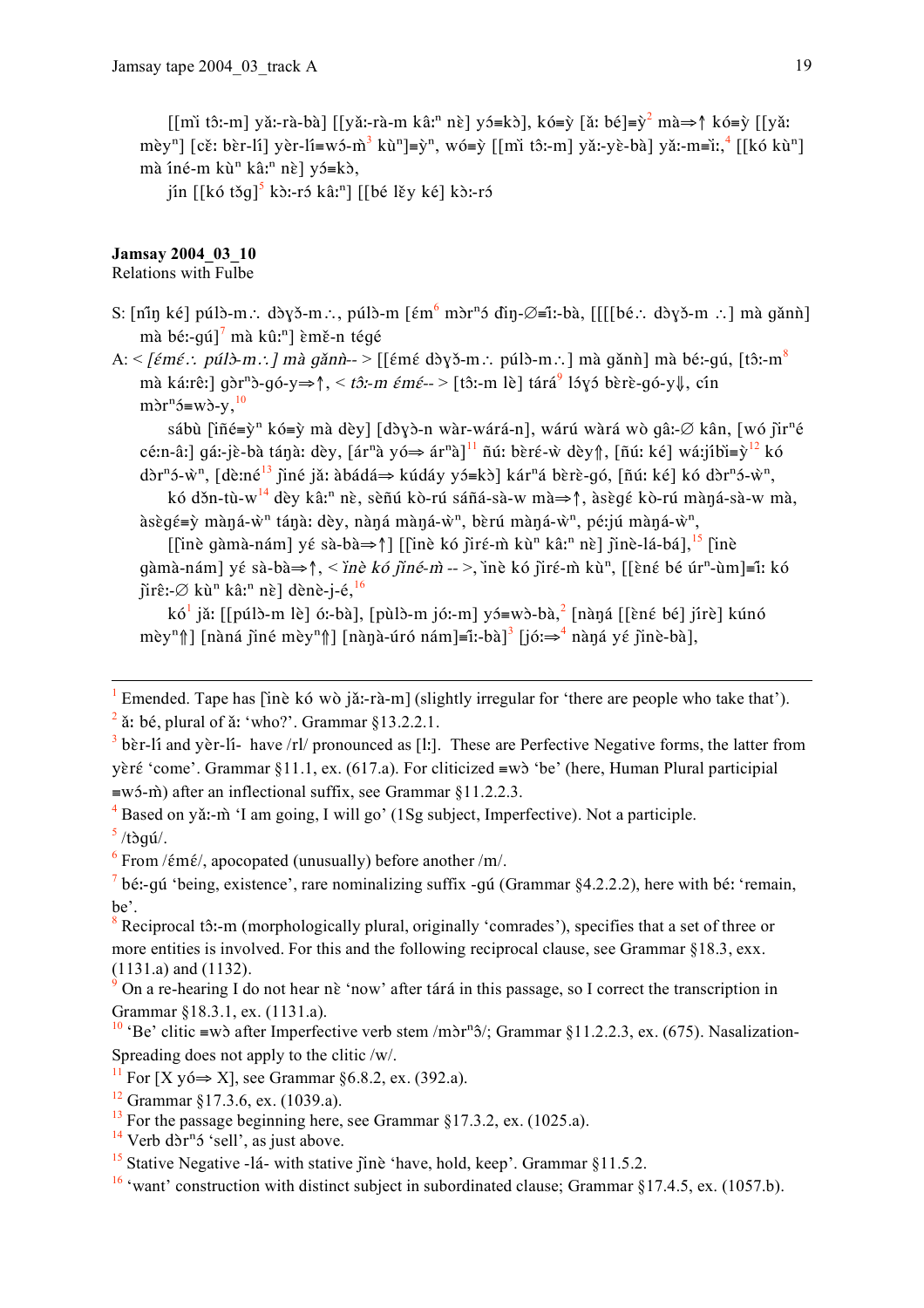[kò nàná kù<sup>n</sup>], [[émé<sup>5</sup> wàr-wárá-m] mà nàná]=ỳ<sup>n 6</sup> [nàná bè jérè-Ø kù<sup>n</sup>] [[émé wàr-wárá-m] mà nàná]= $\dot{y}^n$ , [kó púlò-m] jó:= $\dot{y}$ , [ $\epsilon$ mé nàná] jínè-m,

 $\left[\left[\text{main}\right]^7$  fú:  $\left[\text{point}\right]$   $\left[\text{point}\right]$   $\left[\text{point}\right]$   $\left[\text{limit}\right]$   $\left[\text{point}\right]$   $\left[\text{point}\right]$   $\left[\text{point}\right]$   $\left[\text{point}\right]$   $\left[\text{point}\right]$ iínè-∅ fú:l [wò cé]=v̀] kâ:<sup>n</sup> nè cín] kò:-ró, émé nàná⇒, [èné bé nàná], kó=v̀ mò:-nó nàná  $\tilde{\text{min}}$ -bà. $^{10}$ 

ká:, wàr-wárá-n, hâl jàndùrù ǔr-jè<sup>11</sup> èjú ù yã:-Ø kâ:<sup>n</sup>, [[[[á èjú] bérè] đi:<sup>n12</sup> kò dó:=kò] ù dènè-qó-∅] yó≡kò, [púlò-m kù<sup>n</sup> nè]-- èmě-n kù<sup>n</sup>--, [[[ $\epsilon$ mé qòrô:]<sup>13</sup> qó:] bèrè-j-é kù<sup>n</sup>] sógòn,  $^{14}$  èmě-n tál-lá gò:  $^{15}$  wànà-ná $^{16}$  bèrè-j-é,

sábû f [bé  $\hat{\epsilon}$ m]  $\epsilon$ mé  $\epsilon w \hat{\epsilon}$ :- $\varnothing$ ,  $\varnothing$  kó= $\hat{y}$  [bé nú:r<sup>n</sup>é:= $\hat{y}$ ],  $\frac{18}{3} < \epsilon w \epsilon$ -jè- $>$  $\frac{19}{3} \epsilon w^n \epsilon$ -jè-bà dèy, jè:ré [àná bérè] kúnó mèy<sup>n</sup>î, yìliwé [[êm kù<sup>n</sup>] dòr<sup>n</sup>ó-bà],

nàna yé sà-w kâ:<sup>n</sup>, [ú=y<sup>20</sup> kó jíré-n]=î: là: dèy, [kó êm] [ù cé]=ỳ là:,<sup>21</sup> [êm kù<sup>n</sup>] [bè cé]=ỳ, èmě-n jè:ré kó=y<sup>22</sup> dòr<sup>n</sup>ó-bà, [[émé ñú: kù<sup>n</sup>] lè] [émé ñě-m] kó tíllé-sà-bà dèy, kò-rú [[émé pìr<sup>n</sup>é] lè] kúnó-bà⇒↑, [[émé ñǎː] lè] kúnó-bà↓,

[bé nè] [ñù: bè tíllê:- $\emptyset$  kù<sup>n</sup>], [[kó kù<sup>n</sup>] jǎ: mèy<sup>n</sup>î] [kó=ỳ [[èné bé] pàná] kúnó-bà⇒↑], [ềm wájà- $\varnothing$ <sup>1</sup> kù<sup>n</sup>] kò-r≡î:<sup>2</sup> [bé nè] kó ñé:-bà, [[émé∴ bé∴] mà gǎnǹ] cín≡wò-y

<sup>1</sup> Pronoun kó is logically the object both of jǎ:- 'take (convey)' and ó:- 'give'. Grammar §15.1.5, ex.  $(876.b).$ 

 $3$  nám 'owners of', often in extended senses (Grammar §5.1.12). nànà-úró is literally 'cow-house', but úró 'house' has the sense 'herd' in contexts like this.

 $4$  Grammar §11.5.2, ex. (716.b).

 $\frac{5}{3}$  émé can be parsed either as an independent pronoun, in apposition to the following noun ('we farmers'), or as a possessor ('our farmers').

Alternative possessive predication; Grammar  $\S11.5.3$ , ex. (720).

For the passage beginning here, see Grammar  $\S$ 17.3.2, ex. (1025.b).  $\overline{7}$ 

<sup>8</sup> For this relative clause, see Grammar  $§14.3.1$ , ex. (852.c).

<sup>9</sup> [wò cé]= $\hat{y}$ ] 'it's his/hers, it belongs to him/her'. Grammar §11.5.3.

 $\frac{10}{10}$  ine-unsuffixed Perfective, as usual for this stative verb: Grammar §11.5.2.

<sup>11</sup> Phonetic [ $\tilde{u}d\tilde{z}$ ]. Verb  $\tilde{u}r\tilde{z}$  'go up; mount'. For this passage see Grammar §10.1.2.6, ex. (564.a), and  $§14.3.1$ , ex.  $(852.d)$ .

 $12$  Head noun in lower clause of of biclausal relative clause; Grammar §14.1.16, ex. (837.a).

 $\frac{13}{13}$  Tonal locative of gòró 'nape'. Grammar §8.1.1, ex. (436.c). For the passage beginning here see Grammar §17.6.6, ex. (1099), and §15.1.1, ex. (869.a).

 $^{14}$  sógòn (variant sógò) with various senses, here apparently 'a fortiori' but elsewhere 'on account of' or 'than'; Grammar §17.6.6.

 $\frac{15}{15}$  gó: 'go away' often follows a reversive verb (Grammar §9.1, end). Here gó: drops to low tone because it is medial in a verb chain; Grammar §15.1.1.

 $\frac{16}{16}$  wànà-ná factitive (=causative) of wàyá 'go far away'; Grammar §9.6, ex. (539.g).

 $17$  Focalized clause with 1Pl pronoun as subject (expressed by an independent pronoun), and with no pronominal-subject suffix on the verb; Grammar 813.1.2.

 $18 < \frac{\pi}{3}$ .

<sup>19</sup> The phonologically similar verbs  $\acute{\epsilon}$ w $\acute{\epsilon}$ - 'buy' and  $\acute{\epsilon}$ w<sup>n</sup> $\acute{\epsilon}$ - 'milk (a cow)' both occur in this passage. Even the speaker had to correct himself here.

<sup>20</sup> For this passage see Grammar  $\delta$ 16.4, ex. (987.a).

<sup>21</sup> Negative form of possessive predication  $($  ... doesn't belong to you'). Grammar §11.5.3, ex.

(719.b). The initial kó 'its' (possessive) may really be kò 'that (definite)'.

 $\frac{22}{2}$  Focalized object pronoun preceding final verb in chain: Grammar 813 1 3 ex (750 c)

Grammar 811.2.2.4, ex. (681).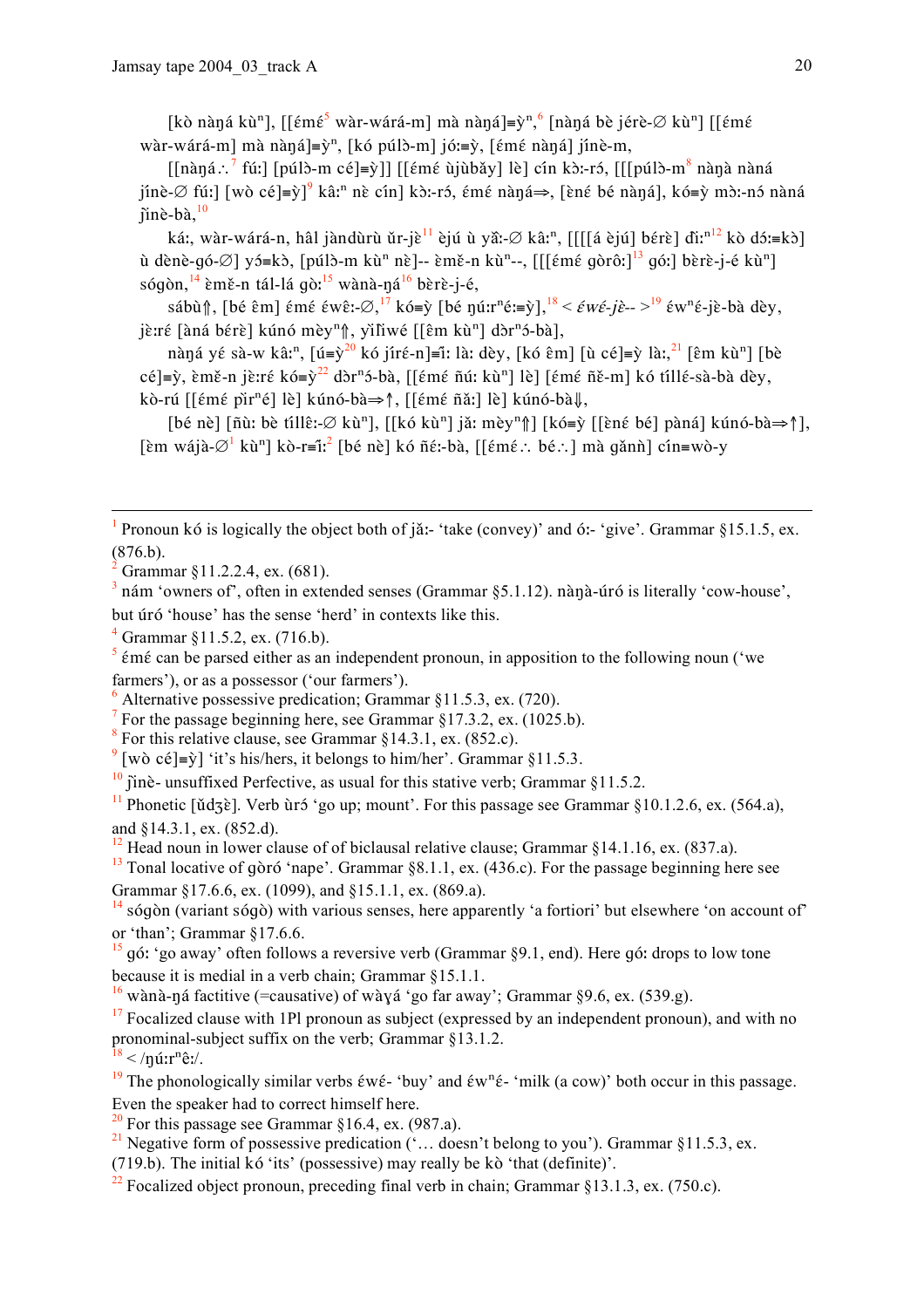- S: [nin ké] [bé qàsèqé] [[émé èjú] lè] nú:-y<sup>n</sup>è tánà: dèy, [púlò-n mà qàsèqé] [[dòyǒ-n mà èjú] lè] nú:-y<sup>n</sup>è tánà: dèy, [kó nò] [kó òrú] yǒ:-jìn cíllé=kò
- A: [púlò-n mà qàsèqé] [[á èjú] mà bèrê:] nú: kân, [àsèqé kù<sup>n</sup>] yǎ: kó tì-témè-w<sup>n3</sup> mà⇒↑, [[kó kới] dùr<sup>n</sup>ó yǎ: mày<sup>n</sup>] < [wó èjú] bérè > [wó qòró] < yǎ:-- > yǎ:-yè-w tánà: dèy, [háyè<sup>4</sup> mâ:n [yá: [á àsègé] [má èjú] ñùnù-nó-sà]].

 $[má àsègé] [á èjú] ūùnù-nó-sà mà\Rightarrow]$ 

 $[\partial^n h \partial^n]$  [[kó kó:] nùkǒy]<sup>5</sup> [[kó kó:]=y<sup>6</sup> dùr<sup>n</sup>ó yěr-tóyð-m]<sup>7</sup> [[[má<sup>8</sup> èjú] bérè] gó: mèy<sup>n</sup>]  $p\rightarrow$  [diː<sup>n</sup> [á gòrɔ́] kò yérè-∅] nùkó=kò, [dèné-ẁ<sup>n</sup> dèy] [gàrá yà-m̃]<sup>10</sup>

[hà:sín,  $\frac{11}{1}$  yòwó-jè-m], [má àsègé]=ỳ [á èjú] ñùnù-ŋò tán, [cè: ù gá:-sà-Ø cêw] [ù-rú yòwó-jè-m], yòwó-bà, [wó áː-jè-w tán] yòwô:-Ø,

yòwó-jè dèy, [háyè [àná lé] yéré] [[[àná óyò-n]<sup>12</sup> lè] yǎ: tégé-ỳ] [[mí.: ú.:] [[àná  $\frac{1}{2}$  5yò-n] lè] yǎ: tégé-ỳ] gà, [àná mà òyǒ-n] lè] yǎ:-bè, [yǎ:-yè-bè dèy] [àná [ìnè gàrú-m]<sup>13</sup> mòr<sup>n</sup>ó-bà], [àná mà *conseiller*<sup>14</sup> bé kâ:<sup>n</sup> nè] yòwó-bà,

bè-rú yǎ: tégé-ŵ, [[èjú kù<sup>n]15</sup> mà ñów<sup>n</sup>ò] [dì:<sup>n</sup> àsègé nú: há:dè-Ø] [cè: kò ñúnú-ŋò-Ø]<sup>16</sup> yă: yàná-bà, [ú nò] [yèré diné-ŵ<sup>n</sup>⇒] [[púlò-n kù<sup>n</sup> nè] yèré dinê:-Ø⇒] [[conseiller bè]<sup>17</sup> ejú vă:] [[sé:dè jé] vâ:-m]<sup>18</sup> [bé<sup>19</sup> nè] vèré điné-bà, vèré đin-â:-bà tánà: dèy, [mâ:n hà:sín] [á nàná kù<sup>n</sup>], [wó èjú] ñùnù-nó-sà, [kó nò] [ú [èjú bâː<sup>n</sup> kù<sup>n</sup>]], <sup>20</sup> [á tòjó] tégé,

- Can be analysed as a relative clause (Perfective participle with  ${HL}$  tone contour), or as a compound (èm-wájà).
- Focalized instrumental PP (here with pronominal complement). Grammar  $§13.1.4$ , ex. (753).
- Reduplicated Perfective verb. Grammar §10.1.2.7, (565.d).
- <sup>4</sup> For the clause beginning here, see Grammar  $\S 6.2.1$ , ex. (329).

<sup>5</sup> Presentative [X nùkǒy] 'here's/there's X!'.

- $6$  Grammar §10.1.2.10. ex. (573.b).
- $\frac{7}{1}$ Phonetic [jèt:5y\om].
- $8\text{ For the passage beginning here, see Grammar }$  \$8.5.8.1, ex. (514).

<sup>9</sup> Variant of nukov=k $\delta$ . Presentative ('here's ...'). Grammar \$4.4.5, plus Nonhuman Singular 'it is (somewhere)' clitic.

Hortative - m after low-toned verb. Grammar §10.4.3, ex. (602.a).

 $\frac{11}{11}$  hà:sin 'indeed'; Grammar §19.2.5. There is another occurrence below (this text).

 $12$  Compound type with tone contours as for inalienable possession: possessor (on left) has its regular tones, possessed noun has {HL} overlay. Grammar §5.1.5.

 $^{13}$  Grammar §, ex. (970.d).

<sup>14</sup> Approximate pronunciation [ko`nséyê:]. As an unassimilated French borrowing, it is pluralized by particle bé (Grammar  $\S6.1.6$ ) rather than by suffix -m.

 $^{15}$  [èjú kù<sup>n</sup>] here pronounced [ěk:ù<sup>n</sup>].

 $^{17}$  Here Plural bé remains with the relative-clause head NP (which is entirely tone-dropped). Normally bé is post-participial: Grammar \$14.1.16.

<sup>18</sup> Original transcription, Grammar §13.1.5, ex. (754), was ... yâ:-m [sɛ́:dɛ̀=v̀ jɛ̀], with jɛ̀ 'he/she said' in prospective or purposive sense, compare Grammar, \$11.3.2, ex. (707). On re-listening to the tape, I hear ... yǎ: [[sɛ́:dɛ̀ jɛ́] yâ:-m] 'those who go ... and go for testimony' (i.e. go in order to observe and report back), with Purposive-Causal postposition jé).

<sup>19</sup> For the passage beginning here, see Grammar  $\S$ 11.2.4, ex. (689.a).

 $\frac{20}{2}$  2Sg pronoun  $\acute{u}$  in apposition to NP 'the field owner'. Grammar §5.1.12, ex. (279.b).

<sup>&</sup>lt;sup>16</sup> Perfective participle. Grammar  $§$ 14.3.1, ex. (852.e).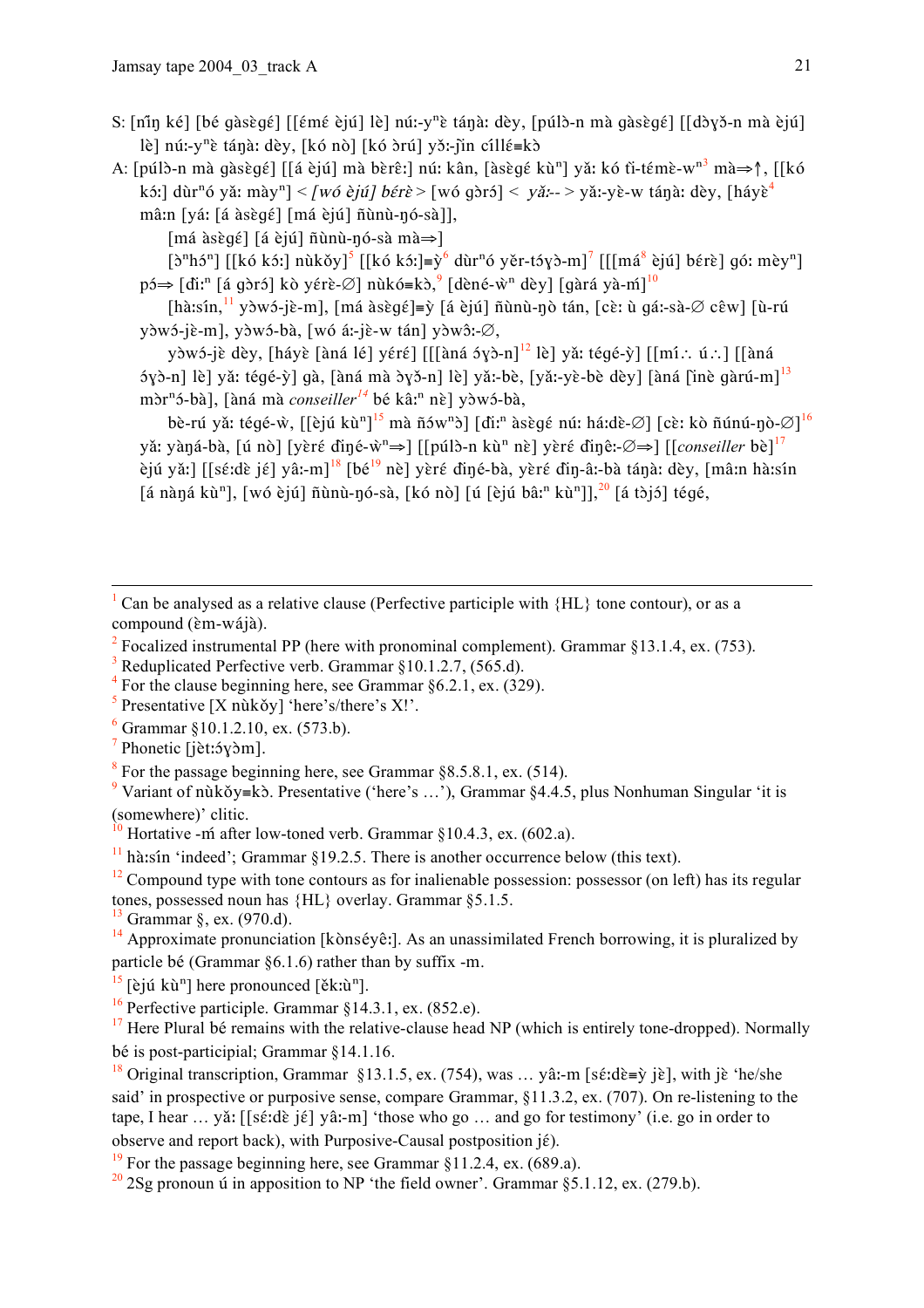[[hínnè mâ:n], [má tòjó]=ỳ] [[[púlò-n kù<sup>n</sup>] lè] tégé-bà] [*conseiller* bé], [háyè [èjú bâ:<sup>n</sup>]  $[\text{en\'e}^1 \text{ ma } \text{èj\'u}]$  mà tòjó] [hínnè má:n]=iː jè], [ámà.: [kó tìri-yá:-n.: ] mǐ-n qámá] yó=kò, [yòwò-lú-m kâː<sup>n</sup> nề] yó=kò, [[kó<sup>2</sup> bèrêː] cè: bé:-rà-là- $\varnothing$  kâː<sup>n</sup>]<sup>3</sup> kò:-ró,

[jếy tán=kò-∅] yó=kò⇒↑, [jếy tàn-gó] [[jâm lè] yǎ: kò dògó=kò-∅]<sup>4</sup> yó=kò↓, [bé lěy : fú: [line těn sá-m]=i:-bà dèy, [tégé mèy<sup>n</sup>], [[[làyá pàntè-ý]<sup>5</sup> lè] tô:-n<sup>6</sup> bè yá:fê:-Ø]  $y$  $5 = k$  $\delta$ ,

tójó-wó mèy<sup>n</sup>î, [kó tòjó kù<sup>n</sup>] [nǐ: kúnó] sárti kúnó mèy<sup>n</sup>î, yèré tójó-m̀ yó=kò, [téqé háwré [[tòjó kù<sup>n</sup>] tégé mèy<sup>n</sup>î], [kó tòjó kù<sup>n</sup>] mà dó:-wò lè,<sup>7</sup> jàmá jàmá-jè<sup>8</sup> jòwó-m̀] yó=kò,

jòwó<sup>9</sup> [hâl [àr<sup>n</sup>à-kùjù làyá]≡ỳ là: dèy] [wó è:-qó-w], yó≡kò, dàyà-lú-w<sup>10</sup> dèy kâ:<sup>n</sup> nè,  $\left[\overrightarrow{\text{dir}}\right]$ êné jòwó-sà: fú:  $\left[\overrightarrow{\text{yey-ya}}\right]$  dèy  $\left[\overrightarrow{\text{gy-ya}}\right]$ 

kà: [[púlò-n [má èjú] ñé:-w<sup>n</sup>é mày<sup>n</sup>] jòw-â: dèy, wó=ỳ lúqúró-tóyò<sup>11</sup> yàrà-m], [dòyǒ-m] bérè] jò:-lá, àyà-tè-lú-m kâ:<sup>n</sup> nè, [kó kâ:<sup>n</sup>] [[cín jiń] cè: kó:- $\varnothing$ ]=y<sup>12</sup>

## Jamsay 2004 03 11

Origin of Dianwely village

S: [nin ké] [émé jàmsǎy<sup>13</sup> bé] yǒ:-jìn kár<sup>n</sup>á mèy<sup>n</sup>, ni-dì:<sup>n14</sup> yèré dó: dìnè-bà, [ni-dì:<sup>n</sup> ké] èmě-n tòrò-gănn<sup>1</sup> gá:-rà-bà, [ $\epsilon$ m $\epsilon$  jàmsǎy bé]=ỳ yí-đi:<sup>n</sup> [ùjùbǎy kû:<sup>n</sup>] dà:<sup>n</sup>-y<sup>n</sup>,<sup>2</sup> yǒ:-jìn kár<sup>n</sup>á mèy<sup>n</sup>, [jàmsày pó:ró-m] ní-di:<sup>n</sup> yèrè-bà

<sup>4</sup> This clause (with low-toned preparticipial subject pronominal kò) shows that  $y$ 5=kò 'it is' (= there is') in this passage takes the subtype of factive complement that has relative-clause form. Likewise [...] bè yá:fê:- $\varnothing$ ] yó=kò] just below, on which see Grammar §17.3.2, ex. (1027).

 $\frac{1}{2}$  pánté, here in Negative Imperative (=Prohibitive) form—Grammar §10.4.1, ex. (601.d)—means 'repeat (esp. a bad action)'. Iàvá is adverbial: 'another time, again'; Grammar §19.3.2.

 $\frac{6}{2}$  Reciprocal tô:-n (morphologically singular, originally 'comrade') specifies that just two individuals are involved. Grammar §18.3.1.

<sup>7</sup> 'Before ...' construction with intransitive verb (subject NP in possessor form): Grammar §15.2.4.2. ex. (939.d).

 $\frac{8}{3}$  jàmá jàmá- 'betray (=commit) a betrayal' (verb preceded by cognate nominal). For Recent Perfect jè in a nonfinal chained verb, see Grammar §15.1.4.

 $\frac{9}{2}$  j) w i tun, flee' may be a false start here, though there is no prosodic indication of hesitation. For the following passage see Grammar  $$16.4$ , ex.  $(987.b)$ .

<sup>10</sup> For the passage beginning here, see Grammar §16.3, ex. (986). I now hear the following dey (before kâ:<sup>n</sup>) as low-toned.

 $\frac{11}{11}$ -t<sub>5</sub>v $\delta$  Imperfective suffix on a nonfinal chained verb: Grammar §15.1.4, ex. (873.c).

<sup>12</sup> Participial /k $\hat{a}$ :- $\emptyset$ /.

For the passage beginning here, see Grammar  $§11.3.2$ , ex. (705.b).

 $2$  For this sentence see Grammar §10.1.3.4, ex. (587).

 $3$  Participle based on Negative -1á- added to a verb with Habitual (or Imperfective) suffix -árà-. The -lá- drops tones before  $k\hat{a}$ :<sup>n</sup> 'each, any'. Grammar §10.1.3.4, ex. (587); repeated in part as §14.1.18, ex. (843.b).

 $\frac{13}{13}$  jàmsǎy 'Jamsay', an ethnonym derived from a greeting expression, has no morphological plural and is therefore pluralized by particle bé.

<sup>&</sup>lt;sup>14</sup> For the passage beginning here, see Grammar  $\S 4.4.3.1$ , ex. (213.a). This text as a whole has several demonstrative adverbs beginning with or consisting of ni 'here' and yi 'around here' (or 'there near vou'). For the semantics, see Grammar \$4.4.3.1.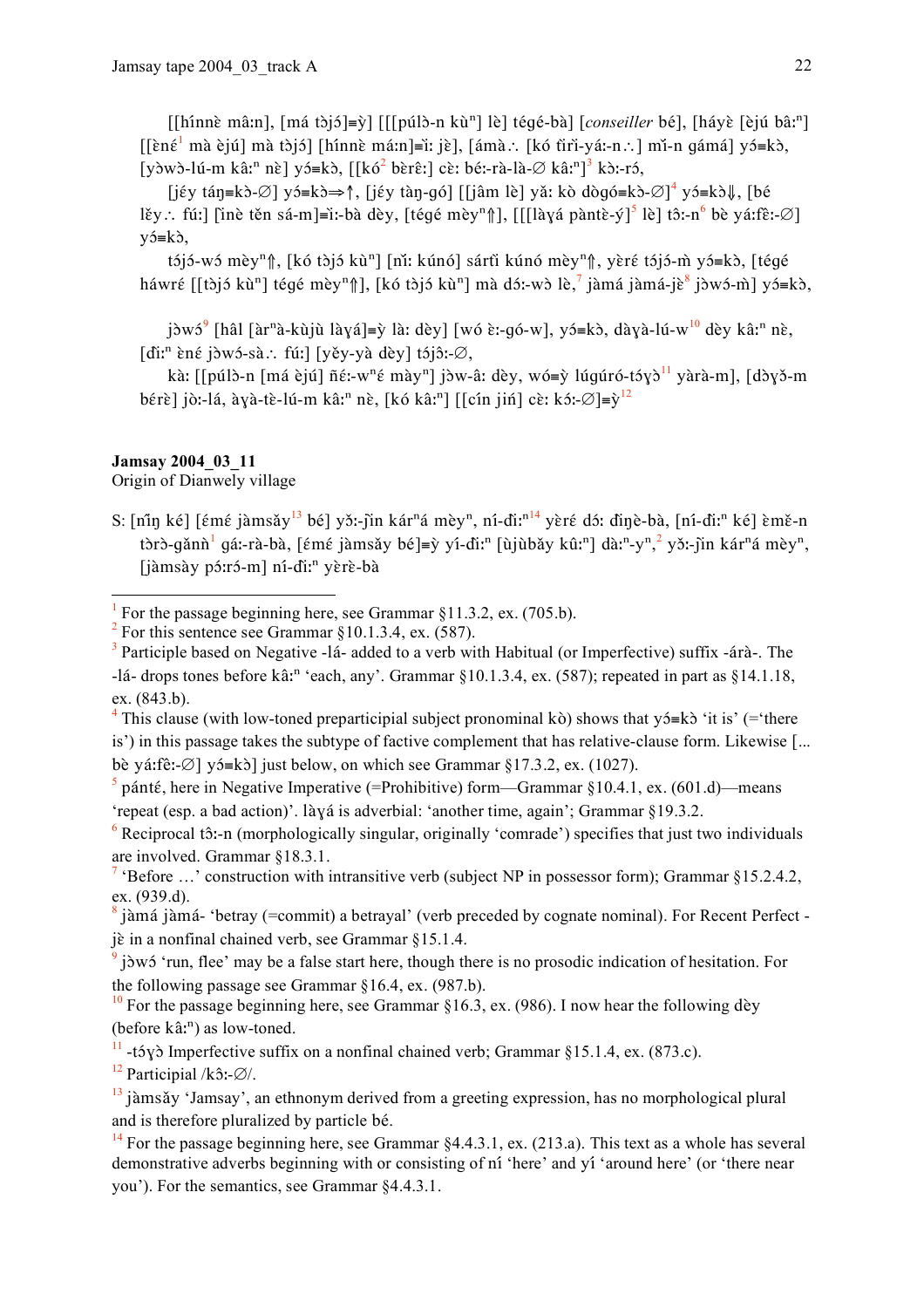A: [jàmsǎy mà pɔ́:rɔ́-m] di:<sup>n3</sup> [kár<sup>n</sup>á mèy<sup>n</sup>] yí-di:<sup>n</sup> yɛ́rè-Ø, [[[ùjùbày núnò] lè] pá⇒]<sup>4</sup> mà [ $\epsilon$ mé yér-qú<sup>5</sup> ké], [[jòw<sup>n</sup>lè pěy<sup>n</sup>] gó: mèy<sup>n</sup>] [yí<sup>6</sup> yèrè-y], [jòw<sup>n</sup>lè pěy<sup>n</sup>] gó: mèy<sup>n</sup>, yérè-yèrè-yèrè-yèrè-yèrè,<sup>7</sup>

[yèré mèy<sup>n</sup>] [hâl yǎ: mèy<sup>n</sup>], [[bàːr<sup>n</sup>á mà diː<sup>n</sup> núnò] lè] dòː-bà, [émé nám] [yì-lé<sup>8</sup> èné bé súgô:- $\emptyset$ ], sǒm : jév : [cè: kâ:<sup>n</sup>] [[cín lè] sùgò-bà],

 $\left[\left[\hat{a}r^{n}\hat{a} \right]^{9} \right]$  yèré mèy<sup>n</sup> $\left[\left[\hat{a} \right] \hat{a} \right]$  má  $\left[\hat{a} \right]$  yèré bè gá: kân $\left[\hat{a} \right]$  má nám $\left[\hat{a} \right]$   $\left[\hat{b} \right]$  ké $\left[\hat{a} \right]$  ù jù bǎy [[ềné bè] cé]=ỳ là: wà, [[nûŋ<sup>11</sup> lè kâ:<sup>n</sup>] đì:<sup>n</sup> kó bè nùnô: Ø] [bé yó=kò-bà]

yé-di:<sup>n12</sup> [bè-rú diː bè bê:-Ø], [dàːyà bè yérè-Ø]<sup>13</sup> [ninir<sup>n</sup>è bè nâ:-Ø],<sup>14</sup> kó nûn, [témér<sup>n</sup>é mà [nùn pòrbá]] mà bèrê:] yó≡kùn [íjé kâ:<sup>n</sup>], ùjùbǎy [[pèrgé nám] cé]≡ỳ wà,

- [[pèrqé nám] lè] yǎ: tèqè-bà, [pèrqé nám∴] [émé jów<sup>n</sup>lè nám∴], èné bé∴, à:má nám..., [[tùmò núnò] mánà] đĩ:<sup>n</sup> émé bà:-gó wá, [tàyà<sup>15</sup> wóm] yì-lé y j=kò gàn<sup>16</sup>
- [ $\epsilon$ mé<sup>17</sup> jǎ: té:ré mèy<sup>n</sup> [[ $\epsilon$ mé yè-lé<sup>18</sup> bè:-m<sup>19</sup> wà] [kó=ỳ [ànà pěy<sup>n</sup>]=ỳ<sup>n</sup>], [ $\epsilon$ mé đìŋ-Ø páró] [[ànà pěy<sup>n</sup>]=ỳ<sup>n</sup> jèrrè-bà] [[[dĩː<sup>n</sup> nùkǒy]<sup>20</sup> lè] èmě-n tèrrè-bà] [yé-diː<sup>n</sup> đìné dèrr<sup>n</sup>è-y<sup>n</sup>],
	- bé [[[ềné bé] kú:<sup>n</sup>] lè], di:<sup>n21</sup> kù<sup>n</sup>, [iné-n lè] jàná mày<sup>n</sup>, émé jè:ré dè:nè-l-á,<sup>22</sup> [[[[má

yérí-n] nùkǒy] [ámà sàgú] [é sàgú]], [inè lè]<sup>23</sup> bè gá:-sà-n] kò:-ró, [jòw<sup>n</sup>lè ànà pěy<sup>n</sup>]

Grammar §10.1.2.11, ex. (575.d). In Grammar (213.a) tòrò-gǎnǹ is emended to tóró, but this now seems incorrect.

Stative verb dà:<sup>n</sup>- 'be sitting, be settled', cf. dynamic verb diné- 'sit (down), settle'.

 $3$  For the passage beginning here, see Grammar  $84.4.4.2$ , ex. (229).

<sup>4</sup> Emphatic pá $\Rightarrow$  'specifically', Grammar §8.5.3.3, exx. (491). The following mà is a kind of loose possessive; see "superfluous mà" Grammar §15.3.1-2.

Rare verbal-noun nominal with -qu (Grammar §4.2.2.2).

 $\frac{6}{5}$  For unsuffixed demonstrative yi see Grammar \$4.4.4.2, cf. suffixed yi- in \$4.4.3.1.

 $\frac{7}{1}$  For this narrative pattern of uninflected iterated verbs, with  $\{HL\}$  tone contour on the first occurrence following by all-low contour, see Grammar §11.6.3, ex. (723.b).

Grammar §4.4.3.1, ex. (214.a).

 $\frac{10}{2}$  X nám/can mean 'people (residents) of X' where X is a village or region name. The

corresponding singular is /X bána/ or /X bân<sup>n</sup>/. The X noun has its regular tones. Grammar §5.1.12.

 $11$  For the passage beginning here, see Grammar §15.2.5, ex. (948.c).

<sup>12</sup> Grammar §4.4.3.1, ex. (219.a).

 $^{13}$  Adverbial relative clause. An implied postposition ('in/on') with 'night' is absent; Grammar  $§14.6.1$ , ex. (865).

 $\frac{14}{14}$  Grammar §15.2.4.1, ex. (936.c) (really 936.d).

 $^{17}$  1Pl object pronoun. Logically the object of both jǎ:- 'take, convey' and té:ré- 'show (to)'.

 $\frac{18}{18}$  yè-lé discourse-definite 'there; in the aforementioned place'.

<sup>19</sup> Hortative -m. Grammar §10.4.3ex. (604). The absence of high tone on the suffix may be due to a preceding focalized constituent.

<sup>20</sup> Presentative nùkǒy, Grammar  $§4.5.5$ .

<sup>21</sup> For this passage see Grammar §18.1.3.1, ex. (1113.b).

 $9$  àr<sup>n</sup>á may mean 'male' (e.g. animal), or 'fighting, warfare'. The PP [àr<sup>n</sup>á lè] often means 'armed for fighting'.

 $\frac{15}{15}$  [tàyà wóm] 'empty (=unoccupied) pond'. tàyá 'pond' is a mountaineer dialect word in Jamsay, cf. búró in "standard" Jamsay. For the passage beginning here see Grammar  $§4.4.3.1$ , ex. (220).

 $^{16}$  I now this as Quotative gà plus clause-final pitch rise. Grammar §17.1.5.

<sup>&</sup>lt;sup>22</sup> Negation with wide scope including the preceding mày<sup>n</sup> (mèy<sup>n</sup>) clause. Grammar §15.1.13, ex.  $\frac{(896)}{23}$ 

Dative NP as head of relative; Grammar §14.6.1, ex. (863.c). /lè/ is not audible on the tape but was insisted on by the transcription assistant.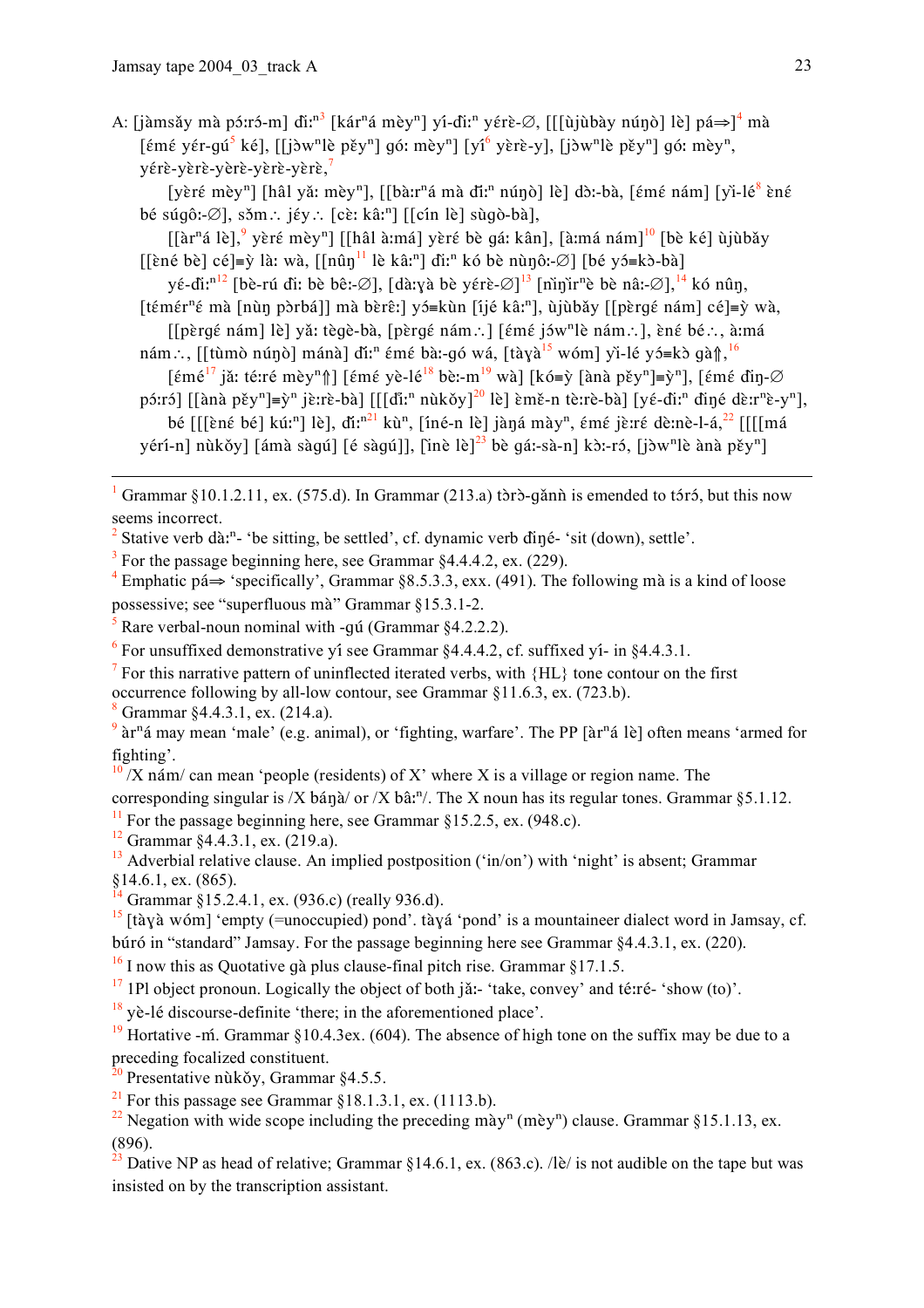dá:<sup>n</sup>-tóyò<sup>1</sup> mèy<sup>n</sup>, dànâ-m, [émé ànà núnò] mà nám,  $^{2}$  < [ijé ní] -- > [[diː<sup>n</sup> ní<sup>3</sup> èmè dâ:<sup>n</sup>-Ø] lè], [ $\epsilon$ mé nám]<sup>4</sup> dàná yérè-m, di<sup>n</sup> è:-bà jé mèy<sup>n 5</sup> [bé nè] yèré dinè-bà,

[bé kár<sup>n</sup>à] điné-táyà mèy<sup>n</sup>, [íné-n lè] újúró tí đinè-l-á, <sup>6</sup> [[íné-n lè] sàqú qá:<sup>7</sup> mèy<sup>n</sup>] dinè-l-á, [[îné-n lè] jàná mèy<sup>n</sup> kâ:<sup>n</sup> nè] dinè-l-á, [[[èné<sup>8</sup> bé] bè:né] kóró těr- $\varnothing^9$  téré mèy<sup>n</sup>] dinè-bá≡ỳ sǎy,

[ùrò pó: ró<sup>10</sup> bè mâ:-Ø] [[ànà kàná] mà bèrê:] yó=kùn, [[íjé kâ:<sup>n</sup>] [kò úró kù<sup>n</sup>] dôm wòr-lî]<sup>11</sup> [kó kù<sup>n</sup>] y j=kò, [[tòqù p i:rɔ̃] tóqó<sup>12</sup> [kó bèrê:] bè nû:-Ø] [[kò tôq kù<sup>n</sup>] úró  $\tan 4$ -ná mèy<sup>n</sup>] [n'in y j = k b],

[íné-n lè] jàná dinè-lí-y⇒↑, újúró tí dinè-lí-y⇒↑, cín yèré dinè-y<sup>n</sup>, mais [émé : [tớrờ-m kù<sup>n</sup>] mà găn m, émé yér-gú, bé ti-témè-y<sup>n 13</sup>

 $[[\hat{u}]\hat{u}]\hat{u}$ av kù<sup>n</sup>] lè] [bé kâː<sup>n</sup>] sùgò-n] dà:rà-j-é<sup>14</sup> jì:<sup>n</sup>, dì:<sup>n15</sup> [ùjùbǎy kù<sup>n</sup>] kô:-Ø jì:<sup>n</sup>, bi-bòqú-m yì-yárà-bà,

 $[i\hat{a}m\hat{a}]=\hat{v}^n b\hat{a}^n]=\hat{w}^n l\hat{a}-w^{16} \tan$ ,  $[\hat{a}r^n\hat{a}-\hat{n}i\hat{n}\hat{e} b\hat{a}^n]=\hat{w}^n l\hat{a}-w \tan$ ,  $[\hat{u} \hat{t} \hat{a}r\hat{u}]$   $[i\hat{a}-\hat{b}r\hat{a}]\hat{a}$ yǎ:  $\langle \rangle$  *sná yèré--* > àná gó: yèrè jín, [[ijé dì:<sup>n</sup> ní kô:-Ø ké] [pó:ró cín kò:-rò jì:<sup>n</sup>], [á: jǎ: mèy<sup>n</sup>î] [bèr-ná:<sup>17</sup> jín] dòr<sup>n</sup>ó-bà,

[[kó kù<sup>n</sup>] mà wákátǐ] lè], [ùjùbǎy kù<sup>n</sup>] yé é:-rà-bà, [núnò mà dǎy<sup>n</sup>] èmè cé=ỳ, [si:rè-[tè:r-ú]<sup>18</sup> [tùmó mánà] bé: méy<sup>n</sup>]= $\tilde{y}^n$  là: dèy, [dójù súgó yìliwé <  $\partial r\tilde{u}$ --> biré-birè mày<sup>n</sup>] mà $\Rightarrow$  [těr-Ø téré mèy<sup>n</sup>î] [dǐː<sup>n</sup> [ɛ̀mɛ̀ cé]=ỳ] [[ɛ́mɛ́ ∴ bé] mà gǎnǹ] [[kó kù<sup>n</sup>] kòː-rɔ́], S: [[ $\epsilon$ m $\epsilon$ : bé : ] mà gǎnn̄] [à-tɛ̂m lè] [ci͡qɛ̀ ɛ́mɛ́ mɔ̀:-nɔ̀-sà- $\varnothing$ <sup>1</sup> kâː<sup>n</sup>] vɔ́=kɔ̀ mà $\Rightarrow$ ↑ kɔ̀:-rɔ́

<sup>&</sup>lt;sup>1</sup> Irregular use of stative dà:<sup>n</sup> 'be sitting' with an Imperfective suffix. The regular form diné-t<sub>5</sub> v $\delta$ with the dynamic (active) verb 'sit' appears just below. Grammar  $\S11.2.4$ , ex. (693).

Grammar §5.1.12, ex. (282).

 $3$  ní 'here' following relative-head 'place'; Grammar §4.4.4.1, ex. (226.b), and §11.2.4, ex. (691.b).  $<sup>4</sup>$  Apparently nám is not subject to tone-dropping in relative clauses.</sup>

 $\frac{5}{1}$ [... jɛ́ mèy<sup>n</sup>], lit. "saying ...". For this passage, see Grammar §15.2.2.2, ex. (926.a).

 $\delta$  Again, wide-scope negation specifically including újúró 'ask'. For (Perfective) Linker ti here, see Grammar §15.1.16, ex. (907.d).

Phonetic [săg:á:]. Grammar §3.5.4.2, ex. (68.b).

<sup>&</sup>lt;sup>8</sup> For the passage beginning here, see Grammar  $\S$ 17.3.2, ex. (1028.a).

<sup>&</sup>lt;sup>9</sup> Verbal noun (= tèr-ú). Phonetic [tět] before /t/.

 $\frac{10}{10}$  p str is here functions as an adverb 'first(ly)' (elsewhere it can be an adjective 'first'), and therefore is not affected by tone-dropping on the relative-clause head ('house'). Grammar  $\S 8.5.7.2$ , ex. (508); also \$11.2.3 (686.c).

 $\frac{11}{2}$  Phonetic [wòl:1]. Verb wòró 'cave in; collapse'.

 $12$  From VP tógu tógó 'build a shed' (verb and cognate noun). For this passage see Grammar  $§4.4.2.1$ , ex.  $(207.b)$ .

Reduplicated Perfective; Grammar §10.1.2.7.

 $^{14}$  dà:rá 'dare'; the complement verb is low-toned and ends in -n suffix; Grammar §17.2, ex. (1021.a). Here followed by Past particle  $\tilde{\mu}$ <sup>n</sup> (§10.3.1).

<sup>&</sup>lt;sup>15</sup> For the passage beginning here, see Grammar §10.1.2.7, ex. (565.e). yi-yárà- is reduplicated Perfective.

<sup>&</sup>lt;sup>16</sup> 2Sg conjugated form = $\hat{w}$  là-w of 'it is not' clitic complex = $\hat{y}$  là: ; Grammar §11.2.1.3, ex. (658).  $\hat{\sigma}$  and the set of X)' (Grammar  $\S$ 5.1.12) is here combined with a focalized compound initial, iámâ; 'crowd'

<sup>&</sup>lt;sup>17</sup> Phonetic [bènːáː]. For this passage see Grammar  $8.5.1$ , ex.  $(477.6)$ .

<sup>&</sup>lt;sup>18</sup> Verbal noun of verb-chain si:ré té:ré 'point (and) show'. Second verb takes Verbal Noun form (tè:r-ú), first verb is low-toned compound initial. Grammar  $\S 15.1.2$ , ex.  $(870.a)$ .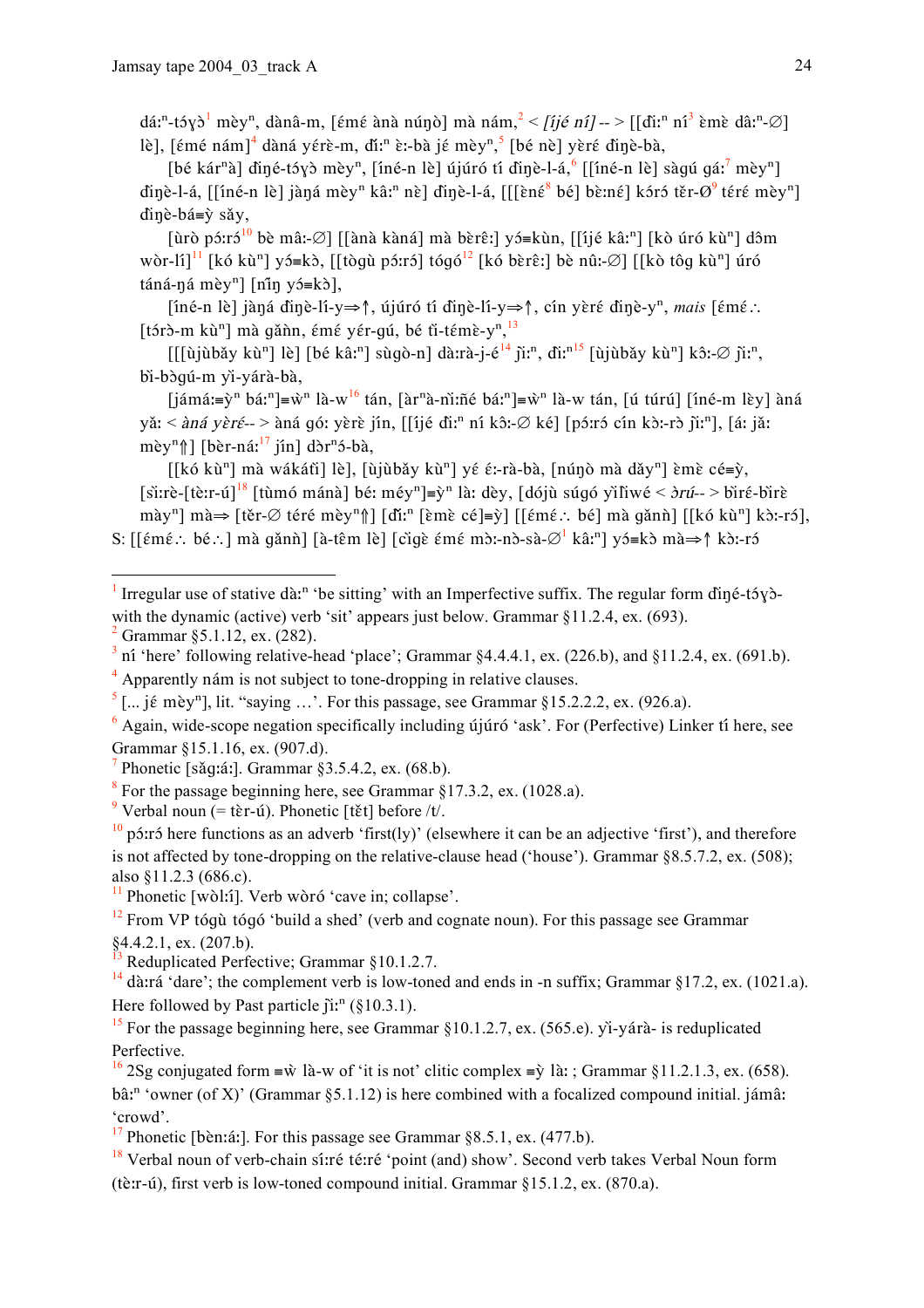A: [[ùjùbǎy lè] é fi-témè-y<sup>n</sup>] kù<sup>n</sup>=ỳ<sup>n</sup> là: dèy, < cè:- > [émé tèmèr<sup>n</sup>è pòrbà kâ:<sup>n</sup>]<sup>2</sup> kò:-ró

S: kó=ỳ là:, [émé tèmèr<sup>n</sup>è kâː<sup>n</sup>] kò:-ró

A: [ $\epsilon$ mé tèmèr<sup>n</sup>è núnò ké] pòrbá=ỳ, [[[ $\epsilon$ mé : bé : ] mà gǎnh] mà [cè: pòrbá]]=ỳ, [[èmè cé  $|\equiv \hat{y}|$  [bè cé  $|\equiv \hat{y}|$ ] mà [cè: túmnó], [kó cè: kâ:<sup>n</sup>] kò:-ró, [[bè cé  $|\equiv \hat{y}|$  dèy $\Rightarrow \uparrow$ ] [[bè cé  $|\equiv \hat{y}|$ ,  $\left[\left[\hat{\epsilon} \hat{m} \hat{\epsilon} \hat{c} \hat{\epsilon}\right] = \hat{v} d \hat{c} y \Rightarrow \hat{\gamma}\right] \left[\left[\hat{\epsilon} \hat{m} \hat{\epsilon} \hat{c} \hat{\epsilon}\right] = \hat{v}\right]$ 

# Jamsay 2004 03 12

Blacksmith caste

S: [jémè-m mà nèw<sup>n</sup>é], [dòyǒ-m mà àná] bérè, [kó kû:<sup>n</sup>] èmě-n tégé

A: [jɛ́mɛ̀-m mà nɛ̀w<sup>n</sup>ɛ́] dɔ̀yɔ̀-úrò dògò-gó àbádá⇒, ti<sup>→</sup> jɛ́mɛ̀-n nɛ́mnɛ́-n≡ĩː,

[ti-tirù]-[yá:-n]=î:, mèr<sup>n</sup>é, éndâm, [[cè: ñòw<sup>n</sup>ɔ́=kò] jé:rè-Ø]<sup>4</sup> mà cě:n-Ø, tèqú, [yà:jí:<sup>6</sup> mà òjù-ká:] mà ijé, ti-tírù mà [íné-n lè] mà ti-y,

 $\gamma$ ) $\gamma$ )-[i-n] tán-á:- $\hat{w}$ <sup>n</sup> dèy,  $\gamma$ )  $\gamma$ )-n--,  $\gamma$ )-n [[èné tô:-n] lè], èné mà némné-n mà ti-y, [yúqò<sup>9</sup> cêw] [[jémè-n mà bíré] bérè] yó=kùn,

yǎ: kò gǎy-yà dèy, jémè-n mà nèw<sup>n</sup>é pá⇒,<sup>10</sup> dògò-gó àbádá, [i̇̃-n wó nǎn-tù-bà<sup>11</sup> dèy] [wó bè nár<sup>n</sup>à- $\varnothing$ ]<sup>12</sup> dòyò-[i-n] [wó nǎn-tù-bà<sup>13</sup> dèy] [[wó bè nár<sup>n</sup>à- $\varnothing$ ] ti $\Rightarrow$ <sup>14</sup> yàná mèy<sup>n</sup>î]] [hâl yǎ: mèy<sup>n</sup>î]<sup>15</sup> [wó ɛ́:rú] dògò, [jɛ̀mɛ̀-nɛ̀w<sup>n</sup>ɛ́] bɛ́rɛ̀] dògò-gó,

jémè-n [nèw<sup>n</sup>é lè] káwá bèrè-gó, páskà<sup>16</sup> lá:-lá:, sèrèwé= $\psi$ =kò ji:<sup>n</sup>, [i-n nǎn-tù-bà dèy] kòn-[cèj-ú]<sup>17</sup> [sèrèwé lè], [sèrèwé kù<sup>n</sup>] jémè-m=î: kó dùwô: ji:<sup>n</sup>, <sup>1</sup> ti $\Rightarrow$  'i-n [[ninjir<sup>n</sup>è wó bè  $n\acute{a}r^n\grave{a}$ - $\varnothing$ ]  $n\acute{a}n\acute{a}r^n\acute{e}l^2$  [iɛ̀mɛ̀-nɛ̀w $n\acute{e}$  ɛ́:-iɛ̀],

 $2 \text{ k} \hat{a}$ ; and 'each' any' forces to e-dropping on the preceding core NP, but not on the possessor  $\epsilon$ m $\epsilon$ .

(=amiss)'. One or the other of the cè: 'thing.L' nouns is omitted.

 $\frac{5}{3}$  Verbal noun of cé:né 'do well, make well, fix'.

 $6$  For the passage beginning here, see Grammar §17.4.1, ex. (1052).

 $\frac{7}{1}$  For the profusion of "Possessive" mà in passages like this, see Grammar §15.3.1-2.

<sup>9</sup> vúgò dialectal variant of núnò 'this, that', Grammar  $84.4.4.1$ , ex. (205).

<sup>10</sup> Emphatic particle. Grammar  $\S$ , ex. (491.a)

<sup>11</sup> Verb nàr<sup>n</sup>á. 'X was born' is expressed in Jamsay as 'they bore X' with impersonal 'they'.

 $12$  Headless adverbial relative, here temporal in sense. A headed version with ninin<sup>n</sup>é 'day' occurs a few clauses below.

<sup>&</sup>lt;sup>1</sup> Tone-dropped before ka<sup> $\sim$  < 'any'. Regular form m $\delta$ :-n $\delta$ -sà- $\varnothing$ .</sup>

 $3$  Adverbial 'first(lv)'. Here it has the discourse-pragmatic sense 'in the first place, to begin with, for starters', prefacing the first of several related topics. Grammar  $\S 19.3.1$ , ex.  $(1162.a)$ . I now interpret the vowel lengthening as intonational rather than phonemic ( $t\hat{i} \Rightarrow$  versus earlier transcription  $t\hat{i}$ .).

<sup>&</sup>lt;sup>4</sup> Logically [cè: [cè: n̄ðw<sup>n</sup>ɔ́=kɔ̀] jɛ́:rè-Ø̄] 'a thing that has brought a thing that is dysfunctional

<sup>&</sup>lt;sup>8</sup> Grammar §11.2.6.2, ex. (701). Transcription corrected here from táná-w<sup>n</sup> (Imperfective) to tán-á:-ŵ (Perfective).

 $^{13}$  Verb nàr<sup>n</sup>á 'bear, give birth to'. For the passage beginning here, see Grammar §19.3.1, ex.  $(1162.b).$ 

 $\hat{A}$  Another instance of adverbial 'first', but in a different sense ('starting when they have first borne  $him'.$ 

 $\frac{15}{15}$  yàná mèy ... yǎ: mèy ... ('from ... to ...' with clausal complements). Grammar §19.3.1, ex.  $(1162.a).$ 

 $\frac{16}{16}$  French parce que.

<sup>&</sup>lt;sup>17</sup> Tone corrected from c $\check{\epsilon}$ j-ú, Grammar §11.2.1.1, ex. (648.b).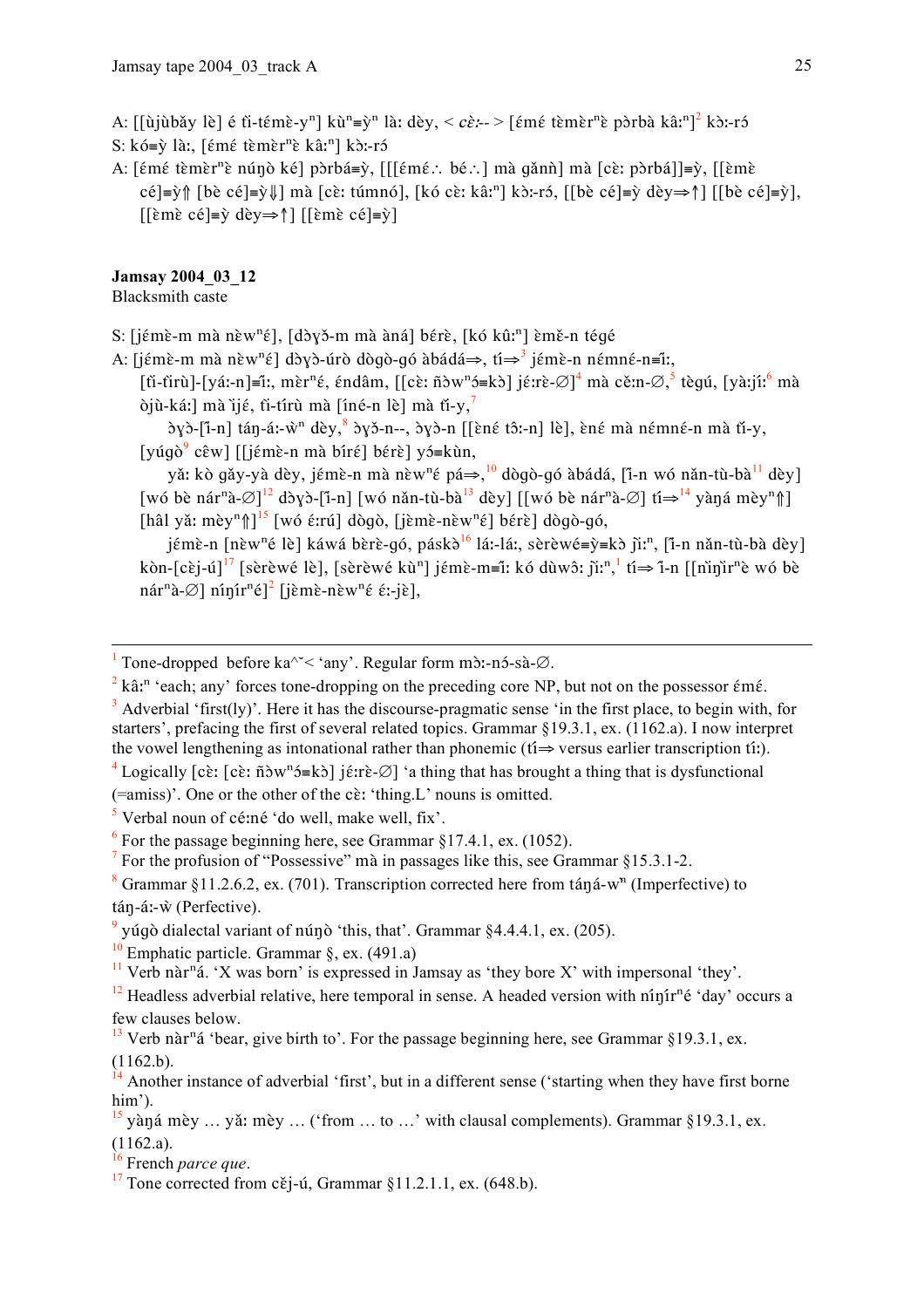[sèrèwé kù<sup>n</sup>] [yǒ:-jìn=ĩ: kó dùwó-bà mà↑] déy nè,<sup>3</sup> lá:-lá:=ỳ dèy, dòyǒ-m í:r<sup>n</sup>é [[ɛ̀nɛ́ bé] dòyǒ-m] [bé cé:nê: ji:<sup>n</sup>],<sup>4</sup>

kó=ỳ sàyàrá gǒ:<sup>n</sup>-sà-bà dèy, déwè yǎ: mèy<sup>n</sup> î, núw<sup>n</sup>ó kúnó mèy<sup>n</sup> î, [sàyàrá kù<sup>n</sup>] vò:ró<sup>5</sup> mèv<sup>n</sup>î. <sup>6</sup> [sàvàrá kù<sup>n</sup>] nónór<sup>n</sup>ó [íːr<sup>n</sup>é kò táná-sà dèv].

[[kó kù<sup>n</sup>] mà í:r<sup>n</sup>é kù<sup>n</sup>], kǒy<sup>n</sup> kó≡ỳ⇒, sêy<sup>n</sup> kó≡ỳ⇒, sìrú kó≡ỳ⇒, [sèrèwé kù<sup>n</sup>] kó≡ỳ⇒, sárú kó≡ỳ⇒, cèm-bǒy kó≡ỳ⇒, nùm-pèrú kó≡ỳ⇒, [kò∴ fúː]<sup>7</sup> kò-r≡îː<sup>8</sup> qǒː<sup>n</sup>-bà jǐː<sup>n</sup>, [kò fú: kâ:<sup>n</sup> nè] jèmè-bíré=ỳ,

àná yǎ: mèy<sup>n</sup>, àná dèwé-tù-bà gá:-tù-bà dèy, [íːr<sup>n</sup>é lè]=ỳ, [[jémè-m mà nùmò-bíré] lè]=ỳ, [jémè-n nè] [yǒ:-jin [í:r<sup>n</sup>é kù<sup>n</sup>] bìrê:-Ø má] jè-bà<sup>9</sup> dèy, jémè-n [wó [[èné mà kú:<sup>n</sup>] lè]]<sup>10</sup> [i:r<sup>n</sup>é kù<sup>n</sup>] yi-yò:rô:- $\varnothing$ ,<sup>11</sup>

[iñé lè]<sup>12</sup> yò:rô:-∅ mà↑ dèy↑, [ɛ̀né mà dùwò-tóqù] tóqô:-∅, dùwò-úró cé:nê:-∅, [ɛ̀né mà dèné] kár<sup>n</sup>â:-Ø, sén : ěw : , [kò cêw] [í:r<sup>n</sup>é lè]=ỳ,

núw<sup>n</sup>ó kúnó mèy<sup>n</sup>, [[èné mà í:r<sup>n</sup>é] èné<sup>13</sup> dùwô:-Ø kù<sup>n</sup>] kúnó-jè dèy, [ěw lè] kó cémê:-Ø⇒, [dèné mánà] ná:nâ:-Ø⇒, [èné mà dò:mó] yànâ:-Ø⇒, pótó [cè: èné<sup>14</sup> dènê:-Ø kù<sup>n</sup>] kó táná-nâ:-∅,

[wó nò] iémè-n. [ví-diː<sup>n</sup> bè-rú]<sup>15</sup> wó ièmè-bíré, ní-di; digé vǎ;=kò, [íːr<sup>n</sup>é lè sǎy]<sup>1</sup> kó birê:-Ø, dòvò-úrò [[jémè-n mà ni:ñé] mà bíré] àbádá dògò-gó

dèv (nonfinal dév) 'if', here unusually following an interrogative, presumably in the sense 'if (the question is)  $\dots$ .

As given, bé 'they' resumes 'their Dogon people', and should be emended to bé= $\hat{y}$  with Focus clitic. The passage is somewhat garbled and could be rephrased as: dby  $\delta$ -m [[[ɛ̀nɛ́ bé] dby  $\delta$ -m]=ĩ: i:r<sup>n</sup>é cé:nê:  $\tilde{p}$ : $\tilde{p}$ : $\tilde{p}$  'Dogon people, it was (certain of) their (own) Dogon people [focus] who used to make iron'.

 $\frac{5}{3}$  y out or heat directly on a fire.

 $6$  Last of several VPs chained together with (normally same-subject) mèy<sup>n</sup>. The following finite clause, however, has a different subject. See Grammar §15.1.4, discussion of ex. (905).

Usually [kò fú:] 'all that'. The dying-quail intonation (...) before fú: 'all' is common with nounhead NP's. It is attested but uncommon with pronominals, where it has emphatic function. Since kò is already low-toned, the intonational effect is prolongation rather than pitch change, and one might alternatively transcribe [kò $\Rightarrow$  fúː]. For this sentence see Grammar §10.3.1, ex. (592.c).

 $\frac{8}{2}$ /kò-rú/ 'in it; with it', here in context 'from it'; followed by Focus clitic.

 $9$  jè- 'say (Perfective)'. Grammar §11.3.2, ex. (705.c).

<sup>10</sup> "he with his head" = 'he (by) himself', 'he personally'. Grammar §18.1.3.1, ex. (1113.c).

<sup>11</sup> Reduplicated Imperfective. Grammar  $\S 10.1.2.9$ , ex. (571.a).

<sup>12</sup> 'with what?'. Grammar §13.2.2.2, ex. (775.b).

 $\frac{13}{13}$  Anaphoric pronoun èné as subject of a non-subject relative clause that is co-indexed with the subject of the main clause. Grammar  $$18.2.2$ , ex. (1124.a). In the preceding NP/ $\epsilon$ né mà í:r<sup>n</sup>é/, èné is the usual reflexive possessor, coindexed to its clausemate subject.

<sup>14</sup> Another instance of  $\hat{\epsilon}$  né as relative-clause subject. Grammar §18.2.2, ex. (1124.b).

 $^{15}$  Grammar §4.4.3.1, ex. (216), y<sup>1</sup>- '(around) here' here has recent-discourse reference, and is contrasted in this passage with n<sup>1</sup>- 'here' (see just below). bè-rú is the Instrumental or Locative of Plural bé, hence literally "in/with here-Pl (=these just-mentioned areas)."

Subject-focalization construction, with unsuffixed Imperfective verb dùwô: (which lacks a pronominal-subject suffix); Grammar §13.1.2.

If transcribed correctly, this is a variant of the construction with a relative clause followed by Possessive mà and a copy of the head noun (Grammar §14.1.1), but without the mà. However, the phrase is spoken very fast and the high-toned ninin<sup>n</sup>é is indistinct.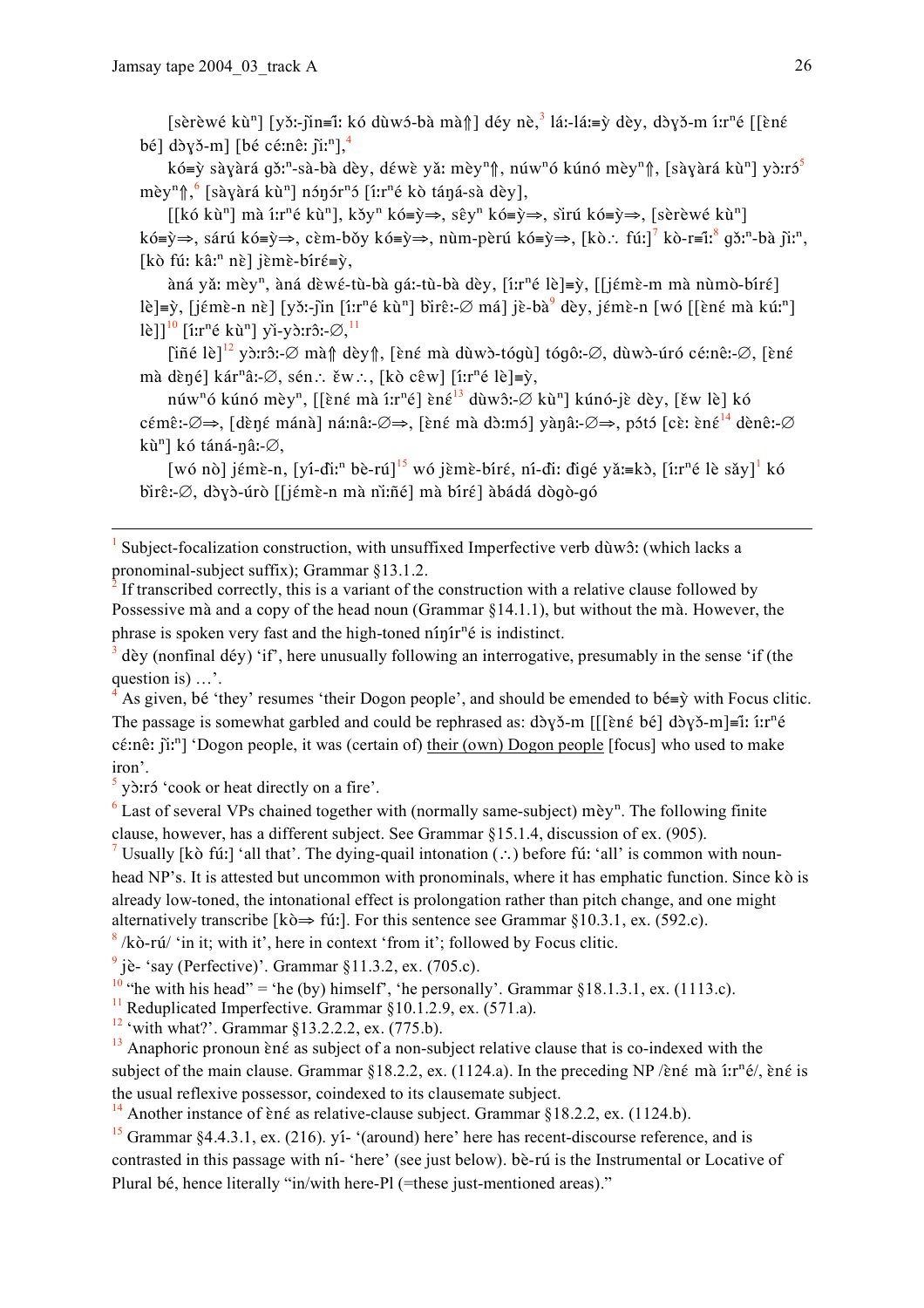#### Jamsay 2004 03 13

Blacksmith women

## S: jèmè-[ñě-m] nè, [bé bíré] iné= $\tilde{y}^n$

A: wálâ: jèmè-[ñě-m] bé bíré, [jèmè-[ñě-m.:] [dòyò-[ñě-m.:] mà gǎnǹ] [bé bíré] [bé kâ:<sup>n</sup>] dògò-gó, [iñé]=v̀<sup>n</sup> kó=v̀ mà↑ dèv, yà:jí:, < ñě-n mà-- > [[ñě-n<sup>2</sup> kâ:<sup>n</sup>] ú:r<sup>n</sup>ó [ɛ̀nɛ́ mà yà:jíː] mà lié iiê:-Ø mà òjù-ká: | yó=kò,  $\left[\text{mòr}^n\right]$ - $\left[\text{bè-ý}\right]$ <sup>3</sup> lè | [ă-n.:  $\left[w\right]$ <sup>4</sup> ñě-n.: ] ligijé-bà mà  $\delta$ jù-ká: kâ:<sup>n</sup>] y  $\delta$ =k $\delta$ ,

 $[i\text{em}\hat{\epsilon}\text{-}[\tilde{n}\check{\epsilon}\text{-}n]$  tên],  $m\acute{a} \Rightarrow i\text{em}\hat{\epsilon}\text{-}[\tilde{n}\check{\epsilon}\text{-}n]$  [ $[i\text{me}^5$  lè] yǎ tèqú téqé wò bèrè-qò-n<sup>6</sup> kâ:<sup>n</sup>]  $\left[\left[\tilde{n}\right]\tilde{\epsilon}-m\right]$  mà bèrê:  $\left[\left[\left[\left(k\right)\tilde{\alpha}\right]\right]\tilde{\epsilon}\right]$ :  $\left[\tilde{\alpha}r^{n}$ -úm dì:<sup>n</sup> yǎ: bèrê:  $\varnothing\right]$  jín,

 $\tilde{n}\tilde{\epsilon}$ -n [[[ $\tilde{n}\tilde{\epsilon}$ -n<sup>7</sup> [ $\tilde{\epsilon}$ né tô:-n] lè] [[ $\tilde{\epsilon}$ né mà jèmè-[ $\tilde{n}\tilde{\epsilon}$ -n]] bòr<sup>n</sup>ó mèy<sup>n</sup> $\uparrow$ ] [[nún̥ò jín=ĩː] qà]<sup>8</sup> tí:  $b\$ r\hat{\epsilon}:- $\varnothing$ .

[ă-n lè kâ:<sup>n</sup> nè] [èné mà jèmè-[ñě-n]] bòr<sup>n</sup>ó mèy<sup>n</sup>, ti: bèrê:- $\emptyset$ , jèmè-[ñě-n] kù<sup>n</sup>, [wó nò] [[ềng mà dòyò-[ñě-n]] mà [ti-tirù]-[yá:-n]=î:=wò,

yă: kò gǎy-yà dèy, [[jɛ̀mɛ̀-[ñě-n] mà bírɛ́] pá⇒]<sup>10</sup> [bé nè] dá:ná mǎː-bà, [dà:nà bè mâ:-Ø kù<sup>n</sup>] [hâl yògó yèyjê: kâ:<sup>n</sup>], [[dà:nà-nɔ̌: [ùrò mà bèrè:]<sup>11</sup> kùn-ó-Øl.<sup>12</sup> mà úról kò:-ró. l'inè kâ:<sup>n</sup>] kò-r=î: nõ:- $\varnothing$ .<sup>13</sup>

tómnó=kò- $\emptyset$  mǎ:-bà $\Rightarrow$ , [ñǎ: bè sírê:- $\emptyset$ ] kò-rú<sup>14</sup> bé mã:- $\emptyset \Rightarrow$ , [[ní:<sup>2</sup> bè ìnê:- $\emptyset$ ] mà wè:ré] bé mã:- $\emptyset \Rightarrow$ , [pè:rè jiré bè súmô:- $\emptyset$ ] bé mã:- $\emptyset \Rightarrow$ 

 $\frac{7}{1}$  This  $\tilde{n}\tilde{\epsilon}$ -n is low-toned before 'her (=other woman's) friend'. This is the tonal pattern typical of preadjectival nouns, so 'her friend' here functions like an adjectival modifier.

Quotative gà, see Grammar §17.1.5, ex. (1012). On re-hearing the tape I mark the tone as low. <sup>9</sup> Human 3Sg clitic = w is occasionally added to 'it is' clitic =  $\hat{y}$  (and allomorphs). [ti-tiru]-[yá:-n] one who goes on missions' is an agentive with object as (incorporated) compound initial. For this passge, see Grammar §11.2.1.2, ex. (676.a).

<sup>0</sup> Emphatic pá $\Rightarrow$ . Grammar §, ex. (491.b). Here it can be glossed 'primarily, mainly, essentially'.

<sup>11</sup> Relative clause with the complement of (complex) postposition bèrê: 'in(side)' as head NP. Both the head noun and the postposition drop tones: Grammar  $\{14.6.2, \text{ex.} (866. a)$ . The head noun úró is repeated as "possessed" noun after the relative clause proper; §14.1.1, ex. (800.b).

 $\frac{13}{13}$  In form, not  $\varnothing$  'drinks' has (zero) 3Sg subject. Assistant suggests emending to 3Pl not be 'they drink', since in this context /ine ka<sup>n</sup>/clearly means 'everyone', not distributive 'each person'.

 $^{14}$  kò-rú 'with/in it' may be an independent adverb ('along with that' or just 'then'). Or perhaps the passage is a somewhat mal-formed postpositional relative ('what they cook meals with'), the regular form of which is  $[ [c\hat{\epsilon}]$ : lè  $]$   $\tilde{n}$  at be sine: $\varnothing$  where lè 'with/in' is added to the head noun 'thing'. 3Pl 'they' in 'they cook' is impersonal and invariant and cannot take anaphoric form: Grammar \$5.1.15.

sa&y 'only', here 'strictly, exclusively'. Grammar  $\{19.4.1, ex.$  (1169.a).

 $^{2}$  For the passage beginning here, see Grammar §17.3.3, ex. (1029).

<sup>&</sup>lt;sup>3</sup> Verbal noun of a verb-verb chain (m $\delta r^n$  bé:-).

 $4 \text{ In } 4$  in a man<sub>x</sub> and his, woman', there is no anaphoric marking of the coindexation. The form is the same as that for 'a man<sub>x</sub> and his<sub>v</sub> woman' with noncoindexed pronominals. Grammar §18.4.2

 $\frac{5}{5}$  Postpositional complement as low-toned head of relative. Postposition lè is already low-toned. Grammar §14.6.1, ex. (863.d).

 $6$  Human Singular participle of bere-qo 'cannot', low-toned due to following kâr<sup>n</sup> 'each'.

<sup>&</sup>lt;sup>12</sup> Nonhuman relative-clause participial form (zero suffix) of kun-6 'not be in', irregular negative of kùn- 'be in': Grammar  $$11.2.3$ .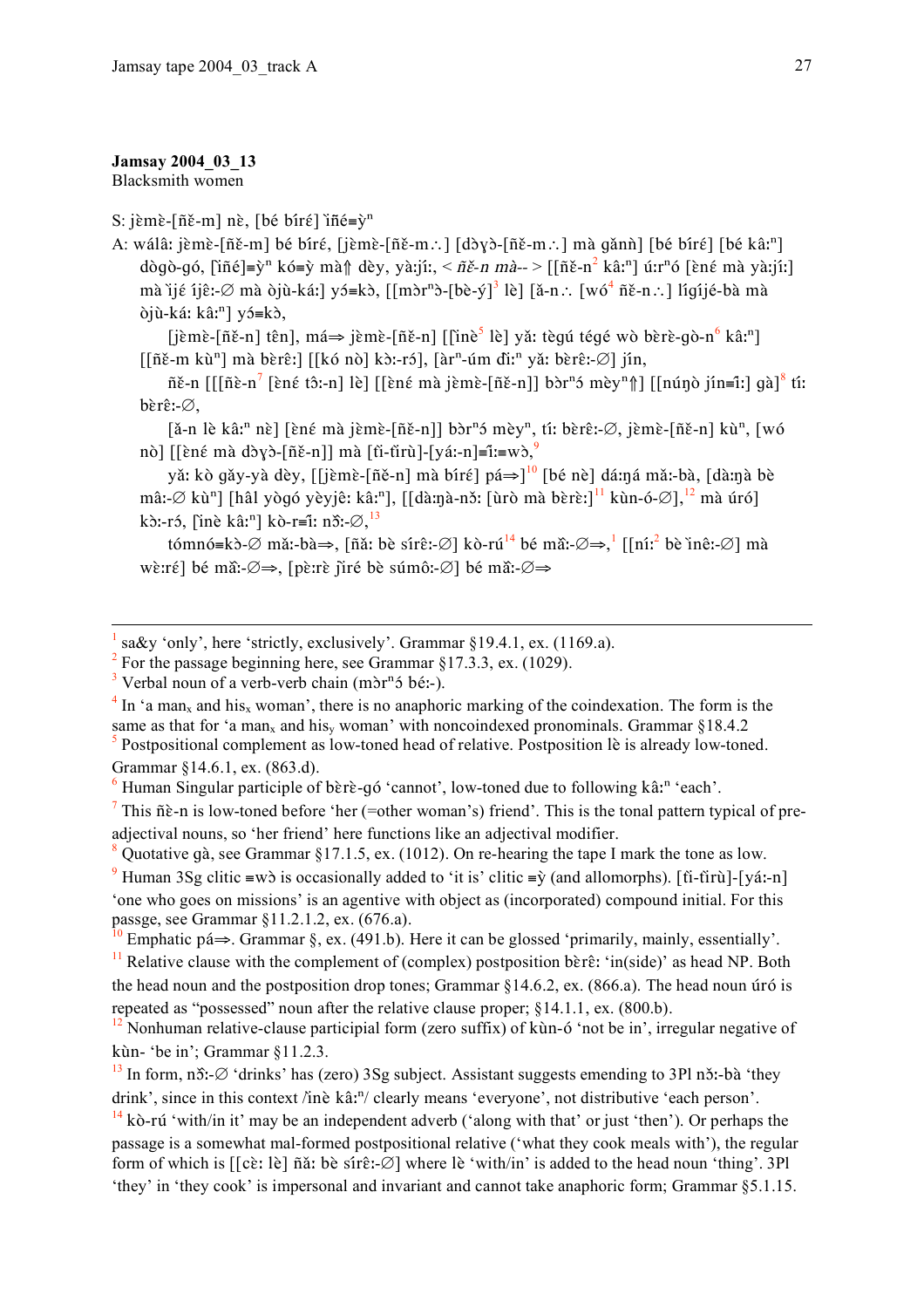kò fú:, cè: [ní: lè] *utiliser* bè kár<sup>n</sup>â:- $\emptyset$ , <sup>3</sup> [ní: lè] cè: bè bìrê:- $\emptyset$  fú:, < mà  $\Rightarrow$  -- bíré  $d\lambda n\lambda$ — > birè jèmè-[ñě-m] birê:- $\varnothing$  ji:<sup>n</sup>,

ijé [ànsá:rá-n yèré qá:] kân, sàtállà<sup>4</sup> qà:-l-à dèy⇒↑, sô:<sup>5</sup> qà:-l-à dèy⇒↑, bármá qà:-l-à dèv⇒↑, mhm [[cè: kó tímé-sà] lè] vă: dò:. [ànsá:rá jé:rè-Ø]≡v̀ là: dèv. [jèmè-[ñě-m] sǎv] mà bíré =  $\tilde{v}$  ji:<sup>n</sup>,

wè:ré=ỳ  $\|$ , dá:ná=ỳ<sup>n</sup> $\|$ , pé:rè=ỳ  $\|$ , dà:nà-pógó=ỳ  $\|$ , sìri-sè:ré=ỳ  $\|$ , hâl [àsègé bè n $\text{dim}^2$ :- $\varnothing$ ], [nún $\text{dim}^2$  cêw] [jèmè-[ñě-m] mà bíré]= $\text{dim}^2$ , lá:-lá: cín=î:=k $\text{dim}^6$  ji:<sup>n</sup>

S: dá:ná lè--, [dá:ná nè] yǒ:-jìn kár<sup>n</sup>á kó mǎ:-bà, [[iñé.: iñé.:]<sup>7</sup> gǒ:<sup>n</sup>-sà-bà dèy] [cín dá:ná mă:-bà]

A: dá:ná [[cè: lè]<sup>8</sup> kó bè mã:-Ø], dá:ná [[lèqú lè] kó mã:-bà], yǎ: [búrò<sup>9</sup> yǎ:-sà-bà dèy], bùrò<sup>10</sup> [kó lègú]  $\varepsilon$ jù- $\varnothing$ ,  $\frac{11}{11}$  [dá:ná mǎ: bèr $\varepsilon$ =kò- $\varnothing$ ]

[[búró lè], yǎ: mèy<sup>n</sup>î], [kò lèqú] qǒ:<sup>n</sup>-sà-bà dèy, [lèqú kù<sup>n]12</sup> jè:ré mèy<sup>n</sup>î, dɔ́: diné [[tùmó lè] kó pótó-sà-bà dèy], dá:ná cín kò-rú mǎ:-bà

## **Jamsay 2004 03 14**

Spinning and weaving

S: dòvě-m pórró [věː-jin kár<sup>n</sup>á], vìrú kár<sup>n</sup>á-bà ji:<sup>n</sup>

A: dòyǒ-m [pó:ró yìrú dì:<sup>n</sup> yìrú bè kár<sup>n</sup>â:-Ø jì:<sup>n</sup>], dòyǒ-m yìrú f], [nǎ:m lè] túmnó-bà, nǎ:m tó: mèy<sup>n</sup>î, kó wàrá-sà-bà dèy, [nǎːm kù<sup>n</sup>] ír-âː dèy, kó pújúró mèy<sup>n</sup>î, [nǎːm kù<sup>n</sup>] dòr<sup>n</sup>ó-bà,

inè έwέ-m kù<sup>n</sup>, finè wàrá-m kù<sup>n</sup>] mà ñě-m.: <sup>13</sup> cêw, [nǎːm kù<sup>n</sup>] gùjó-bà, [kó bèrέ] [ĩː<sup>n</sup>] kù<sup>n</sup>] gǒ:<sup>n</sup> dàyá-bà,

[inè gàmà-nám]↑, lègè-tùmó yé jinè-bà, lèg-îː<sup>n</sup> jémè-m dùwô:-Ø, [kó nò] yé jinè-bà, [nǎːm kù<sup>n</sup>] nòw<sup>n</sup>ɔ́-bà, nòw<sup>n</sup>ɔ́-tù-bà dèy, [nàːm-îːn kùn] gọ́ː=kò, [kò nàːm-ĩːn kùn] déy<sup>n</sup> $\Rightarrow$ <sup>14</sup>  $m5:b\acute{\epsilon}-b\acute{a}$ , [[ $\grave{\epsilon}n\acute{\epsilon}b\acute{\epsilon}l$  há: $\acute{\epsilon}l\equiv\grave{v}$ ,

ð<sup>n</sup>hó<sup>n</sup>!, [kò nàːm-pìr<sup>n</sup>é kù<sup>n</sup>], pílíwé<sup>15</sup> kó háːsé-bà, háːsé-sà-bà dèy, pílíwé kó mìr<sup>n</sup>é-bà, mir<sup>n</sup>é bè gá: kân, [kò $\Rightarrow$ <sup>1</sup> [bè mír<sup>n</sup>è- $\varnothing$  kù<sup>n</sup>] mà búrò kù<sup>n</sup>] jó:-yà tánà: dèy, [gòjú lěy]=kò,

Subject focus. Subject is expressed by an independent pronoun before the verb, which has AN marking but no pronominal-subject suffix.

For the passage beginning here, see Grammar  $\S 5.1.15$ , ex. (297).

 $3$  A French verb is borrowed in uninflected form and combined with kár<sup>n</sup>á- 'do, make'. What is written *utiliser* here is a conflation of the set *{utiliser, utilisez, utilisé, utilisait}*.

<sup>4</sup> For the passage beginning here see Grammar §17.1.6, ex. (1015). gà:-l-à is low-toned (defocalized) from gà:-l-á 'they didn't say'.

 $\frac{5}{5}$  French seau

 $<sup>6</sup>$  Cliticized Nonhuman 'it is/exists'. Grammar  $$11.2.2.3$ , ex. (677).</sup>

<sup>7</sup> 'what and what?'. Grammar  $$13.2.2.2$ , ex. (774.b).

<sup>8</sup> Another postpositional-complement head of relaive clause. Grammar  $§14$ ., ex. (863.e).

 $9$  búró 'pond', here in tonal locative form búrò. Grammar §8.1.1.

 $\frac{10}{10}$  Possessor relative clause. Possessor noun is low-toned, the following possessed noun has a resumptive Nonhuman possessor pronoun (with no tone-dropping). Grammar  $\S 14.5$ , ex. (861).

<sup>11</sup> Cf. ciju 'good'. ciju- $\emptyset$  has the {HL} tone contour typical of perfective participles.

 $12$  Phonetic [lěk: $\hat{u}^{n}$ ].

 $^{13}$  Unusual dying-quail intonation before  $c\hat{e}w$  'all'; this intonation is regular before the synonym fut  $^{\circ}$ all'

<sup>14</sup> dév<sup>n</sup> $\Rightarrow$  'apart, separate' (expressive adverbial). Grammar §8.5.8.2, ex. (516.c).

<sup>15</sup> For piliwé 'go back' in the pragmatic sense 'proceed to ...', see Grammar §19.3.4, ex. (1167).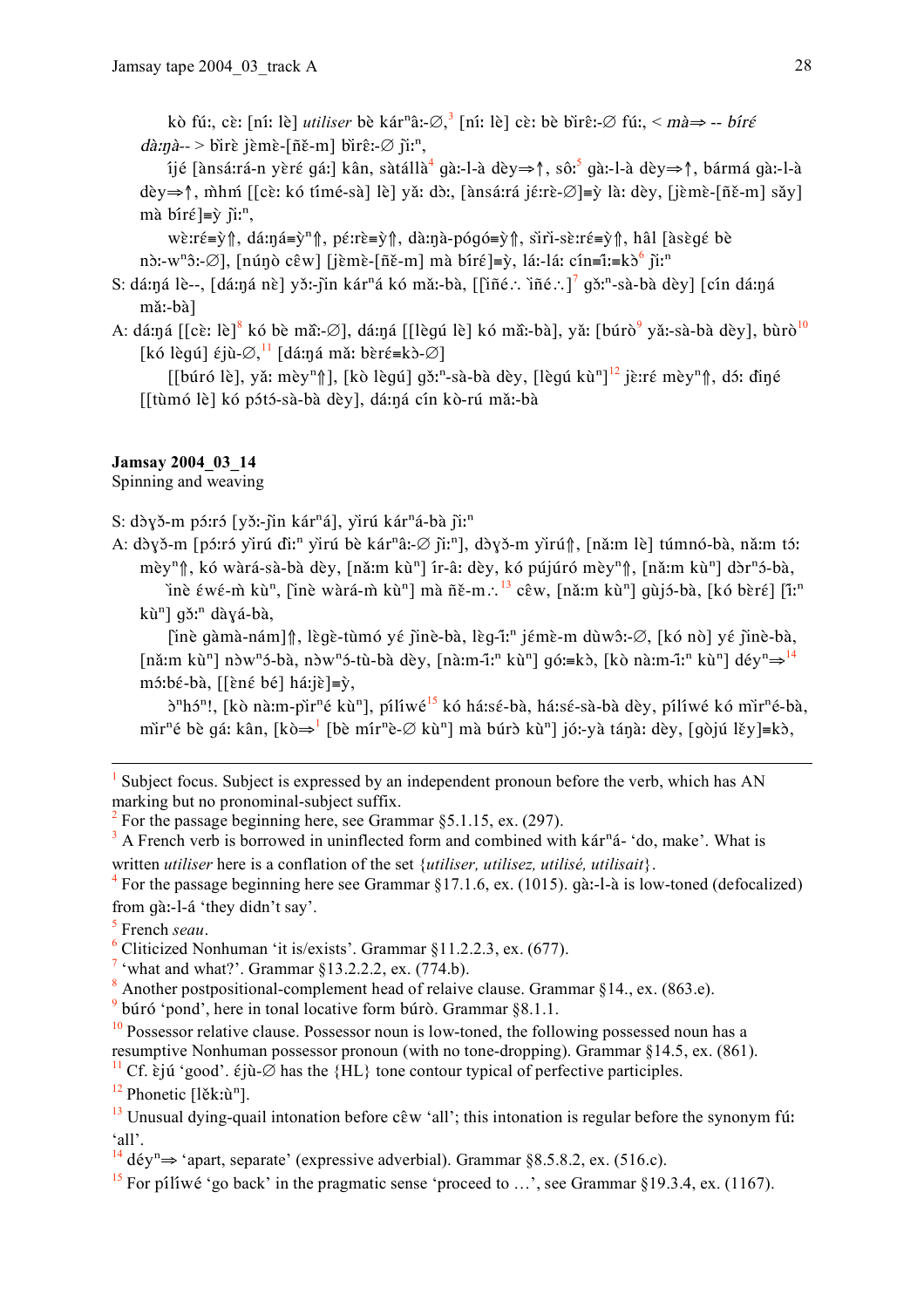[kò gòjú túrú kù<sup>n</sup>], jè:jé gà-bà<sub>l</sub>î, [gòjú túrú kù<sup>n</sup>] pà:ndé gà-bàl,

[[pàːndé kù<sup>n</sup>] jòː-nó-jè-w] [[jèːjé kù<sup>n</sup>] jòː-nó-jè-w] tánà: dèy, [bùrò-[tɔ́ːnɔ́-m] lè], tégé mèy<sup>n</sup>î, [àr<sup>n</sup>-úm lè] yàná ó:-ŵ,

[jè:jé kù<sup>n</sup>] tó:nó-bà, [tó:nó bè kân] [kòró jó:-yè tánà: dèy], [sùrqǒ-n lè] dé: jà:<sup>2</sup> ó:-bà.  $[s\hat{u}r\hat{q} - n^3 \hat{n}\hat{e}]$  [[ki-kərə]-i:<sup>n</sup> cè: bè qâ:- $\emptyset$ ] yé jèrè,

 $[[[k\delta r\delta -i^n k\tilde{u}^n]]\hat{e}]$ , [pà:ndé kù<sup>n</sup>] só: kúnó-sà-bà dèy], [bùrð tê:<sup>n</sup>- $\varnothing$ ] cín nú:-bà, [[èné bé] búrð] té:<sup>n</sup> gð:<sup>n</sup>-tù-bà dèy, bìnìr<sup>n</sup>- $\varnothing$ =î:,<sup>4</sup> [yìrú kù<sup>n</sup>] céjé-céjé ájárá bè sâ:- $\varnothing$  dèy,<sup>5</sup>  $\hat{a}$ ràkòrú : pǎn : yà:lěy : [àràkòrú fú:] kò-r=î: qó:=kò,

 $\langle$  nă:m cín-->, cín dòyǒ-m yǐr<sup>6</sup> běr-tóyò-bà<sup>7</sup>

## Jamsay 2004 03 15

Sege caste

S: ségé-m [émé dòyò-úrò], [bé.: dòyǒ-m.: ] mà mòr<sup>n</sup>ò-[bè-ý]<sup>8</sup> lè, [kó nèw<sup>n</sup>é] iñé=ỳ<sup>n</sup>

A: ségé-m $\Rightarrow$ , dòyò-úrò [[[[dòyǒ-m.: bé.:] mà gǎnh] mà bé:-qú] mà nèw<sup>n</sup>é], ségé-m

némné-m=î:-bà, [dòyǒ-m mà [ti-tìrù]-[yá:-m]]=î:-bà,  $\left[ \frac{1}{2}$ [dòyǒ-m mà bè:rù-[já:-m]]=î:-bà,  $\left[\frac{d\delta y}{m}-\frac{h\delta y}{m}\right]-\left[\frac{h\delta y}{m}\right]$  = i:-bà<sup>10</sup>  $\left[\frac{d\delta y}{m}\right]$ .

[kó kù<sup>n</sup>] kó=ỳ [bé nèw<sup>n</sup>é], páskà [íjé nè] [yǎ: kò qǎy-yè dèy], ségé-m

[bìrè-[bíré-m]]≡î:-bà, bà:ñá bé lɔ́wɔ̂:-Ø⇒, [màná: bé lɔ́wɔ̂:⇒] [bé àr<sup>n</sup>-úm kù<sup>n</sup>], [ján kâː<sup>n</sup>]  $n\tilde{\epsilon}$ ]<sup>11</sup> jàná-bà, bè-rú jâ:<sup>n</sup>=kò,<sup>12</sup>

bòn-[kǔn-Ø] yàná-sà dèy, yè-kàná yàná-sà<sup>13</sup> dèy, [ñě-n tànù-n-ú.:] bòn-[kǔn-Ø.:] cêw, ségé-n yé-di:<sup>n</sup> [ijè pàná sâ:- $\varnothing$ ]<sup>14</sup> yé sà,

jă: 'take, convey', here low-toned as middle verb in chain. Grammar §15.1.1, ex. (869.b).

 $3$  For this sentence see Grammar §11.5.2, ex. (718.d).

<sup>4</sup> 'It is' clitic added to verbal noun binir<sup>n</sup>-ú 'rolling (up)'. One might have expected high-toned noun binin<sup>n</sup>ú 'roll (of fabric)', but I hear the tones on the tape as low.

 $\frac{5}{3}$  sâ:- $\varnothing$  dèv, see Grammar §15.1.15, ex. (906.c).

 $\frac{6}{\text{viru}}$ 

 $\frac{7}{7}$  Phonetic [bět:5y\ba].

<sup>8</sup> Verbal noun of verb chain mòr<sup>n</sup> ó bé:. Grammar §15.1.2.

<sup>9</sup> First of several examples in this text of (plural) agentive compounds of the type with low-toned initial and high-toned verb stem. Grammar  $\S 5.1.9$ , ex. (270.d-e), (271.d). Further examples of this construction follow.

 $\frac{10}{10}$  húyné 'make happy', cf. húyé 'be happy', húyâm 'happiness' (all from Fulfulde). Unusual agentive compound where the low-toned compound initial (representing the object) is a human noun with Pl -m.

 $\frac{1}{2}$  Definite demonstrative kò here has scope over the entire NP headed by búrò 'thread'. However, its prolongation suggests speaker hesitation.

 $\frac{11}{11}$  kâ:<sup>n</sup> nè 'also now' is phrasally bracketed with the cognate nominal ján, but semantically it has scope over the full VP. Grammar §11.1.6.3, ex. (641).

 $^{12}$  Adverb jâ:<sup>n</sup> (variant já:<sup>n</sup>) 'normal, (socially) acceptable'.

 $\frac{13}{13}$  yàná-sà dèy, lit. "if it takes (picks up)" occurs twice in this passage. This formula normally follows initial and other nonfinal phrases in a sequence, which generally (but not here) end in a phrase with yǎ: 'go'. Grammar §15.2.8, cf. ex. (957).

 $14$  Lit "a position that has nower"